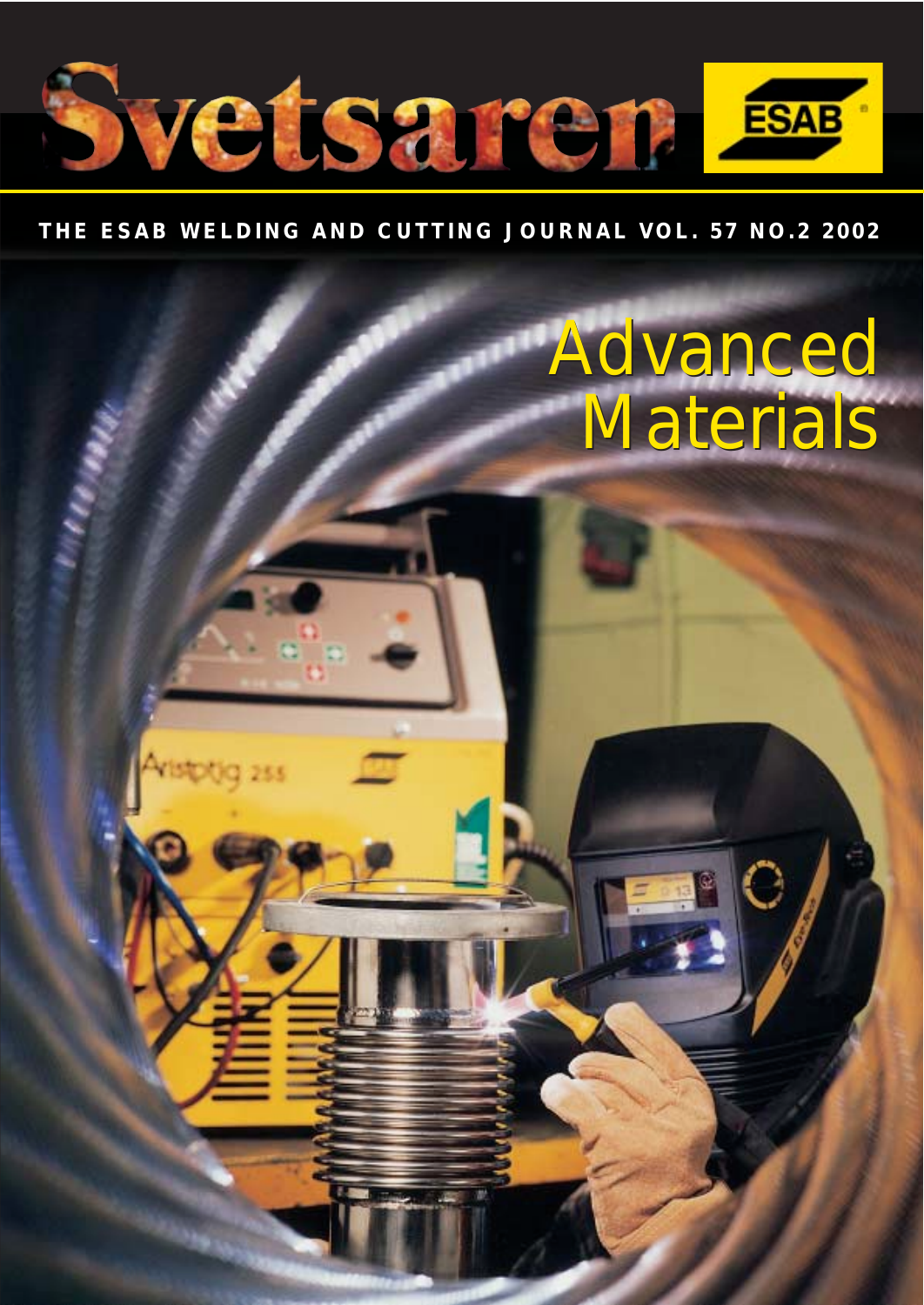

#### THE ESAB WELDING AND CUTTING JOURNAL VOL. 57 NO.2 2002

Articles in Svetsaren may be reproduced without permission but with an acknowledgement to ESAB. *Publisher* Bertil Pekkari *Editor* Ben Altemühl

*Editorial committee* Klas Weman, Björn Torstensson, Johnny Sundin, Johan Elvander, Lars-Erik Stridh, Lars-Göran Eriksson, Uwe Mayer, Manfred Funccius, Dave Meyer, Donna Terry, Tony Anderson *Address* ESAB AB, Box 8004, SE-402 77 Göteborg, Sweden

*Internet address* http://www.esab.com E-mail: info@esab.se Lay-out: Duco Messie, Printed in the Netherlands



*Advanced Materials*

# Contents Vol. 57 No. 2 2002

| 3  | High deposition welding of Francis turbine<br>runners for the Three Gorges dam project.<br>The article informs about the world's largest<br>hydro power project ever, and describes<br>ESAB's involvement in the welding of the            | 26 |
|----|--------------------------------------------------------------------------------------------------------------------------------------------------------------------------------------------------------------------------------------------|----|
|    | Francis turbine runners.                                                                                                                                                                                                                   |    |
|    | Welding of copper-nickel alloys at Kvaerner<br>Masa-Yards.<br>The orbital TIG welding of copper-nickel<br>alloy pipes as an alternative to brazing.                                                                                        | 32 |
| 11 | Friction Stir Welding- progress in R&D and<br>new applications<br>The article presents recent R&D results, a<br>new machine series, and a fascinating new<br>application in the welding of thick copper.                                   | 36 |
| 14 | Welding of supermartensitic stainless steels.<br>The orbital narrow gap girth welding of pipes<br>and the dissimilar joining of supermartensitic<br>and superduplex pipes.                                                                 | 39 |
| 21 | Chicago Bridge & Iron Company meets<br>challenge of stainless steel welding for<br>cryogenic rocket fuel tanks<br>The welding of cryogenic storage tanks for<br>the Boeing Space Launch Complex 37 at<br>Cape Canaveral Air Force Station. | 45 |
| 22 | Welding high strength pipelines - from<br>laboratory to field.<br>A survey of the developments in the mecha-<br>nised GMAW of pipelines in X80 type high                                                                                   | 50 |

strength steel.

**[Synergic Cold Wire submerged arc welding](#page-25-0)** Results of research on the application of this new, cost-efficient welding process to stainless steel.

**Welding tramway rails in Bucharest** [A report on the use of ESAB's enclosed weld](#page-31-0)ing technique for the joining of tramway rails.



**[The mechanised MAG welding of the Clare](#page-35-0) natural gas line.**

The use of OK 12.65 copper-free wire in the mechanised GMAW of a new extension of the Irish national gas grid.

**Consumable development for oxidising [chloride containing process environments.](#page-38-0)** Research work at VTT Technical Research Centre in Finland.

**CIMTAS, an international player in power generation and energy storage.** The article reviews CIMTAS, a Turkish fabricator of power plants and other energy [related constructions. The fabrication of two](#page-44-0) very large LNG tanks is highlighted.

**[Stubends & Spatter](#page-49-0)** Short news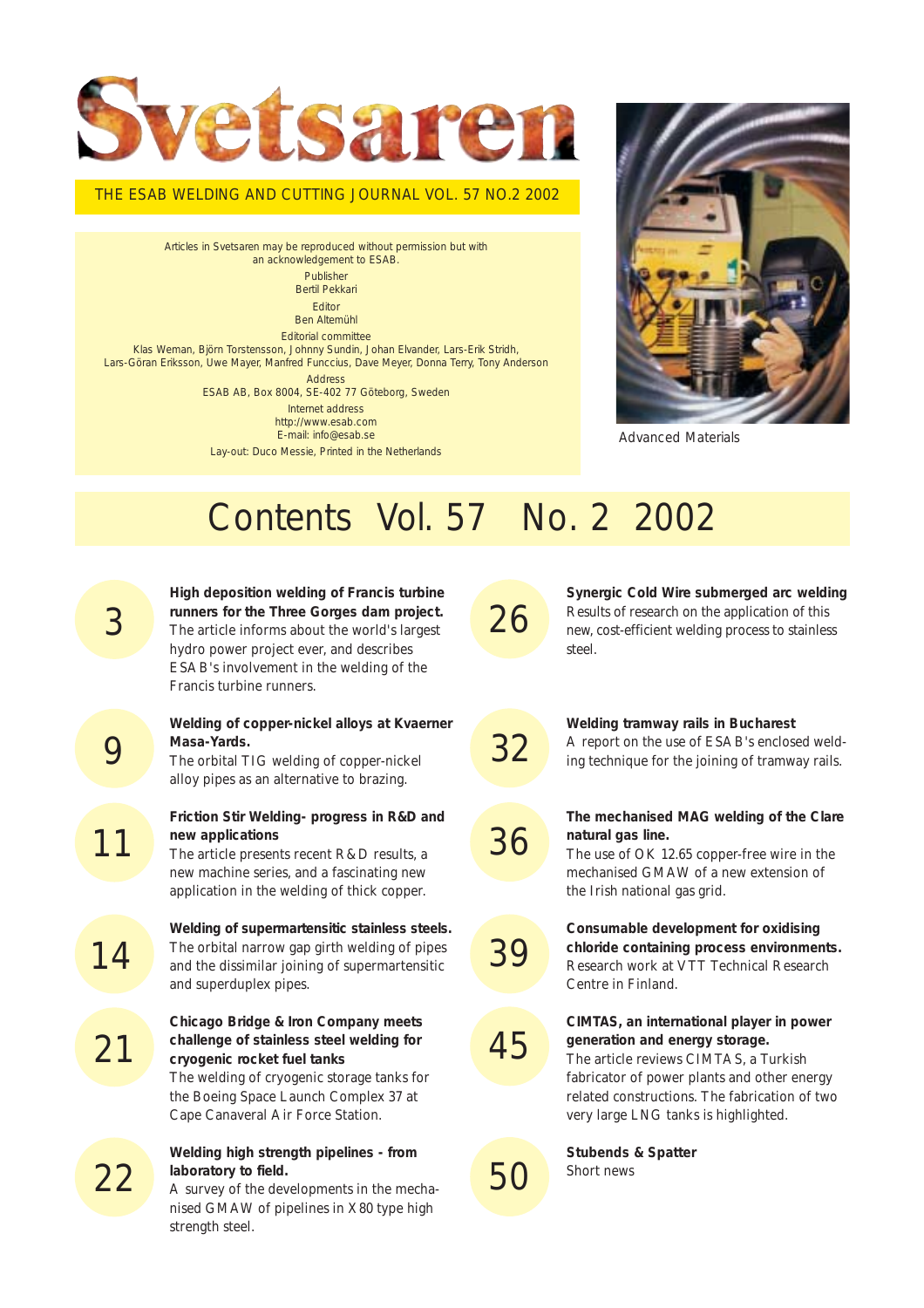# <span id="page-2-0"></span>High deposition welding of Francis turbine runners for the Three Gorges dam project

**By: Nils Thalberg, Solveig Rigdal, Leif Karlsson, John van den Broek and Herbert Kaufmann, ESAB AB**

This paper was originally presented at the Stainless Steel World America 2002 Conference.

The world's largest hydroelectric project, the Three Gorges dam in China, will comprise 26 Francis turbines for the production of electricity. Each turbine runner is 10m in diameter, weighs 450 tonnes and will generate 700 MW. The runners are made of solid 410 NiMo type martensitic stainless steel (13% Cr, 4% Ni, 0.5% Mo) castings. Welding is used for the assembly and repair of casting defects. ESAB is involved in the production of the runners with consumables and equipment for SAW and GMAW.



*Figure 1. Location of Three Gorges Dam.*

# Three Gorges – the world's largest hydroelectric project

In 1994, construction work began on the massive Three Gorges dam near Yichang (Fig. 1). This dam is expected to help control the flooding of the Yangtze River valley; in addition, river flows will make the Three Gorges complex the largest electricity generating facility in the world. The negative consequences of the project include the forced relocation of more than one million people and the permanent flooding of many historical sites, not to mention the feared environmental effects.

A lake about 650km long with an average width of 1.1km will form behind the dam, which is 185m high and about 2,309m wide. The water storage capacity of the dam will be 39.3 billion cubic metres handling 451 billion cubic metres of Yangtze River water flowing into the reservoir every year. Dam sponsors say that the 22.1 billion cubic metre flood control storage capacity of the reservoir should reduce the frequency of large downstream floods from once every 10 years to once every 100 years.

The Yangtze River was diverted after four years in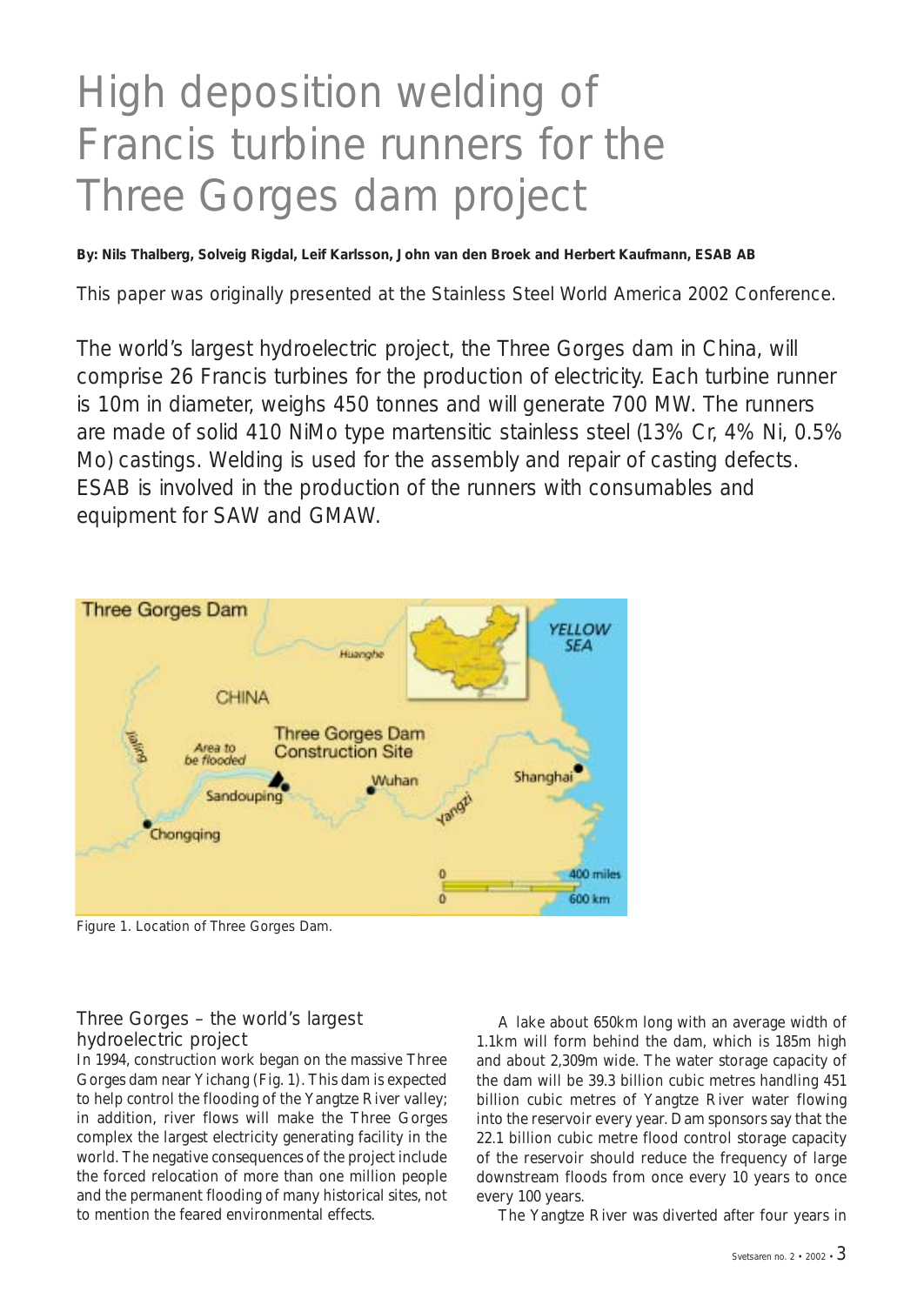November 1997, thereby completing the first major construction stage. Phase 2 began in 1998 and is due to end in 2003, when the water level will rise to 156m and the dam will start generating electricity. There are plans to open a permanent ship lock for navigation in the same year. The ship lock will consist of five locks, each 280m long and 35m wide, with a water depth of 5m, capable of handling 10,000-tonne barges. In addition, a one-stage vertical ship lift capable of carrying 3,000 tonne passenger or cargo vessel will be built. River shipping through central Yangtze is expected to increase from 10 million to 50 million tonnes annually, with a reduction in transportation costs of 30-37 percent.

Phase 3 is scheduled for completion in 2009, when full power generation will begin. By then, 102.6 million cubic metres of earth and stone will have been excavated and 27.2 million cubic metres of concrete and 354,000 tonnes of steel reinforcing bars will have been used. In the centre of the dam, there will be a 484-metre spillway section with 23 bottom outlets and 22 sluice gates. On the left and right hand sides of the spillway, there will be two giant power stations (Fig. 2).



*Figure 2. Overview of the Three Gorges dam project showing ship-locks (right), a spillway in the centre of the dam and power plants on the left and right banks (3).*

*Table 1. Dimensions and weights of main parts of turbine components.*

| Size of main turbine components   |                  |
|-----------------------------------|------------------|
| Max. Diameter of runner           | 10 <sub>m</sub>  |
| Throat diameter of runner         | 9.8 <sub>m</sub> |
| Max. outer diameter of stay ring  | 16 <sub>m</sub>  |
| Height of stay ring               | 4 m              |
| Spiral case outline (X-X)/(Y-Y)   | 34 m/30 m        |
| Max, outer diameter of head cover | 13.3 m           |
| Diameter of wicket gate circle    | 11.6 m           |
| Height of head cover              | 1.8 <sub>m</sub> |
| Height of guide vane              | 2.9 <sub>m</sub> |
| Diameter of main shaft (body)     | 4 <sub>m</sub>   |
| Weight of main turbine components |                  |
| Runner                            | 450t             |
| Stay ring                         | 400 <sub>t</sub> |
| Spiral case                       | 700 t            |
| <b>Head cover</b>                 | 380 t            |
| Main shaft                        | 140 t            |
| Single guide vane                 | 9.5 t            |
| Total weight of turbine           | 3300 t           |

#### **Power generation**

The installed total electricity power-generation capacity of 18,200 megawatts, or as much as 18 large nuclear power stations, will make the Three Gorges number one among the world's largest hydroelectric projects:

| among the world's largest hydroclectric projects. |           |
|---------------------------------------------------|-----------|
| Three Gorges, China,                              | 18,200 MW |
| Itaipu, Brazil and Paraguay,                      | 12,600 MW |
| Grand Coulee, United States,                      | 10,100 MW |
| Guri, Venezuela,                                  | 10,100 MW |
| Tucuruii, Brazil,                                 | 7,500 MW  |
| Sayano-Shushensk, Russia,                         | 6,400 MW  |
| Krasnoyarsk, Russia,                              | 6,100 MW  |
| Corpus-Posadas, Argentina                         |           |
| and Paraguay,                                     | 6.000 MW  |
| LaGrande 2, Canada,                               | 5,300 MW  |
| Churchill Falls, Canada,                          | 5,200 MW  |
|                                                   |           |

The two power stations flanking the central dam spillway will operate 26 of the world's largest turbine generators, each with a generating capacity of 700 MW. The total electric energy of 84.7 billion kWh produced annually is equivalent to burning 40 million tonnes of coal in conventional fossil fuel-heated power stations.

#### Design and fabrication of turbines

Two international consortia will be responsible for the construction and manufacture of the 14 turbine generator assemblies in the left-bank powerhouse to be installed during Phase 2 of the project. GE Energy in Norway (previously Kvaerner Energy, Norway), as a subcontractor, is responsible for the hydraulic design of eight turbines contracted by Alsthom. Five of the runners and core components for the turbines will be produced under GE Energy's management, partly in cooperation with Harbin Electric Machinery Company Ltd in China with ESAB as an important supplier of equipment and consumables. The three remaining runners contracted by the first consortium will be produced to the Kvaerner design by GEC-Alstom in France. The second consortium, including Voith in Germany and GE in Canada, will jointly develop the hydraulic design of the other six turbines in the left powerhouse.

The manufacture of runner blades and the fabrication and welding for the entire runner will be carried out in a number of countries including Romania, Brazil, Norway, Canada, France and China. Typical dimensions and weights of the main components of the turbines are given in Table 1.

The 12 turbines in the right powerhouse will be installed during Phase 3. A technology transfer condition in the contracts of the international suppliers of the first 14 turbine-generator pairs requires that they assist Chinese manufacturers in producing the remaining 12 units.

#### Welding turbine runners

The turbine runners are made of solid 410 NiMo type martensitic stainless steel (13%Cr, 4%Ni, 0.5%Mo) castings. The mere size (table 1) and the complex shape of the turbine runner means that it has to be produced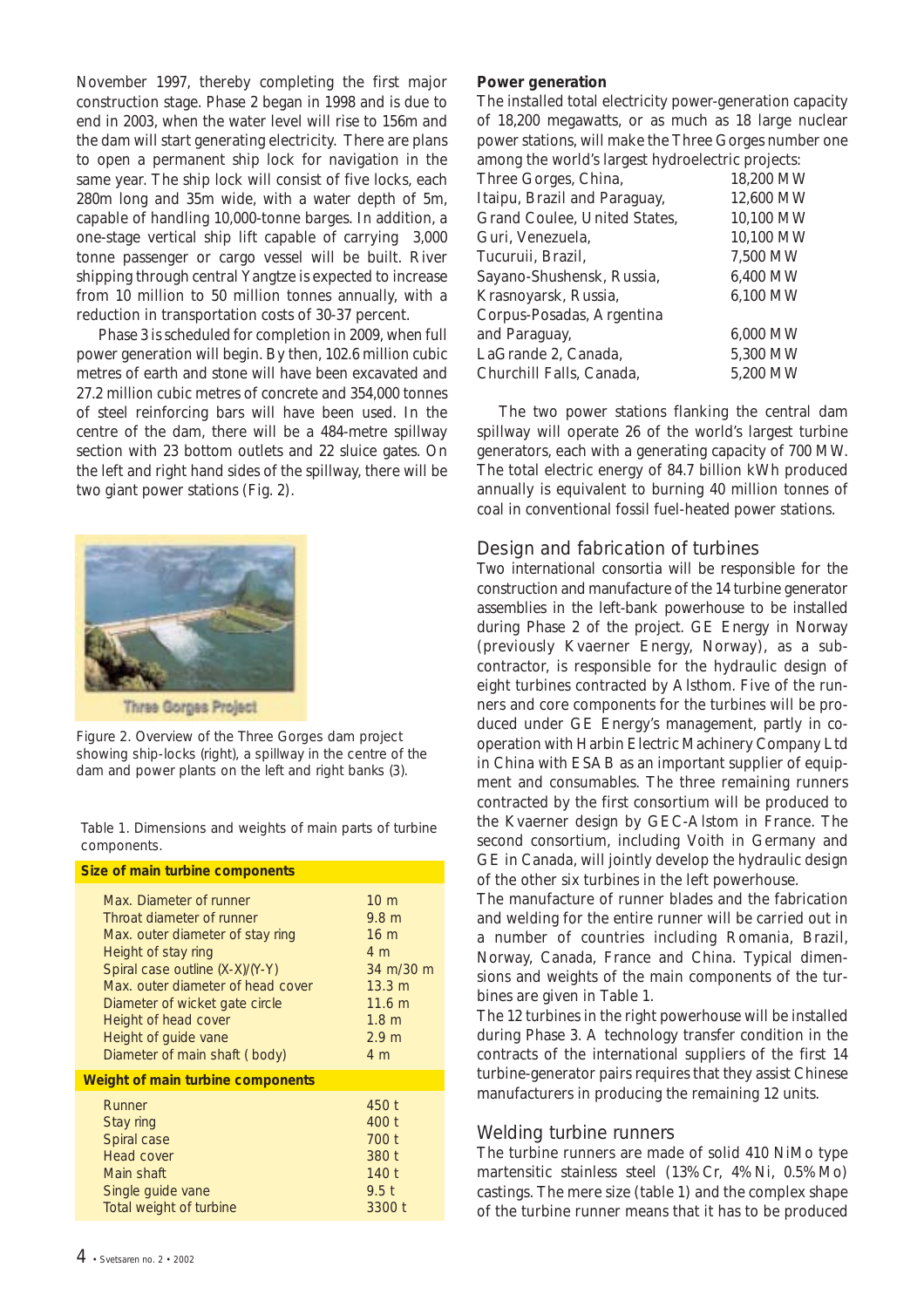

*Figure 3. Main components of a Francis turbine runner.*

from a number of smaller (yet still impressively sized) castings. Welding is used to join the separate castings and repair the casting defects. A combination of different welding techniques, including manual metal arc welding (MMA), semi-automatic techniques such as gas metal arc welding (GMAW) with solid or cored wires and fully-mechanised welding with submerged arc welding (SAW), is being used. The specific choice of method varies depending on factors such as joint geometry, accessibility and the cost of labour, equipment and consumables. Different combinations of welding techniques and consumables will therefore be used for different turbine runners depending on location and the responsible company.

The three main components of a Francis turbine runner are the runner crown, the vanes and the runner band (fig. 3). In all, approximately 7-10 tonnes of welding consumables will be used for the assembly of each runner. Most of this is needed to join the vanes to the crown and the band. The first sections will focus on the SAW twin-wire solution chosen by GE Energy for joining the vanes to the crown. Pre-production tests and experience of using semi-automatic welding with metalcored wires will then be discussed.

#### Fully-mechanised SAW of vanes to runner crown

GE Energy in Norway (formerly Kvaerner Energy) secured the contract for building three runners, partly in co-operation with Harbin Electric Machinery Company Ltd, which received the contract for two additional turbines. Welding methods with the highest possible deposition rates were specified to manufacture runners of this considerable size in a cost effective manner. The design criteria set by Kvaerner Energy AS, Norway, were to achieve a deposition rate of no less than 16 kg/hour. After evaluating different possibilities, SAW with two wires (twin-arc) was considered to be the best method based on productivity



*Figure 4. New compact SAW twin arc welding head.*



*Figure 5. Welding station with manipulator and welding head positioned for welding turbine runner.*

and weld metal quality criteria, as well as previous experience from other critical applications. However, the full productivity potential needs to be utilised while the welding head precisely follows the approximately 4m long joints with complicated three-dimensional geometry between the turbine runner vanes and the runner crown/runner band (Fig. 3). The limited access for the welding head between the vanes is another complicating factor. A high-accuracy manipulation and control system is therefore necessary to obtain all the benefits from a fully-mechanised welding process and achieve the required productivity.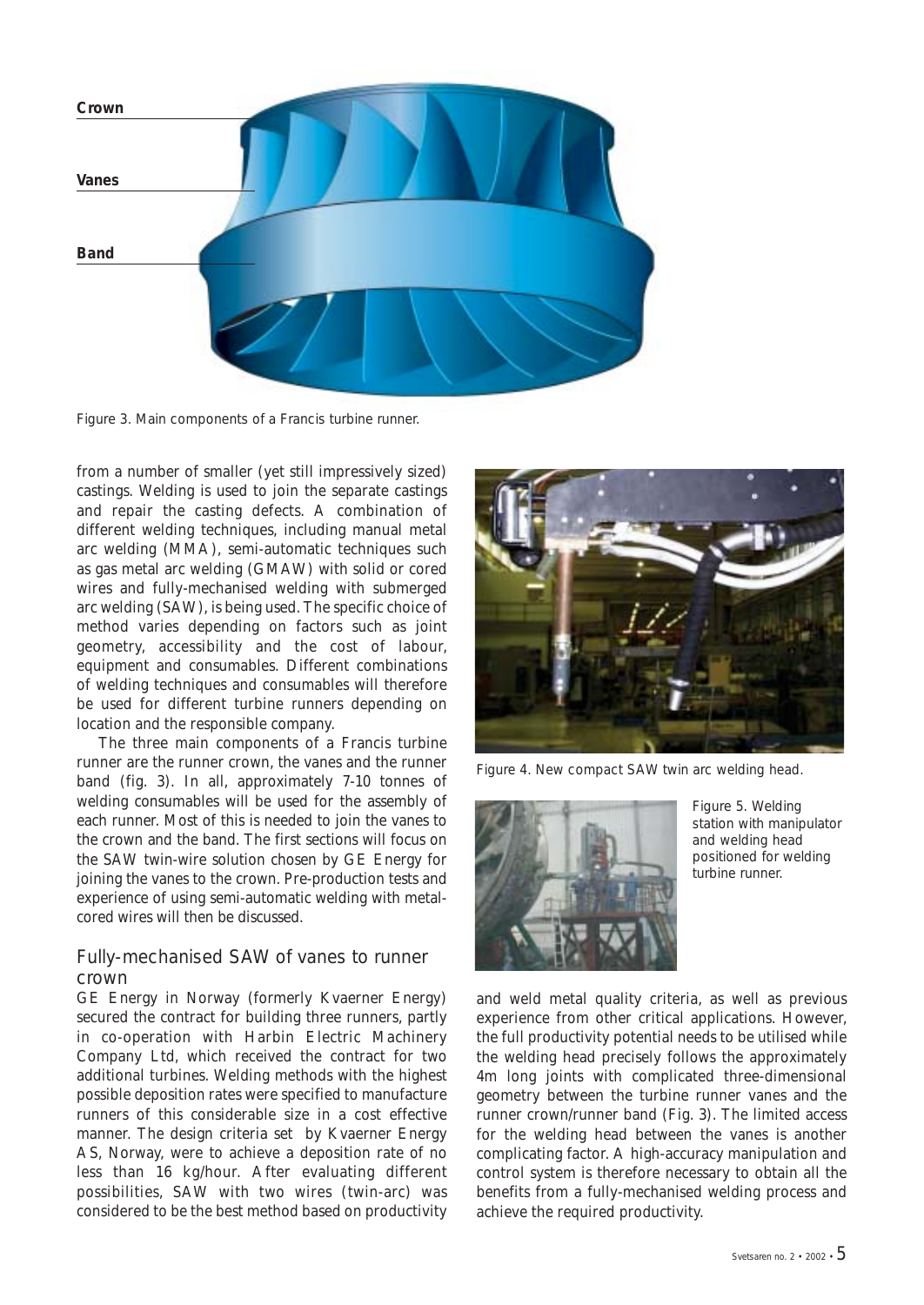#### **Welding equipment**

ESAB Welding Equipment AB received a contract from Kvaerner Energy A/S, Norway, for the design and supply of two complete, numerically controlled welding manipulators for welding the Francis turbine runners. To fulfil the requirements, a new compact welding head had to be designed (Fig. 4). The mounting permits vertical, horizontal and rotating movements to allow precise adjustments as the welding head moves along the joint.

To make it possible to follow the 4m long joint, the welding head is mounted on a column and boom manipulator, thereby permitting welding within a working volume of 2 x 4.3m horizontally and 2m in height (Fig. 5). The manipulators can be programmed through "teachin", which means that the welding head is positioned at various points along the weld preparation and all the necessary data is stored in the control-box memory. Individual weld beads can be easily programmed by simply adding a suitable offset, thereby minimising the amount of programming required for a multipass weld.

#### **SAW consumables**

Approximately three to four tonnes of SAW filler wire will be used to join the vanes to the crown for each turbine runner. The welding of root runs and, wherever necessary, the supplementary welding of filler beads will mainly be done with GMAW using a metal-cored wire, as described in a later section.

In addition to the equipment and productivity aspects, the mechanical and metallurgical properties of the weld metal and the base material in the as-welded condition, as well as after PWHT, must comply with stringent requirements. The specified classification for the wire is AWS ER 410NiMo, modified as required to fulfil mechanical and weldability requirements. This consumable will deposit a weld metal with a composition similar to that of the 410 NiMo type martensitic stainless steel (13% Cr, 4% Ni , 0.5% Mo) used in the castings.

The requirements that have to be fulfilled by the combination of flux and wire include:

- A diffusible hydrogen of less than 3ml per 100g weld metal.
- A minimum flux basicity index of 2.7.
- Minimum Charpy-V impact toughness of 50 J at 0ºC after PWHT and a minimum of 20J in the as-welded condition.
- Accepted bend tests in the as welded condition and after PWHT.
- Minimum yield strength of 550 MPa and minimum tensile strength of 760 MPa after PWHT.
- Good weldability, including wetting characteristics, slag detachability and weld surface appearance for a maximum welding current of 970A.

After initial tests, the new ESAB wire/flux combination, OK Autrod 16.79 (2x Ø 2.4mm)/OK Flux 10.63 (Table 2), was shown to deposit a weld metal fulfilling all the above requirements.

#### **Weld tests**

The final acceptance tests for the welding consumables and welding stations included:

- a) welding in 60mm thick material in a symmetrical 45º X-joint and
- b) welding on a specimen simulating a 300mm thick vane to be welded to a 200mm thick section of the crown in a symmetrical double J joint.

All the tests were performed on cast material of the quality to be used in production.

A preheat of 100-150ºC and a maximum interpass temperature of 200ºC were used with welding parameters of 970A, typically 31V and welding speeds of 60-70 cm/min. All the tests were performed with two Ø 2.4mm wires in line.

*Table 2. Welding consumables used for SAW twin wire welding of vanes to runner crown.*

| Consumable                              | <b>Classification</b>                                 | <b>Flux</b><br>basicity |  | <b>Typical all-weld metal</b><br>composition (wt. %) |     |     |     |
|-----------------------------------------|-------------------------------------------------------|-------------------------|--|------------------------------------------------------|-----|-----|-----|
|                                         |                                                       |                         |  | Mn.                                                  | -Cr | Ni. | -Mo |
| <b>OK Flux 10.63</b><br>OK Autrod 16.79 | EN 760 SA FB 1 55 AC H5<br>AWS A 5.9 ER 410 NiMo mod. | 3.2                     |  | $0.02$ 0.4 0.7 12.3 4.3 0.5                          |     |     |     |

*Table 3. Mechanical data from acceptance tests.*

| <b>Weld</b>                            | <b>Test condition</b>       | <b>Cross weld</b><br>tensile strength toughness<br>(MPa) | <b>Impact</b><br>at $0^{\circ}$ C (J)<br><b>Weld metal</b> | <b>Hardness</b><br>(HV10)<br><b>Weld metal</b> | Side bend testing<br>$(180^{\circ}, 6xt)$ |
|----------------------------------------|-----------------------------|----------------------------------------------------------|------------------------------------------------------------|------------------------------------------------|-------------------------------------------|
| 60 mm X-joint<br>300 mm double J-joint | As welded<br>PWHT*<br>PWHT* | 824-829**<br>728-739**<br>838-866**                      | 34, 31, 33<br>86, 88, 87<br>82, 86, 83                     | 369-394<br>284-300<br>290-305                  | no remarks<br>no remarks<br>no remarks    |

\* Post weld heat treatment: 580ºC/ 4 h

\*\* Fracture in base metal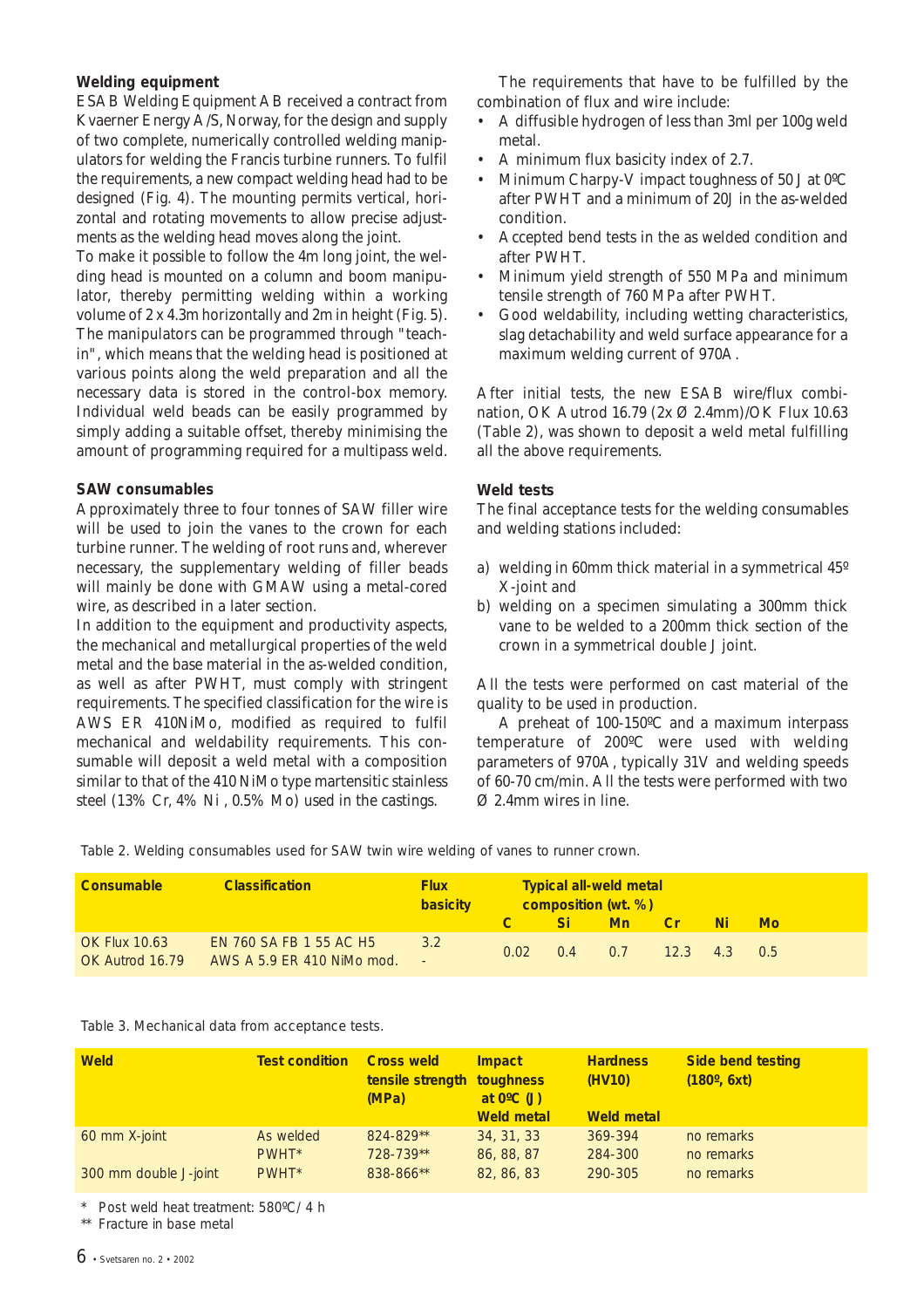The acceptance criteria included weldability aspects such as wetting characteristics, slag detachability and weld surface appearance, mechanical properties (Table 3) and non-destructive testing using ultrasonic and radiographic examination. The test results were satisfactory and ESAB was awarded a contract for the delivery of two complete welding stations with an option also to purchase consumables.

#### **Production experience**

The thickness of the vane varies along the 4m long joint, but it is mainly between 70 and 220mm. With a typical welding current of 700-800A and a welding speed of 70cm/min, some 200-300 weld beads have to be deposited with heat inputs of about 2kJ/mm for each joint. Consistent performance and reliability are therefore just as important as deposition rates during welding. The welding stations were delivered and assembled in Huludao in China towards the end of 2000. Non destructive testing has confirmed the high and consistent quality of the weld metal and welding is proceeding as planned without major complications.

#### GMAW with metal-cored wires

ESAB has a wide range of consumables for hydroturbine solutions, not only for SAW but also for GMAW and MMA. In particular, the range of metal-cored wires (MCW) has a long and successful track record.

#### **Productivity and weldability**

Productivity from cored wire welding, regardless of the wire type used, is always superior to that of manual welding with manual metal arc stick electrodes, due to the higher duty cycle. In addition, deposition rates are on a much higher level. MCWs have little or no slag forming ingredients in the fill and they also have only a small amount of arc stabilisers. As with solid wires, welds display only small islands of de-oxidation products, making them popular for productive multi-run welding without inter-run de-slagging. This explains their widespread use for mechanised and robotic operations. The metalcored types for turbine applications are medium fillingrate wires suitable for manual, mechanised and robotic operation, in all welding positions.

The advantages for turbine fabrication and repair can be summarised as follows.

- High duty cycle compared with other manual and semi-automatic welding methods.
- Low spatter operation with well wetted, flat and fully penetrating beads, leading to significantly reduced post weld labour.
- Good all-positional weldability, even in the lowcurrent range.
- Can be welded with conventional or pulsed arc power sources.

#### **Metal-cored wires for hydropower turbine applications**

FILARC PZ6166 is a MCW which has been specially developed for welding 410 NiMo type martensitic stainless steel in the hydro power industry. The wire is available with diameters of 1.2 mm and 1.6 mm and is welded with either  $98\%$ Ar/2%O<sub>2</sub> or  $98\%$ Ar/2%CO<sub>2</sub>. The second of these shielding gases produces the smallest amount of silicate on the bead surface. The rolling manufacturing technology guarantees wires with a weld metal hydrogen content in the "extra low" class (HDM <5ml/100gram), the typical value in 98%Ar/2%CO2 determined at 250A welding current and with a 15mm stick-out length is < 3ml/100 grams. The typical all weld metal chemical composition and mechanical properties are given in Tables 4 and 5.

#### **Fabrication of Francis runners**

GE Energy, Norway, was one of the first companies to use metal-cored wires for fabricating Francis turbine runners (Fig. 6). The wires were introduced after successfully completing an extensive test programme, replacing manual welding with stick electrodes by semiautomatic GMAW welding.

The use of special welding guns with long nozzles, which are necessary to obtain access to the joints, did not present any problem in terms of feedability and weldability. Savings on fabrication time are estimated to be around 30%.

The runners for the Three Gorges project produced by the Harbin Electrical Machinery Company Ltd in China are welded partly with metal-cored wires and

| Consumable           | <b>Classification</b> | Typical all-weld metal composition (wt. %) |    |     |     |     |     |
|----------------------|-----------------------|--------------------------------------------|----|-----|-----|-----|-----|
|                      |                       |                                            |    | Mn. |     |     | Mo. |
| <b>FILARC PZ6166</b> | AWS 5.22 E410NiMo-T2~ | 0.02                                       | 07 |     | 125 | 4.5 | O 4 |

*Table 5. Metal cored wire used for fabrication and repair welding of turbine components.*

| Consumable           | <b>Tensile properties</b> |                                        |     | Impact toughness (J) |                 |  |
|----------------------|---------------------------|----------------------------------------|-----|----------------------|-----------------|--|
|                      |                           | $R_m$ (MPa) $R_{p0.2}$ (MPa) $A_5$ (%) |     | $+20^{\circ}$ C –    | $-20^{\circ}$ C |  |
| <b>FILARC PZ6166</b> | >760                      | >570                                   | >15 | 50                   | 40              |  |

*Table 4. Typical all-weld metal mechanical properties for the metal cored wire PZ6166 after post weld heat treatment at 580- 600ºC for 8 hours.*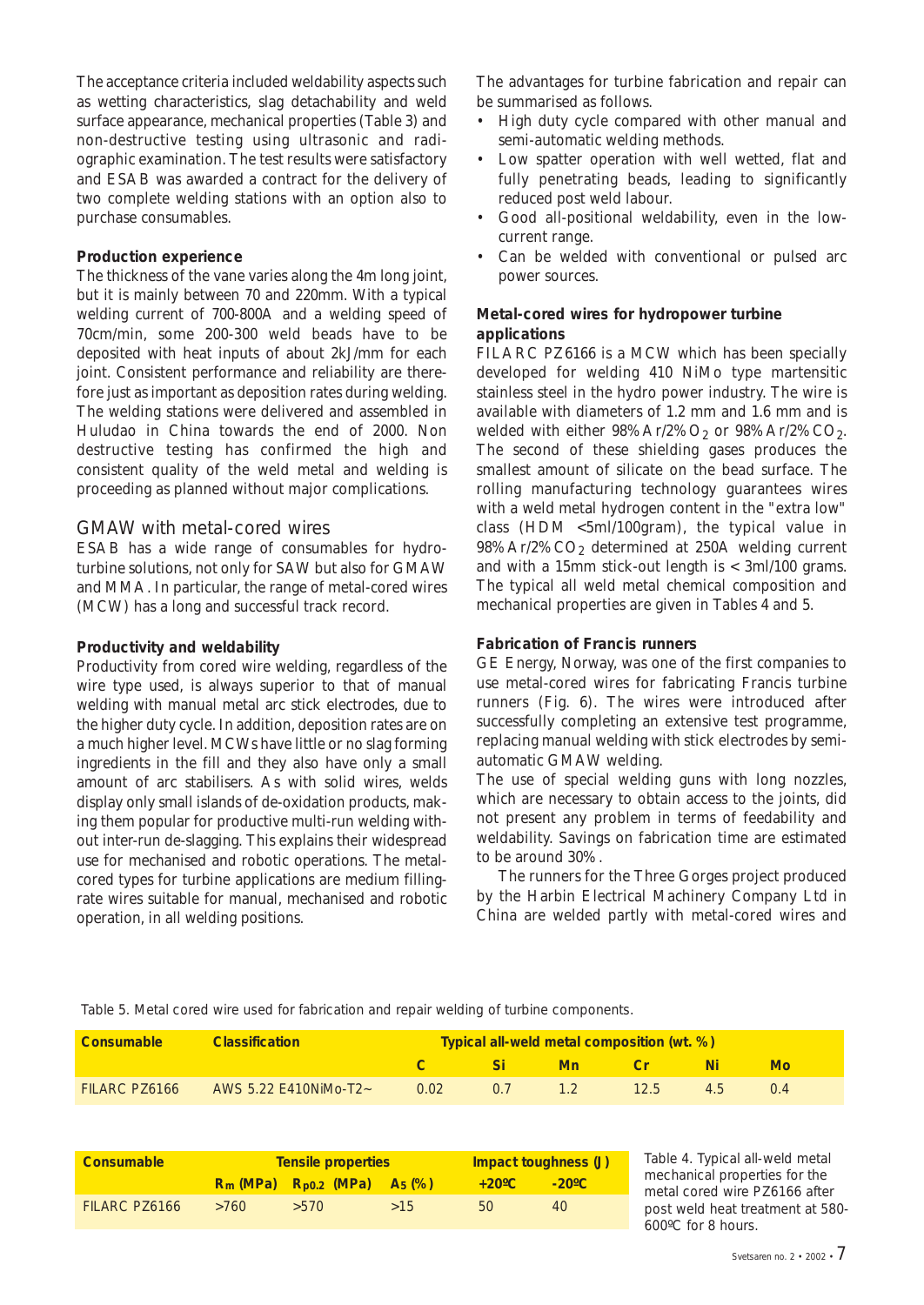partly with the SAW two-wire process with solid wire as described above. FILARC PZ6166 was introduced after a test programme was successfully completed, showing that requirements relating to mechanical properties and hydrogen levels could be fulfilled. However, other important aspects included weldability features, such as good penetration, excellent wetting and low spatter, ensuring a minimum of post weld cleaning, grinding and repair. The consumption for the metal-cored wire is estimated at roughly 7-10 tonnes per runner.

Another Chinese company, the Dongfang Electric Machine Company as a subcontractor in the Voith consortium, has also considered metal-cored wires (in combination with solid wires) as a possible solution for the production of turbine runners. A smaller Francis turbine runner was therefore successfully produced, using the FILARC PZ6166 metal-cored wire, as a prefabrication test to evaluate the suitability of this consumable for the Three Gorges project.

#### Final comments

Close co-operation between ESAB and GE Energy proved fruitful when it came to finding a complete package solution. The development of a new wire/flux combination made it possible to comply with the requirements relating to consumable weldability and productivity, in combination with the stringent requirements imposed on the mechanical and metallurgical properties of the weld metal. This combination proved to be very successful and it is now the standard combination for the SAW of hydro-turbines in 410NiMo martensitic stainless steels. The development of the new, compact welding head, which was necessary for welding in the limited space available and is capable of following the complicated joint geometry, was greatly facilitated by input from GE Energy.

Depending on the preferences of the manufacturing facility and the selected technical solutions, different degrees of mechanisation and, consequently, different choices of welding method and consumable, will produce the optimum combination of productivity and cost. A combination of different solutions is often applied, as a complex object, such as a turbine runner, may be partly well suited to mechanisation, whereas other joints can be more economically welded using manual methods. In the Three Gorges project, GMAW welding with metal-cored wires has been chosen as either the preferred welding method or the best method to complement mechanised SAW welding.

#### Acknowledgements

The authors wish to thank Trond Multubakk (GE Energy, Norway) for providing illustrations and for permission to publish information relating to test results and requirements for the Three Gorges project.



*Figure 6. Section of a Francis turbine runner welded with the metal cored wire FILARC PZ6166.*

# *About the authors*

**Nils Thalberg** is Global Marketing Manager for the Power Generation segment. He is located in Gothenburg.

**Solveig Rigdal**, MSc, EWE, joined ESAB in 1982 and has since then been working with product development and market support within the R & D department in Gothenburg. During the last years, her main focus has been submerged arc welding of stainless and high alloyed steels and strip cladding.

**Dr. Leif Karlsson** joined ESAB's R&D department in 1986, after receiving a Ph.D. in materials science from Chalmers University of Technology. He currently holds a position as Manager Research Projects at ESAB AB in Sweden, focussing on projects dealing with corrosion resistant alloys and high strength steels.

**John van den Broek** is Application Engineer working within the Shipbuilding and Offshore Group of ESAB Europe. He is located in Utrecht, The Netherlands.

**Herbert Kaufmann**, M. El. Sc. and M. Mech. Sc., joined ESAB in 1988 as Technical Director at ESAB Automation Inc., USA. He is currently working as Project Manager within the Engineering Department of ESAB Welding Equipment in Laxå Sweden.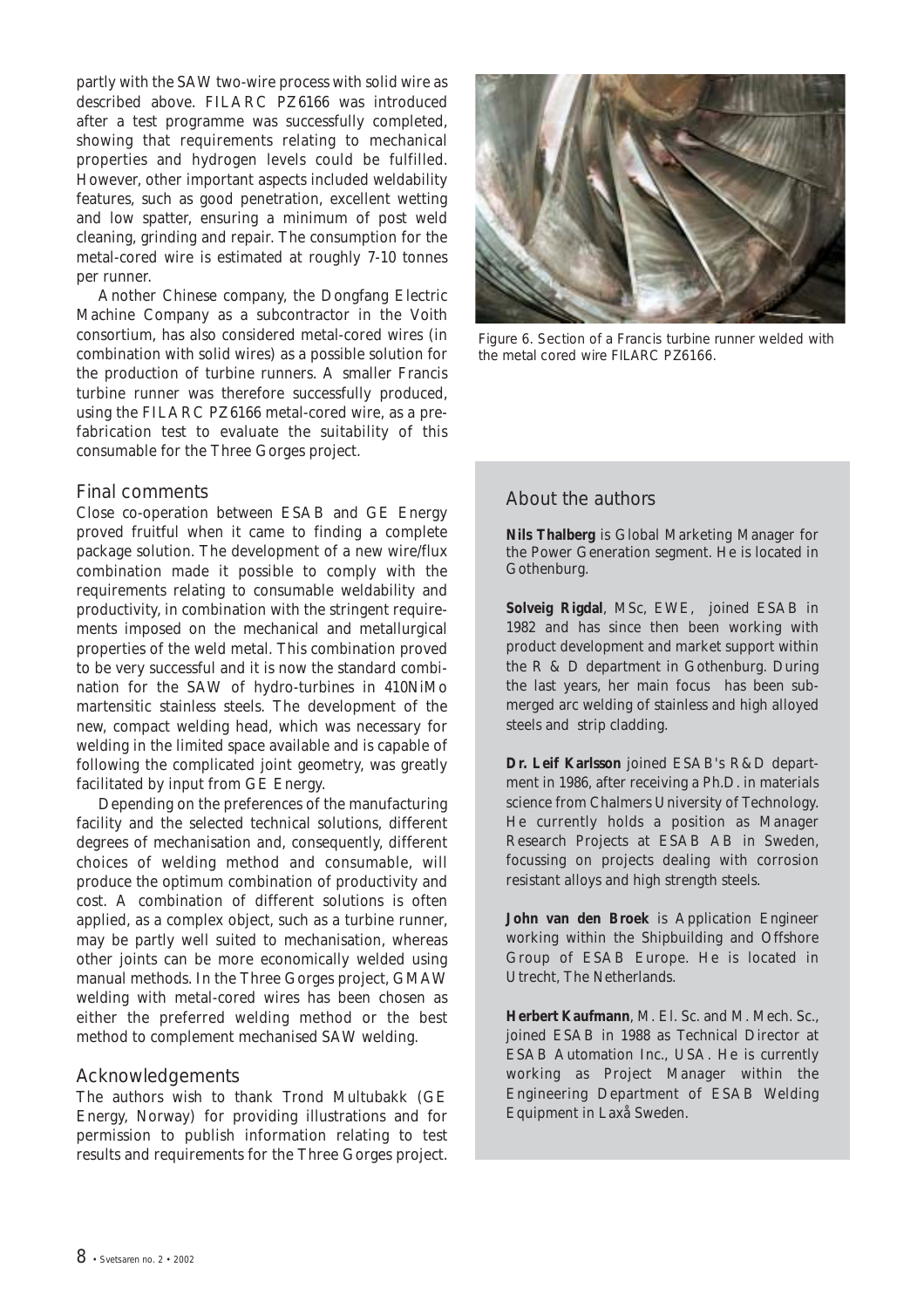<span id="page-8-0"></span>

# Welding of copper-nickel alloys at Kvaerner Masa-Yards

### **By Kari Lahti and Juha Lukkari, ESAB Finland**

A modern ship contains many materials that represent the most advanced technical solutions currently available. One of them is copper-nickel alloys, which are used as pipes in applications where contact with seawater or biofouling media causes problems.

The welding of copper-nickel alloys is traditionally regarded as fairly demanding due to the thermal properties of copper. It is difficult to obtain a stable weldpool and to weld without lack of fusion. Those problems are a thing of the past at Kvaerner Masa Yards (KMY) in Finland. Orbital TIG welding was the key to improved quality and increased productivity in the welding of copper-nickel piping.

#### To braze or not to braze

Brazing was the main joining process used at KMY in Helsinki prior to the unprejudiced thoughts of welding engineer Eero Nykänen, together with Hannu Mutkala and Kalevi Selvinen from the outfitting department. They contacted ESAB in Finland in order to find out whether it was possible to weld copper-nickel instead of brazing. The defect rate during brazing was fairly high and, in addition, the open flame used inside a ship's hull was considered to be a safety risk.

![](_page_8_Picture_7.jpeg)

*Figure 1. Test welding at ESAB Oy, Finland, using a Prowelder 160 power source and PRB 33-90 welding head.*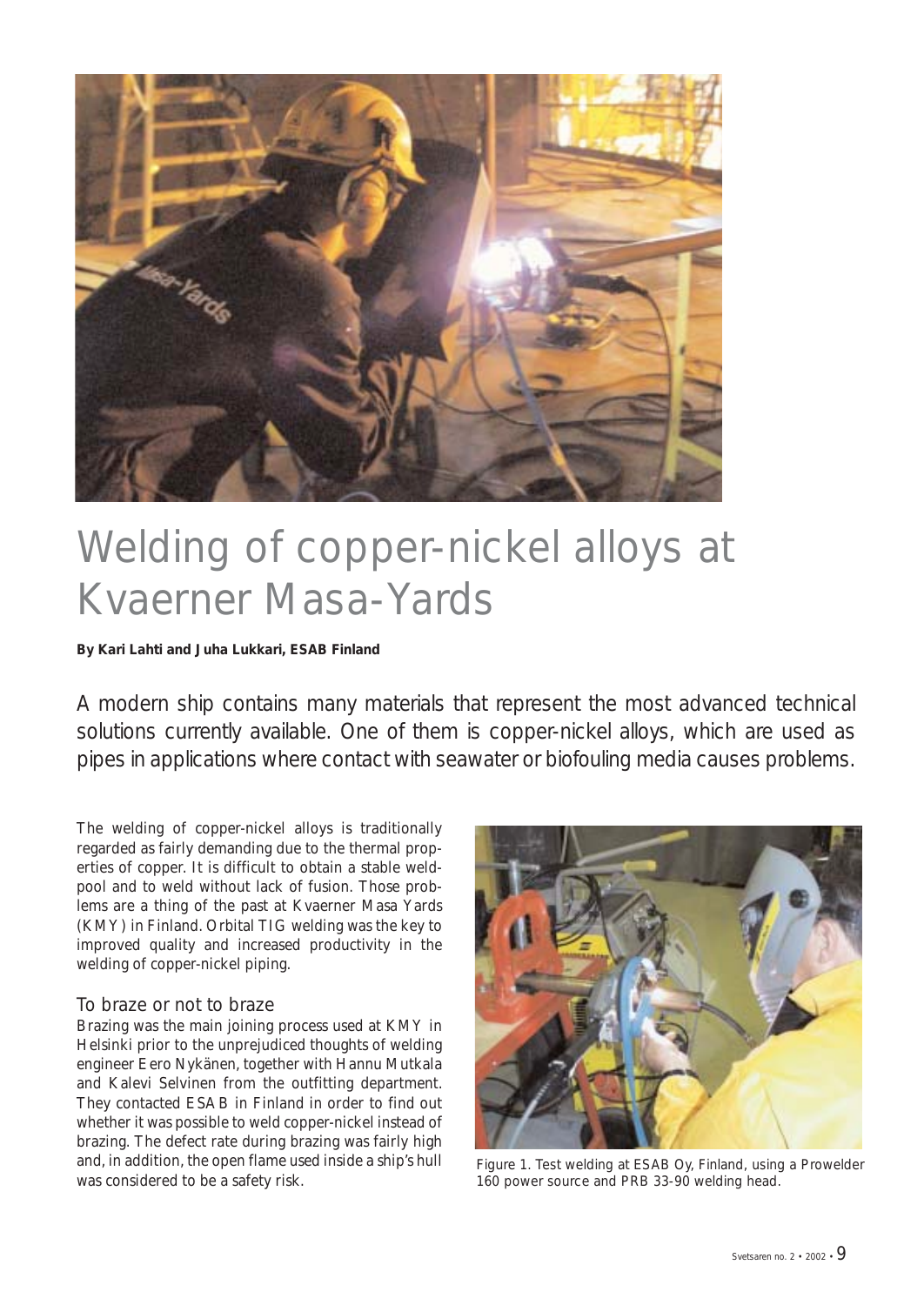| <b>Alloy type</b>  | <b>UNS</b><br>Alloy No. | <b>ISO</b> name     | Cu  | Ni (%)        | Fe (%)        | $Mn$ (%),<br>max       | Ti $(%)$                 |
|--------------------|-------------------------|---------------------|-----|---------------|---------------|------------------------|--------------------------|
| 90Cu-10Ni          | C70600                  | CuNi10Fe1Mn         | Bal | $9.0 - 11.0$  | $1.0 - 1.8$   | 1.0                    | $\overline{\phantom{a}}$ |
| 70Cu-30Ni          | C71500                  | CuNi30Fe1Mn         | Bal | $29.0 - 33.0$ | $0.4 - 0.7$   | 1.0                    | $\qquad \qquad =$        |
| <b>Consumables</b> | <b>AWS A5.7</b>         | <b>DIN 1733</b>     |     |               |               |                        |                          |
| 70Cu-30Ni          | <b>ERCuNi</b>           | SG-CuNi30Fe         | Bal | $29.0 - 32.0$ | $0.40 - 0.75$ | 1.0                    | $0.20 - 0.30$            |
| $\mathbb{Z}^n$ .   | Esab OK                 | Esab OK             |     |               |               |                        |                          |
|                    | <b>Autrod 19.49</b>     | <b>Tigrod 19.49</b> | -"- | L"L           | L"L           | $\mathbf{H}$ .<br>$ -$ | 25                       |
|                    |                         |                     |     |               |               |                        |                          |

*Table 1. Compositions of most common copper-nickel alloys.*

The second weld performed at the welding laboratory at ESAB Finland was already a success. The orbital TIG welding of copper-nickel alloy CuNi10Fe1Mn was found to be fairly easy using a PROWELDER power source and a PRB welding head (Figure 1). The finish of the weld was excellent full penetration all the way (Figure 2). The basis for quality and productivity improvements had been established.

Improvements in productivity compared with brazing were very high. It took only around one-tenth of the time compared with brazing. This was also confirmed in yard practice.

#### What are copper-nickel alloys?

Copper-nickel alloys known as Cunifer were developed for seawater use. They typically contain between 5 and 30% nickel with specific alloys with additions of iron and manganese. The two grades that are typically used in welding applications are 90-10 and 70-30 copper-nickel alloys (Cu/Ni) (Table 1). Copper-nickel alloys, or cupronickels, can be welded with most arc welding processes: MMA, MIG, TIG. Surprisingly enough, it also is fairly easy to resistance spotweld, in spite of the high copper content. The addition of nickel reduces the electrical conductivity to such an extent that a joint can be made. An all-purpose welding consumable for copper-nickel alloys is of the 70-30 type with the addition of titanium as a deoxidiser. The typical composition is shown in Table 1, together with the most common alloy nominations.

#### How to make a good weld

If copper-nickels are treated with the same kind of care in welding as stainless steels, no problems should arise with the weldments. As copper-nickel alloys are prone to oxidisation, precautions to prevent this must be taken, just as they are when welding stainless steels. Gas purging inside piping is also necessary as proper gas protection on the surface side. The use of Ar-H<sub>2</sub> mixed gases reduces the risk of oxidisation and leaves a brighter surface after welding compared with pure argon.

The welding of copper-nickel alloys is very similar to the welding of low-alloyed steels as far as weld pool fluidity is concerned. The use of welding wire is highly recommended because autogenous welds are more likely to have porosity. If it is possible to organise, copper backing bars can be used. This widens the available parameter range and helps to ensure fullpenetration welds.

![](_page_9_Picture_9.jpeg)

![](_page_9_Picture_10.jpeg)

*Figure 2. Weld appearance and macro of orbital weld.*

Bevelling for orbital TIG welding is not necessary up to thicknesses of approximately 3 mm. Butt-joints with a zero gap are recommended. However, for thicker materials, a U-groove preparation with a 1.5 mm root face, 1.5 mm extension and 2 mm radius and zero gap is recommended. The bevelling angle depends on the process that is used for filling runs. For TIG filling, a bevelling angle of 2° may be enough, while for other processes 25-30° is more suitable.

Links about welding copper-nickel alloys:

- http://marine.copper.org
- www.twi.co.uk

### *About the authors*

**Kari Lahti** is product and marketing manager MIG/MAG, ESAB AB, Gothenburg.

**Juha Lukkari** is head of the technical customer service, ESAB Oy, Helsinki.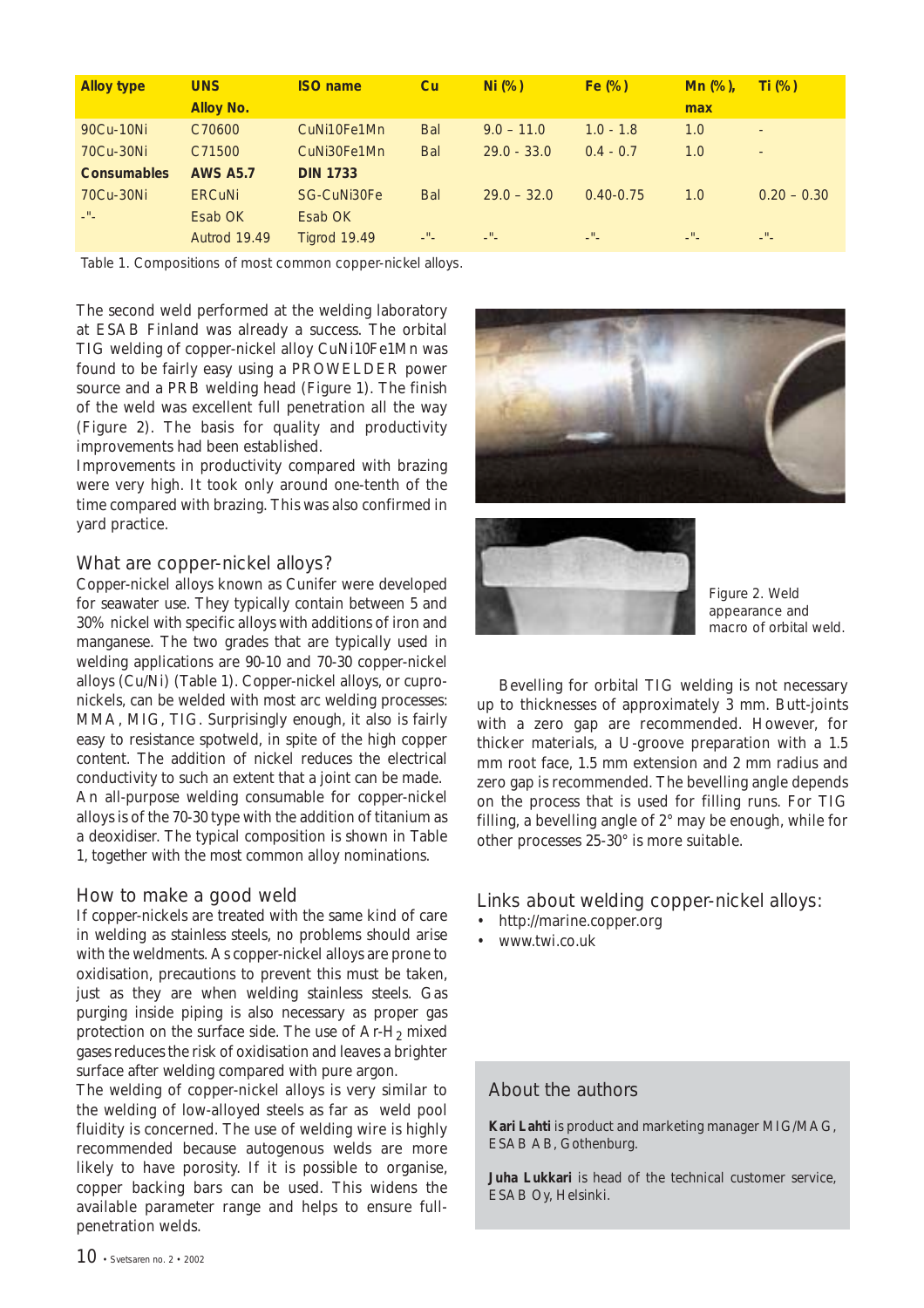# <span id="page-10-0"></span>Friction Stir Welding – progress in R&D and new applications

#### **By Lars Göran Eriksson and Rolf Larsson, ESAB AB, Welding Automation, Laxå**

In spite of its very recent introduction into industry, Friction Stir Welding is already frequently used in production. This article presents some recent results from the continuous research work that is in progress on the process, a new machine series that is going to be introduced and an extremely fascinating new application in the welding of thick copper.

# Metallurgical considerations in Friction Stir **Welding**

Friction Stir Welding is a comparatively new welding process introduced by TWI in the UK in 1991. The very first applications in production were in the 6000 series aluminium alloys at SAPA in Sweden and Hydro Marine Aluminium (shipbuilding) in Norway, followed by the automotive industry in Australia, Sweden and Norway, also using the 6000 series.

High-strength aluminium alloys in the 7000 series grades started the evolution in the aerospace industry. The FSW process is still finding new applications in aluminium alloys. Other materials such as copper and magnesium alloys are ready to be introduced in production. Steel and the joining of dissimilar materials such as copper and aluminium are shortly expected to leave the laboratories, while titanium and stainless steel are waiting for tests of tool materials to withstand the heat.

#### The process

FSW is a solid state welding process in which the weld is completed without creating molten metal. A rotating tool specially designed for its purpose generates heat and deformation of a superplastic nature close to the tool, which moves along the joint interface (Figure 1). The tool usually has a large-diameter shoulder and a smaller threaded pin. The rotating tool creates a thin plasticised zone around the pin and material is transported from the front to the rear by a solid-state keyhole effect. The process is thus characterised by high strain rates and super-plasticity near the rotating tool.

The thermal cycle created by the spindle action at different speeds is a controlling factor for the microstructures found in the stirred zone and the heat affected zone. A temperature gradient is superimposed on the super-plastic deformation between the top surface and root of the weld. When the energy input is increased by higher rotation speed, the hardness across the nugget zone is more equal and the grain size increases. At very high tool rotation speeds, the nugget properties start to deteriorate due to the precipitation around the coarse grains. It is obvious that there is an optimum speed constellation of rotating speed and the forward feed for a given material and thickness.

Developments started with welds from one side,

![](_page_10_Picture_10.jpeg)

*The FSW plant at DanStir, Denmark.*

where the distance between the tool end and the root has an important effect on the welding result. Subsequent applications include two-sided welding with two heads and a bobbin tool on solid material and with two heads on hollow extrusions. With these systems, the tolerances in material thickness are easier to cope with and they create new opportunities in production technology. Curved surface welding is also on the way.

#### Quality assessment

The best way to determine the weld qualities of FSW is to compare the properties obtained in FSW with those produced by other welding methods. The very local deformation at low heat inputs in solid state FSW makes this welding method superior to other welding methods such as MIG and MAG welding. Structures with rigorous performance requirements, such as rockets and aircraft, and applications in which high quality is required by codes are other areas for FSW. In the aswelded condition, FSW has demonstrated properties superior to those produced by other welding methods. The welding speed and the high quality obtained without any pre- or after-work on the welds will result in the steady extension of applications. Most design and welding codes currently accept FSW due to the high quality that has been demonstrated world wide.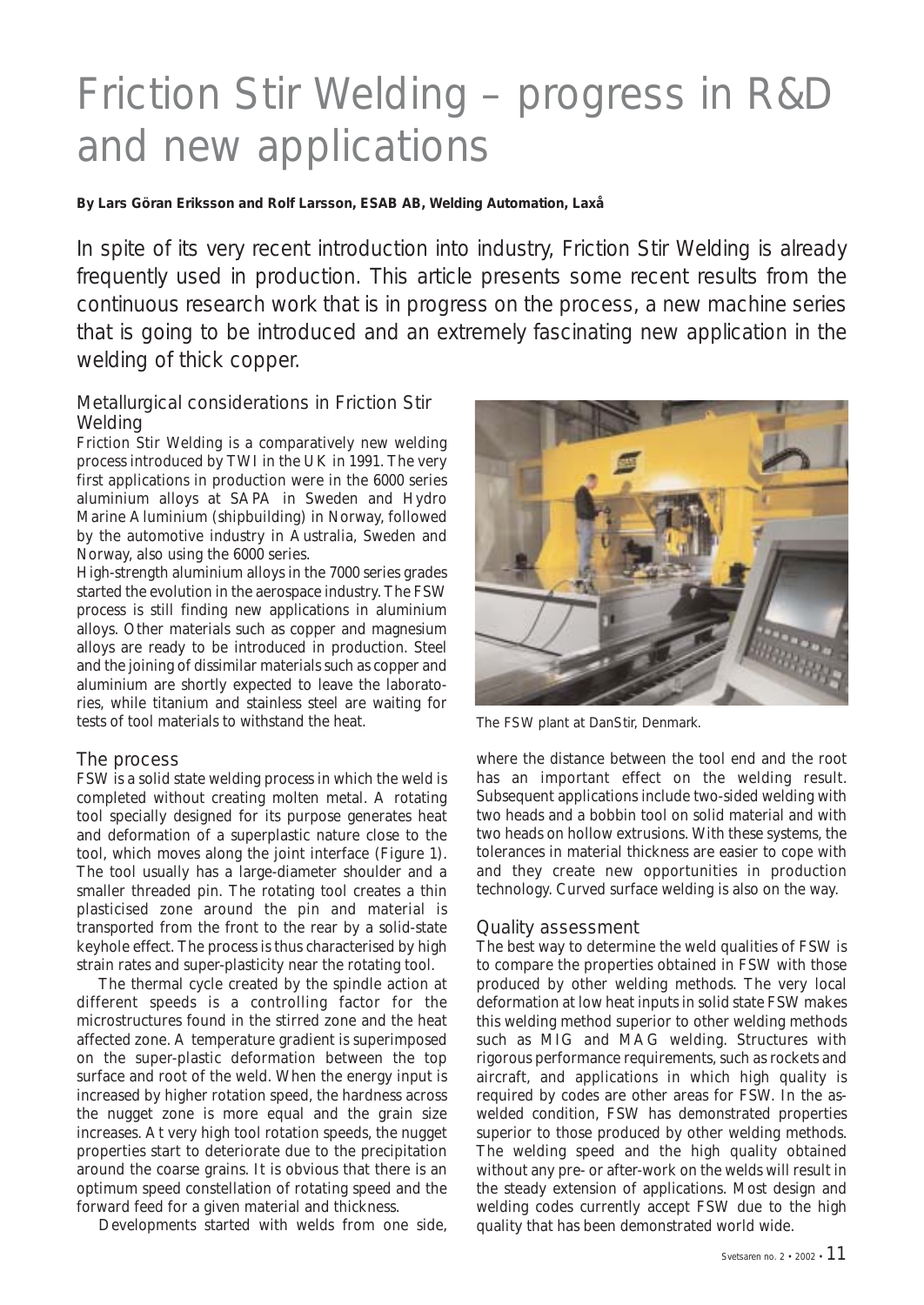### Increased welding speed in the 6000 series aluminium alloys

ESAB and other companies and research institutes have done a great deal of research on the 6000 series of aluminium alloys. These alloys are the most commonly used in railway wagons, ship panels and the automotive industry and they are now also starting to attract the interest of aircraft manufacturers. Normal welding speeds in production are 0.8-2.0 m/min. for 5 mm thick workpieces. As 6082 material is often used in the T6 condition (heat treated to produce higher mechanical properties), one task for R&D is to reduce the decline in hardness in order to retain as much as possible of the T6 treatment effect. One solution is to weld quickly. It is not often that a high welding speed means higher quality, but in this case it does.

In the ESAB laboratories in Laxå, a great deal of test welding has been performed with the aim of increasing the welding speed. A year ago, 3 m/min. was reached, but recent tests with refined procedures have shown that 6 m/min. in 5 mm 6082 material is possible and that this very high speed is definitely not the ultimate limit. These very promising results will further increase the number of profitable applications for Friction Stir Welding.

#### Research centres using ESAB SuperStir®

- The FSW process was invented and developed by TWI in the UK. TWI is still leading the way to new applications and materials. With its new FSW – plant, it is well equipped for future interesting tasks.
- The aerospace industry demonstrated great interest in the new process at a very early stage. The Boeing Company at Huntington Beach, Ca, USA developed the process for aerospace applications, together with TWI, and it is continuously working in its laboratories on new tasks for aerospace, aircraft and other applications (Figure 2).
- Boeing in St. Louis is conducting a great deal of research for the aircraft industry to produce new Friction Stir Welded parts. Among other things, a new hollow profile floor section has been produced together with SAPA in Sweden.
- Following Boeing's success, other aerospace and aircraft research institutes have invested in advanced machines for research work and test welding. EADS in France, together with Institute Soudure, Alenia Spacio in Italy and EADS in Germany, are examples of these institutes. Other companies have chosen to conduct their tests at ESAB, TWI or other research centres.
- For the automotive and other segments, Tower Automotive in the USA has a well-equipped FSW centre for research, test welding and test production.
- DanStir in Denmark is one of several companies focusing on test welding, the production of test series and low series production with FSW. DanStir, however, has a large, flexible FSW plant well suited to different tasks (photo page 11).
- The research and development of production data is continuously being conducted by the producers of aluminium structures, such as Hydro Marine Aluminium in Norway and SAPA in Sweden.

![](_page_11_Picture_11.jpeg)

![](_page_11_Picture_12.jpeg)

*Figure 1. FSW process in a butt joint against backing bar.*

*Figure 2. Take-over test of the FSW plant supplied by ESAB AB, Welding Automation to Boeing's space rocket plant.*

• At its plant in Laxå, ESAB has two FSW machines for research work, demonstrations and test welding for customers (Figure 3). Its engineering division is well equipped to comply with customers' requirements for production solutions, including the design, manufacture, commissioning and service of FSW machines and complete production plants world wide.

#### New modularised machine series

In order for manufacturers to invest in the FSW welding technique in a cost-effective manner, ESAB is now launching a new modularised machine series called LEGIO™, new members of the ESAB Super Stir™ programme. With the new machines, material with a thickness of between 1.4 and 100 mm can be welded. The spindle power ranges from 1.5 kW to 100 kW. The machine series consists of two main types, the S series for straight welds and the U series for straight welds in the X or Y directions, as well as in optional patterns such as circles, squares and so on. Each series has two main designs, one floor mounted with vertical surfaces for mounting large fixtures, circumferential welding units or a lower head assembly for double-sided welding and one type with a table for mounting small fixtures.

The FSW 3 UT (Universal type with table, 11 kW spindle, max. capacity 10 mm in the 6000 series) will be introduced at the Essen Alu Fair in Germany in 2002 (Figure 4).

Welding thick copper material with FSW Developments in the Friction Stir Welding (FSW) of copper will take a further step forward, as the Swedish Nuclear Fuel and Waste Management Co. (SKB) is investing in a full-scale FSW plant at its canister laboratory in Oskarshamn, Sweden. The background to SKB's interest in welding thick copper sections is the Swedish decision to deposit high-level nuclear waste in copper canisters at a depth of 500 metres in the bedrock. The sealing of the copper canisters needs to be of a very high quality, as it must remain intact during the 100,000-year service life of the repository.

SKB has studied different welding methods in co-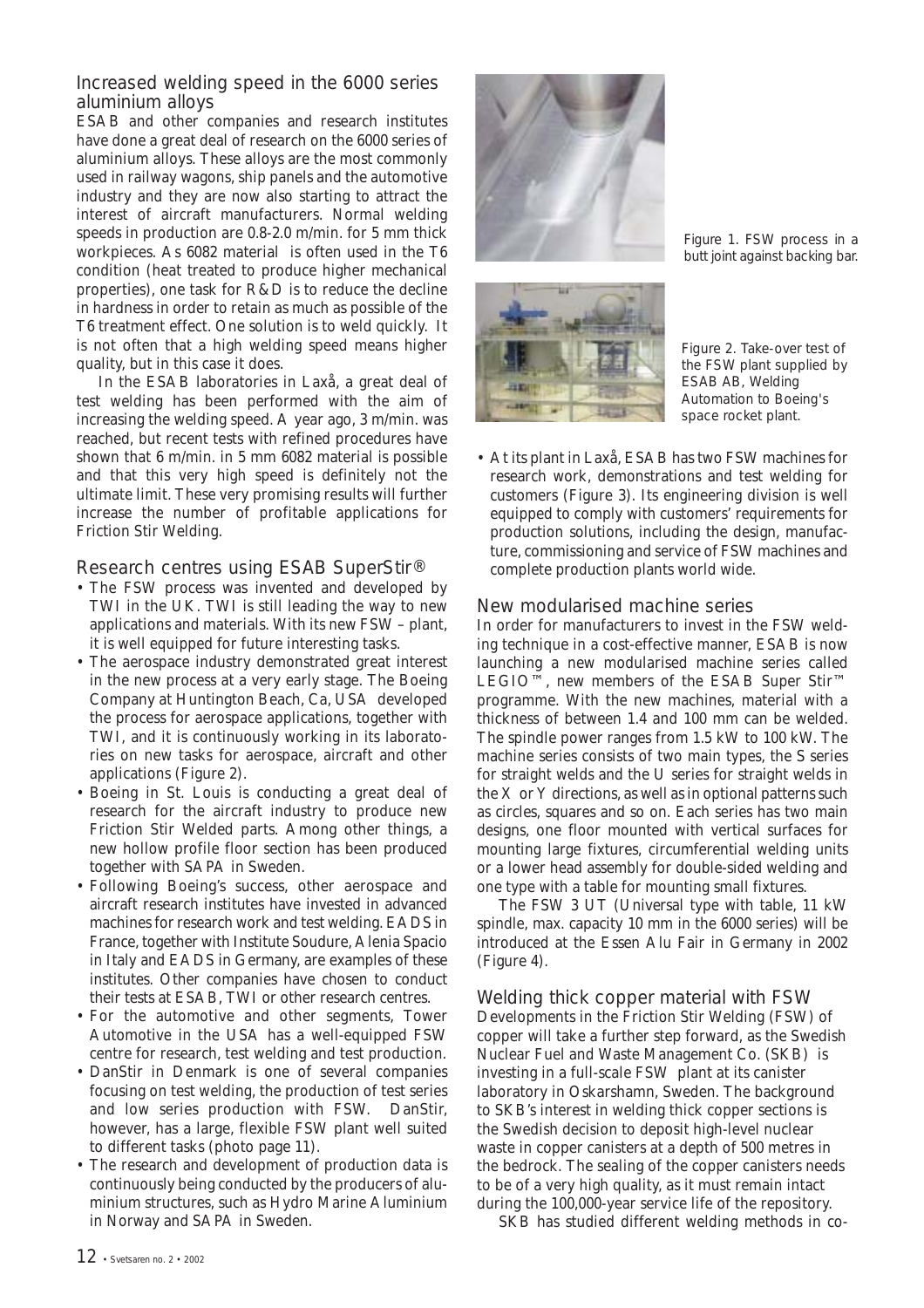![](_page_12_Picture_0.jpeg)

*Figure 3. At the test centre at ESAB Laxå, FSW process development and investigations of different customer applications are made.*

![](_page_12_Picture_2.jpeg)

*Figure 4. FSW 3 UT – one example of the new modularised machine series from ESAB AB, Welding Automation.*

operation with TWI in the UK. Full-scale electron beam welding tests have been performed. In 1998-1999, a test rig was built at TWI for the Friction Stir Welding of mock-up canisters. A fixture holds the canister and rotates it during welding (Figure 5). The lid is pressed down with four hydraulic cylinders. The welding speed reaches 150 mm per minute. At the beginning, the trials were exclusively limited to welding segments, but, after fine-tuning the process, a full circumferential weld could be completed in November 2000. The FSW process has functioned well and SKB now feels confident about taking the next step in the development and has decided to install a full-scale FSW machine at its canister laboratory in order to investigate the feasibility of the process for the production of canisters (Figure 6). SKB has assigned the task of designing, manufacturing, testing and commissioning the machine to ESAB AB, Welding Automation, Laxå. Test welding in Oskarshamn is scheduled to start early in 2003. SKB can then begin the work of optimising the welding parameters. This has not been possible with the test rig at TWI.

When welding a circular seam with FSW, a hole is left in the material when the FSW tool is retracted. This hole can be filled afterwards or simultaneously when the tool is retracted. A more simple and reliable method is to finish the weld in solid material outside the joint (Figure 7). In the latter case, SKB is planning to finish the weld at the top of the lid. However, the hole may create difficulties for the non-destructive testing after welding. Remaining R&D work will also focus heavily on the design of the lid and the testing methods. The testing methods that are developed by SKB in co-operation with Uppsala University at the SKB canister laboratory are digital radiography, ultrasonic and inductive testing. Another important part of the development of the welding and testing techniques is to determine the criteria for the size and form of the weld defects that can be accepted.

#### Conclusion

The new findings, new machine series and new applications presented above confirm our previous statements that FSW will continue to expand. We are convinced that the large automotive segment will take off in the near future, together with other segments that are currently showing substantial interest in the FSW method. The increased productivity that results from FSW compared with other manual or automatic welding methods and, in many cases, the high investment levels require large volumes. This demand can be met by installing FSW plants to meet several manufacturers' needs, if their own volumes are not sufficient. However, the new machine series introduced by ESAB will minimise investments, thereby making it possible for more manufacturers of aluminium structures to install FSW systems.

![](_page_12_Picture_8.jpeg)

#### *Figure 5. The SKB trial test rig at TWI.*

*Figure 6. A sketch of the FSW plant that shall be supplied by ESAB Welding Automation to SKB, Sweden during 2002. The welding head rotates during the process around the fixed canister.*

*Figure 7. The picture shows the hole from the retracting tool and how it can be placed beside the weld joint in solid material.*

![](_page_12_Picture_12.jpeg)

# *About the authors*

**Lars Göran Eriksson**, MSc Electrical Engineering, joined ESAB in 1973. He has held different management positions within the Automation and Engineering departments, and within International Operations. He has been leading ESAB´s development and introduction of new inventions such as automation of ship panel production, robotic arc welding, narrow gap welding of pressure vessels, fully automatic production systems for anchor chains, and the FSW process.

**Rolf Larsson**, Mech. Eng., is Technical Manager for the marketing & sales group responsible for FSW and resistance welding within in the business area Automation & Engineering in Laxå, Sweden. He holds a number of patents within the Friction Stir Welding technology.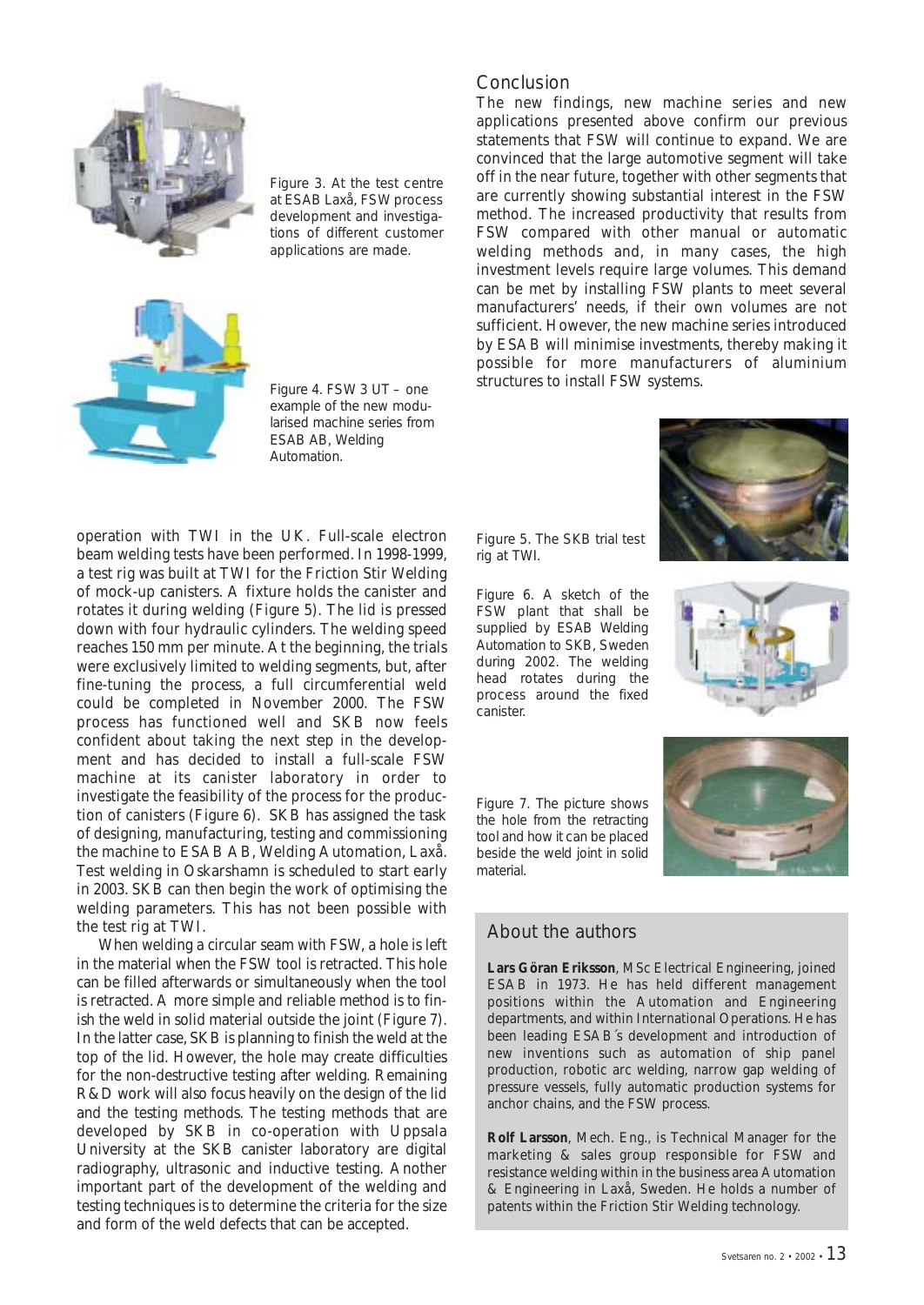# <span id="page-13-0"></span>Welding of supermartensitic stainless steels

# Recent developments and application experience

# **By: Leif Karlsson, Solveig Rigdal, John van den Broek, Michael Goldschmitz and Rune Pedersen, ESAB**

This paper was originally presented at the Stainless Steel World America 2002 Conference.

Recent developments in the welding of supermartensitic stainless steels and the typical all-weld metal properties of matching-composition welding consumables are presented. The article compromises the GMAW orbital narrow gap girth welding of supermartensitic pipes in 5G-down position, the production of longitudinally welded 20" pipes using a combination of plasma arc and submerged arc welding, and dissimilar joining of supermartensitic and superduplex pipes.

# Introduction

The recently introduced weldable supermartensitic stainless steels have become an economical alternative for many applications in the oil and gas industry. These steels offer sufficient corrosion resistance for sweet and mildly sour environments, in combination with high strength and good low-temperature toughness (1, 2). Supermartensitic steels are also well suited to field welding where preheating and long term post-weld heat treatment (PWHT) is impracticable.

The successful application of a material requires that welding can be performed reliably and economically and that the welds comply with requirements relating to strength, among other things. For example, reeling is a common operation when laying offshore flow lines. This operation involves bending pipes, introducing significant plastic deformation. Local straining at welds may occur when welding consumables with undermatching strength are used. Matching composition supermartensitic welding consumables, guaranteeing overmatching yield strength, are therefore specified for several current and future projects.

Significant alloy development in matching composition consumables has taken place over the past few years and our understanding of the relationship between chemical composition, microstructure and properties has improved rapidly (3-8). However, the development of further optimised consumables and economical welding procedures is still a challenging area of activity. The present paper presents the application of matching composition welding consumables to the GMAW orbital narrow gap girth welding of supermartensitic pipes in the 5G-down position and to the production of longitudinally welded 20" pipes. The welding procedures and properties are discussed, illustrating that supermartensitic consumables can be used with realistic

![](_page_13_Picture_9.jpeg)

fabrication welding procedures to produce high quality welds with satisfactory properties. Finally, some experience from the dissimilar welding of supermartensitic stainless steels to superduplex steels is presented. The advantages and disadvantages of using different filler materials are discussed in terms of weldability, mechanical properties and corrosion resistance.

#### Supermartensitic weld metal properties

The first sections of this paper deal with supermartensitic pipes welded with matchingcomposition consumables. The level of dilution with the parent material inevitably influences the properties of these welds. Typical chemical compositions and mechanical properties of all-weld metals, produced with the same commercial supermartensitic metalcored wires (MCW), are therefore presented as reference information in Tables 1 and 2 below. The wires deposit a fully martensitic 13%Cr-type, Moalloyed, extra-low carbon weld metal designed primarily for welding supermartensitic steels.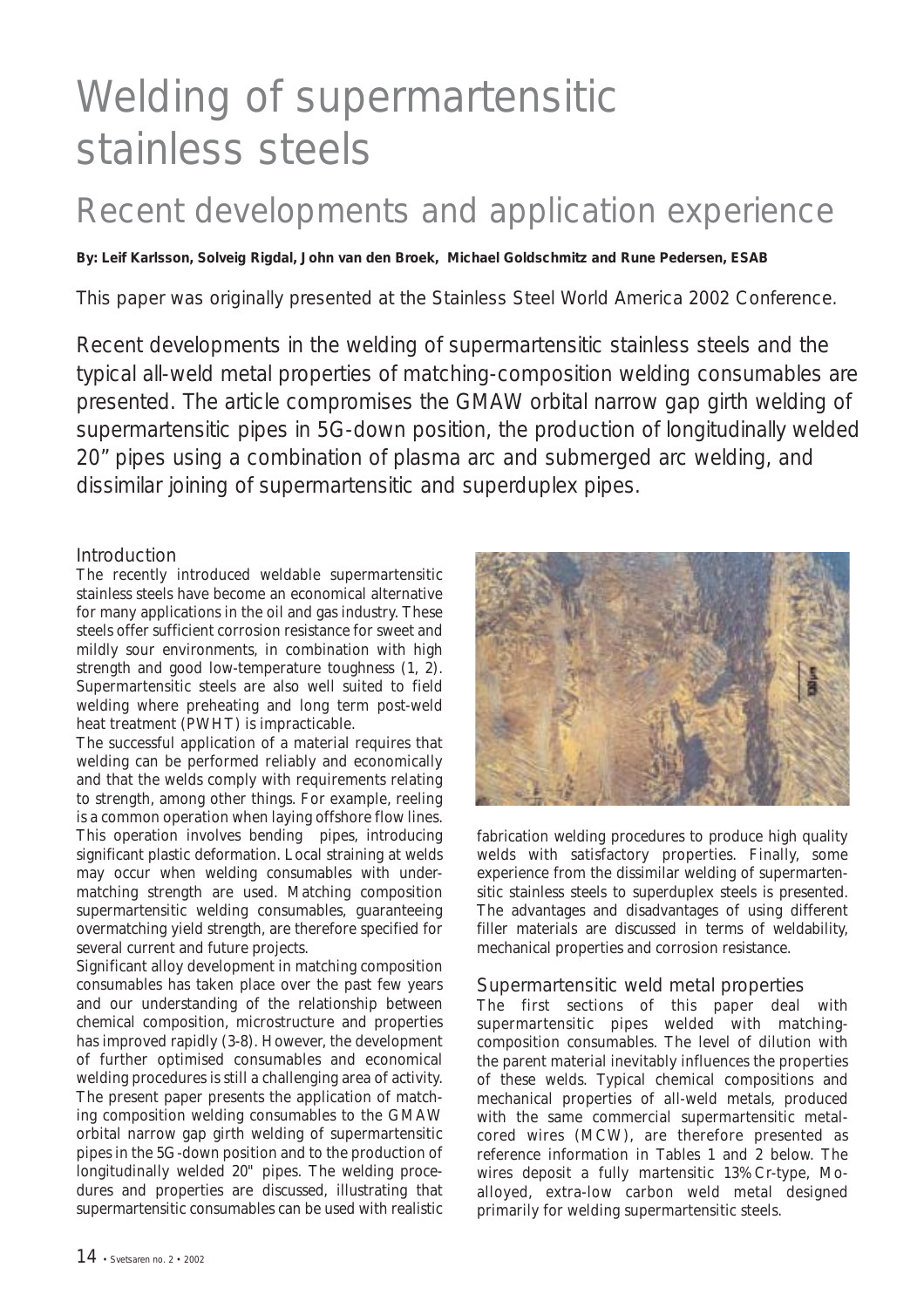| <b>Wire</b>                  | C          | N           | 'Si           | Mn.            | – Cr             | Ni  | Mo            | Cu. |
|------------------------------|------------|-------------|---------------|----------------|------------------|-----|---------------|-----|
| 1.5 % Mo, metal cored wires: |            |             |               |                |                  |     |               |     |
| OK Tubrod $15.53*$           | $\le 0.01$ | $\le 0.01$  | $0.8^{\circ}$ |                | $1.2$ $12.5$ 6.8 |     | 1.5           | 0.5 |
| OK Tubrod $15.53S**$         | $\le 0.01$ | $\le 0.01$  | 0.8           | $1.1 \quad 12$ |                  | 6.8 | 1.5           | 0.5 |
| 2.5 % Mo, metal cored wires: |            |             |               |                |                  |     |               |     |
| OK Tubrod $15.55^*$          | $\le 0.01$ | $\le 0.01$  | 0.4           | 1.8            | $12.5\quad 6.7$  |     | 2.5           | 0.5 |
| $OK$ Tubrod $15.55S**$       | $\le 0.01$ | $\leq$ 0.01 | $0.5^{\circ}$ | 1.6            | 12               | 6.7 | $2.5^{\circ}$ | 0.5 |

*Table 1. Typical chemical composition (wt.%) of all-weld metals produced with matching composition metal cored wires.*

\*Pulsed GMAW using Ar+30%He and GTAW with Ar or Ar+He. \*\*SAW with OK Flux 10.93.

OK Tubrod 15.53 & 15.53S are recommended for steels with up to 1.5%Mo, whereas OK Tubrod 15.55 & 15.55S should be used for steels with higher Mo contents. The weld metal is designed for use in the as welded, tempered or quenched and tempered condition depending on the toughness and hardness requirements.

Recommended shielding gases for GMAW are Ar+30%He or Ar+0.5%CO<sub>2</sub>. Gases with a higher  $CO<sub>2</sub>$ content can be used, but they will increase the weld metal C and O content, which will result in a higher weld metal hardness. Pure Ar or Ar+He mixtures should be used for GTAW.

#### Orbital narrow gap pipe welding

The term orbital pipe welding generally refers to the equipment that is used when an application calls for pipes to be welded in a fixed position. However, the term is misleading when using the GMAW/FCAW processes. If the pipe is in the horizontal position, welding is performed using either a double-up (6 to 12 o'clock clockwise, followed by 6 to 12 o'clock anticlockwise) or a double-down technique (12 to 6 o'clock clockwise, followed by 12 to 6 o'clock anti-clockwise). MCWs only form small isolated silicate islands on the solidified weld bead. They can be removed by brushing between passes or they can simply be welded over, as they will re-melt and float to the weld pool surface. MCWs are therefore well suited for welding double up as well as double down. For all-position welding, a pulsing power source is preferred in order to obtain the appropriate droplet transfer and weld pool control.

With the right kind of joint design, double-down welding can be performed using relatively high travel speeds in the 38-75 cm/min range. One technique to provide better weld pool control at these high speeds downhill is to use a narrow J-groove geometry. The joint geometry is narrow enough to allow each pass to bridge from wall to wall without oscillation, apart from the capping layer where slight weaving is necessary to complete the last layer.

#### **Welding trials**

Four companies undertook a collaborative project to evaluate the performance of the new wires with supermartensitic pipe material and to demonstrate acceptability for orbital pipeline welding (9, 10). A narrow J-groove was selected for use without a root gap (Fig. 1). An expanding clamp with copper backing

*Table 2. Typical all-weld metal mechanical properties in the as welded condition.*

| <b>Consumables</b>      | Impact toughness<br>$\left(\mathsf{U}\right)$ | <b>Tensile properties</b> |                              |             |           | <b>Hardness</b><br>(HV10) | <b>Welding</b><br>method |
|-------------------------|-----------------------------------------------|---------------------------|------------------------------|-------------|-----------|---------------------------|--------------------------|
|                         | $-40^{\circ}$ C                               | $20^{\circ}$ C            | $R_{D0.2}$ (MPa)             | $R_m$ (MPa) | $A_5$ (%) |                           |                          |
|                         |                                               |                           | 1.5 % Mo, metal-cored wires: |             |           |                           |                          |
| OK Tubrod 15.53/Ar      | >100                                          | >110                      | 700-850                      | 950-1050    | $>15$     | $< 350^3$                 | <b>GTAW</b>              |
| <b>OK Tubrod 15.53/</b> |                                               |                           |                              |             |           |                           |                          |
| $Ar+30%He$              | >401                                          | >501                      | 700-850                      | 950-1050    | $>10^{2}$ | $< 350^3$                 | <b>GMAW</b>              |
| OK Tubrod 15.53S/       |                                               |                           |                              |             |           |                           |                          |
| OK Flux 10.93           | $>30^{1}$                                     | >351                      | 700-850                      | 950-1050    | >52       | $< 350^3$                 | <b>SAW</b>               |
|                         |                                               |                           | 2.5 % Mo, metal-cored wires: |             |           |                           |                          |
| OK Tubrod 15.55/Ar      | >100                                          | >110                      | 700-850                      | 950-1050    | $>15$     | $< 350^3$                 | <b>GTAW</b>              |
| OK Tubrod 15.55/        |                                               |                           |                              |             |           |                           |                          |
| $Ar+30%He$              | >401                                          | >501                      | 700-850                      | 950-1050    | $>10^{2}$ | $< 350^3$                 | <b>GMAW</b>              |
| OK Tubrod 15.53S/       |                                               |                           |                              |             |           |                           |                          |
| <b>OK Flux 10.93</b>    | $>30^{1}$                                     | >351                      | 700-850                      | 950-1050    | >52       | $<$ 350 <sup>3</sup>      | <b>SAW</b>               |
|                         |                                               |                           |                              |             |           |                           |                          |

1 PWHT at 580-620ºC will, depending on time (5-30 min.), typically increase impact toughness 20-100%.

2 Degassing at 250ºC/16 h or PWHT at 580-620ºC will increase elongation to >15%.

3 PWHT at 580-620ºC will, depending on time (5-30 min.), typically decrease hardness 20-50 HV10.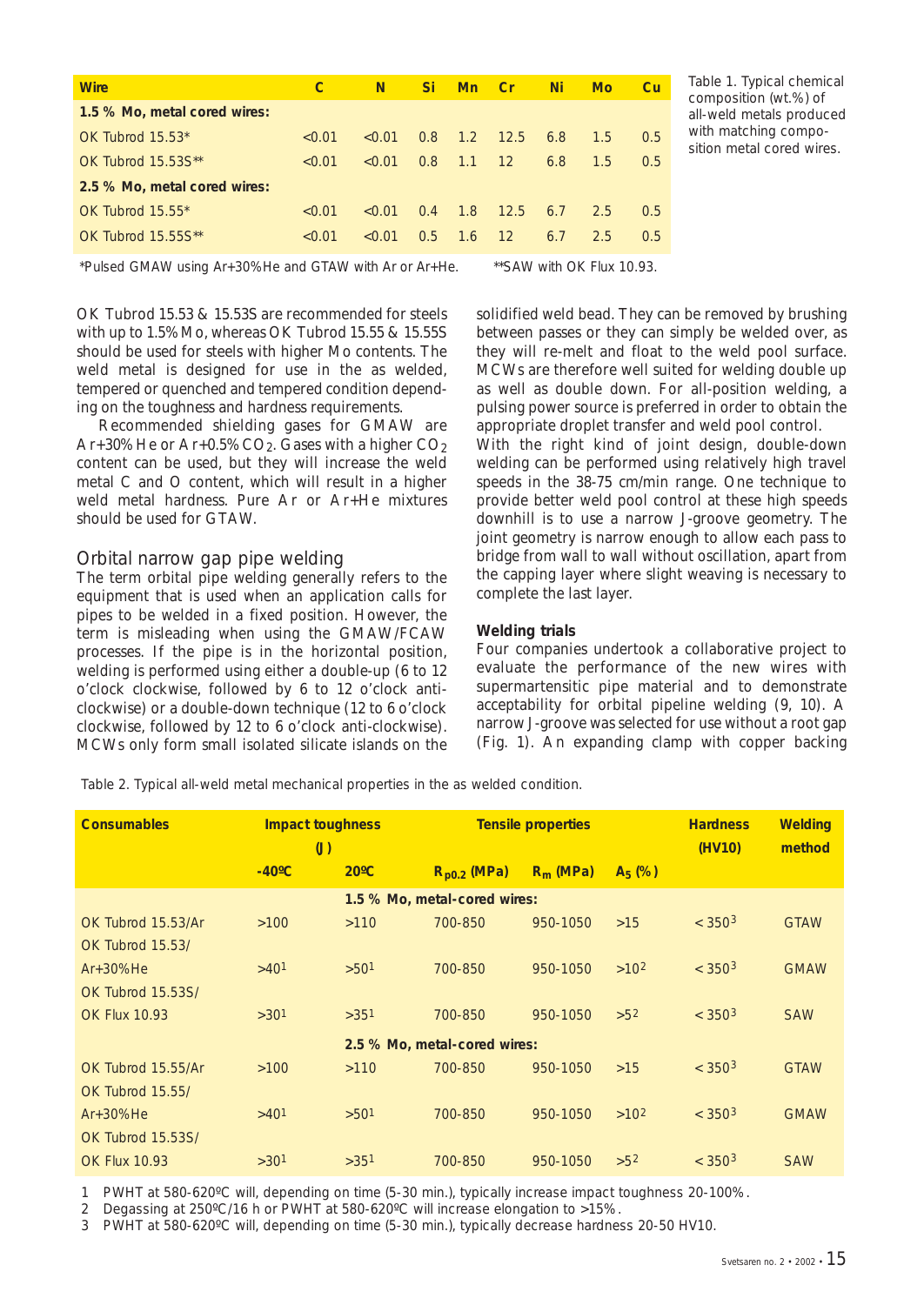| <b>Pass</b>  | <b>Position</b>  | <b>Amperage</b> | <b>Arc Voltage</b> | <b>Wire feed</b> | <b>Welding speed</b> |
|--------------|------------------|-----------------|--------------------|------------------|----------------------|
|              |                  | (A)             | (V)                | (m/min)          | (cm/min)             |
| Root         | $12-4$ o'clock   | 210             | 18.8               | 9.3              | 70                   |
| Fill $2,3,4$ | $12-4$ o'clock   | 215             | 21.5               | 9.0              | 50                   |
| $Cap*$       | $12-6$ o'clock   | 140             | 18                 | 3.0              | 18                   |
| Root         | o'clock<br>$4-6$ | 178             | 17.5               | 6.0              | 22                   |
| Fill 2,3     | o'clock<br>$4-6$ | 175             | 17.5               | 6.0              | 22                   |
| $Cap^*$      | 12-6 o'clock     | 140             | 18                 | 3.0              | 18                   |

\*Slight weaving

shoes was used to ensure precise pipe alignment and uniform root bead penetration.

The Pipeliner System, manufactured by Magnatech, interfaced with an ESAB Aristo LUD320W power source, was used for the trials. The ESAB Aristo LUD320W is a synergic-type power source, which means that there is a pre-programmed relationship between the pulsing parameters/power output and wire feed speed. A new synergic line was programmed for the MCW (OK Tubrod 15.55 with a diameter of 1.2 mm). Samples of 322 mm (12") NKK-CR13WS2.5 (13Cr-6.5Ni-2.5Mo) pipe with a wall thickness of 14.6 mm were supplied by NKK for the trials.

Test welds were made and used to develop a welding procedure (Table 3 and Ref. 11). Figures 2 and 3 illustrate the smooth bead appearance of the weld cap and the excellent side wall fusion. For the filling layers, there was no need for weaving in order to obtain reliable side wall fusion, thereby permitting increased travel speed and higher productivity while maintaining a low defect rate. It was clearly demonstrated that, with the proper equipment, welds could be performed reliably and effectively with MCWs in a narrow J-groove geometry.

#### **Weld properties**

The weld metal toughness and strength were determined in house by preparing a tensile bar and five ISO-V Charpy specimens transverse to the weld (11). The tensile bar (21.1x12.9mm) broke in the pipe material at 900 MPa, showing that the weld metal clearly overmatched the pipe material. Impact toughness was tested at –40ºC in the as-welded condition and after a short PWHT at 600ºC. The heat treatment was performed in a Gleeble weld simulator (electrical resistance heating) with rapid heating, a holding time of five minutes, followed by air cooling. Individual Charpy values were 44, 41 and 42 J in the as-welded condition and 50 and 52 J after PWHT, illustrating the beneficial effect of a short PWHT.

The weld metal oxygen content was measured, as it is known to have a dramatic effect on the impact toughness of supermartensitic weld metals (12). The measured range of 285-350 ppm correlates well with the observed impact toughness, according to earlier studies (12), suggesting that there is potential to increase toughness still further by improving the gas shielding. This is possible using a special nozzle in combination with a small, designed gas cup or the use of a 100% inert gas.

The results of additional tests performed at TWI (13) were in line with the above findings. Cross weld

*Figure 1. The applied 'narrow gap' J-joint has a small land.*

*Figure 2. Close up of the orbital weld seam in the supermartensitic pipeline material.* 

*Figure 3. Cross section of narrow gap girth weld illustrating the excellent side wall fusion. A slight weaving is only necessary for capping. The total welding time for the 12 " (wall thickness 14.6 mm) pipe is approximately 14 minutes.*

*Table 3. Typical welding parameters: Shielding gas 99.5% Ar/0.5% CO2 ; No backing gas (welding against copper backing). Total welding time 14 minutes.*

![](_page_15_Picture_13.jpeg)

![](_page_15_Picture_14.jpeg)

![](_page_15_Picture_15.jpeg)

tensile testing resulted in fracture in the parent steel. The all-weld metal yield strength was 680 MPa and the tensile strength 923 MPa after PWHT at 637ºC for five minutes. Impact toughness was measured as an average of 47 J at -46ºC after PWHT at 651-661ºC for five minutes. Four-point bended sulphide stress corrosion cracking (SSCC) testing for 30 days in slightly sour (10 mbar  $H_2S$ ) formation water and condensed water indicated no susceptibility to SSCC.

#### Longitudinal pipe welding

The production of large-diameter supermartensitic pipes in the range of 18" (475 mm) to 30" (760 mm) with a wall thickness of up to 30 mm involves longitudinal seam welding. Currently, the inside and outside seams are welded by SAW, as a result of which the back-gouging of the root pass is necessary to eliminate the risk of flaws in the root pass.

Plasma arc welding is a high energy density welding process capable of producing high quality welds using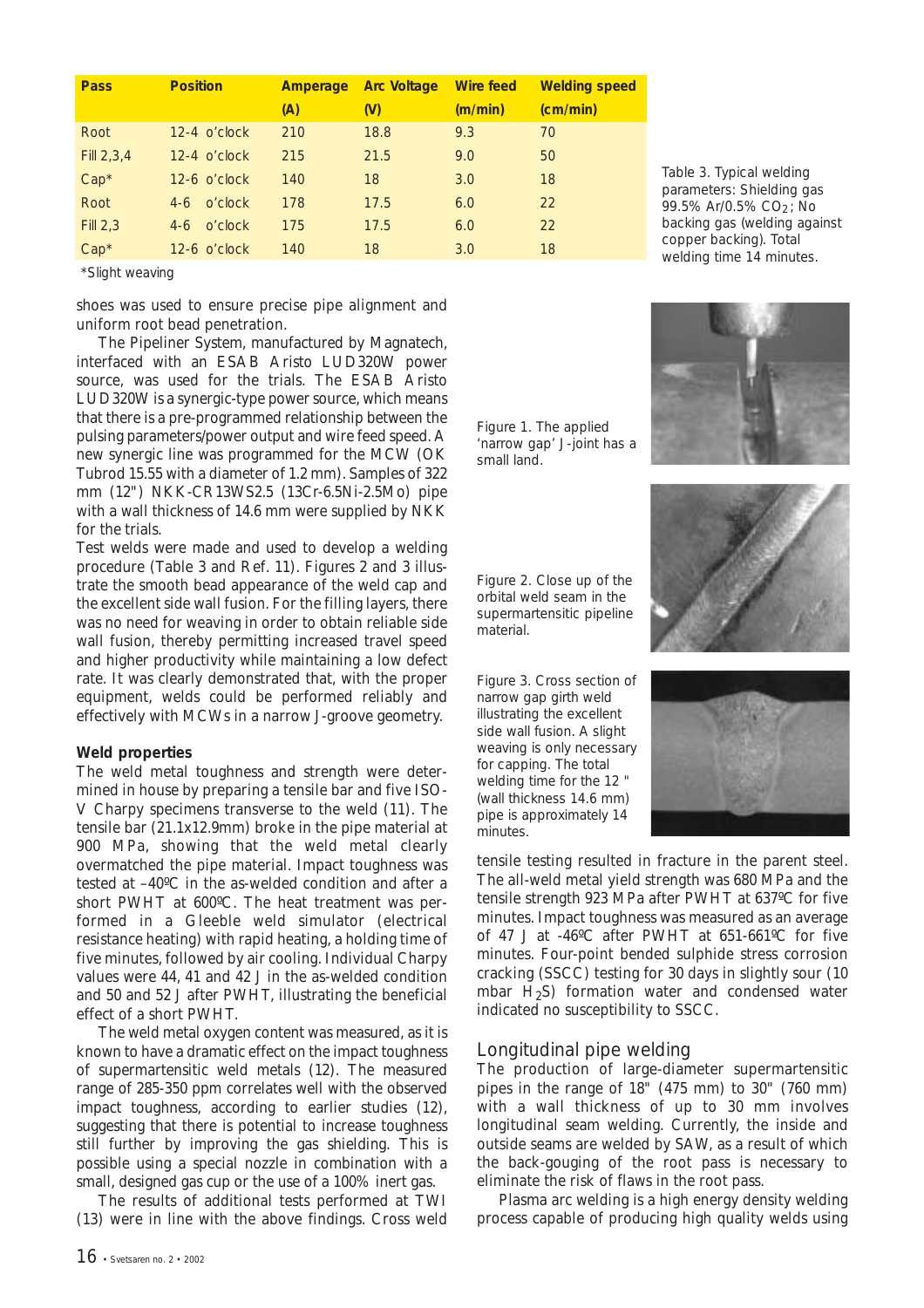the keyhole technique and it is therefore suitable for root runs on thick pipe sections. In the present study, the combination of a plasma arc root pass welded with an inert gas backing and SAW for the fill and cap layers was tested. The aim was to avoid the need for back gouging, thereby increasing productivity and consequently reducing costs.

#### **Welding details**

A 20 mm thick plate of 12Cr 4.5Ni 1.5Mo material was used to produce a length of a 20" (508 mm outer diameter) pipe at EEW (Erndtebrücker Eisenwerk, GmbH & Co. KG). Machining, forming and welding presented no problems, although magnetism was more evident than in the butt welding of plates. However, when the correct precautions were taken, this presented no difficulties. Welding was done in an Xjoint preparation using plasma arc welding with  $\varnothing$  1.2 mm OK Tubrod 15.53 for the root pass. Fill passes were deposited from the outside and inside with SAW using a Ø 2.4 mm OK Tubrod 15.53S/ OK Flux 10.93 wire/flux combination (Figure 4). The heat input was in the range of 1.0-1.7 kJ/mm for SAW, whereas a somewhat higher heat input was used for the plasma arc welding. A maximum interpass temperature of 150ºC was used and a 30 minute PWHT at 630ºC, followed by air cooling, was applied after welding.

#### **Microstructure and properties**

The microstructure of the welded joint, including the weld metal, HAZ and parent material, consisted after PWHT of tempered martensite as illustrated in Figure 5.

Weld metal hardness and toughness were comparable to those of the HAZ (Tables 4 and 5). For example, the maximum weld metal hardness was 278 HV10 and the maximum hardness at the fusion boundary was 280 HV10. The Charpy-V impact toughness was lowest in the weld metal in the high-dilution region at mid-thickness, averaging 62 J at –40ºC. The weld metal toughness was somewhat higher (70 J at –40ºC) when locating the specimen at the outer surface, similar to the 77-79 J measured in the HAZ in the fusion boundary region. The weld metal strength was highest in the high-dilution region at mid-thickness and somewhat lower, but still overmatching, closer to the outer surface (Table 6).

The strength and toughness of the weld metal are in very good agreement with previous all-weld metal tests after PWHT for 30 minutes at 620ºC (8). The recommendations in Table 2 suggest 580-620ºC as the optimum PWHT temperatures based on tests indicating the formation of new martensite on cooling from PWHT temperatures of 640ºC and above. However, the present test suggests that a somewhat higher temperature could be beneficial for the 1.5%Mo material in order to maximise toughness. Precise temperature control is recommended, however, as previous studies have shown a rapid drop in yield strength, toughness and elongation once too much untempered martensite and retained austenite is present in the microstructure (8).

![](_page_16_Picture_7.jpeg)

*Figure 4. Cross section of longitudinal pipe weld (wall thickness 20 mm).*

![](_page_16_Picture_9.jpeg)

![](_page_16_Picture_11.jpeg)

#### Dissimilar joining

Dissimilar joints are not uncommon in oil and gas process equipment, as the temperature and corrosiveness of the process media vary and different materials therefore need to be used for different components. One interesting dissimilar combination involves joining supermartensitic and superduplex pipes of different wall thickness. The following section will briefly describe two recent examples from Norwegian offshore projects where Ni-base and superduplex consumables were used.

#### **Welding procedures**

Supermartensitic pipes (K-X80-CR13WS2, outer diameter 324 mm/wall thickness 16 mm) were joined to superduplex pipes (UNS 32760, outer diameter 335 mm/wall thickness 22 mm) using the GTAW method. The welding was done at Arctos Industrier AS in Sandefjord (Norway), using either Alloy 59 type Ni based (SG-Ni Cr23Mo16, Ø 2 mm) or superduplex (EN 12072 G/W 25 9 4 N L, Ø 2 mm an 2.4 mm) consumables. The compositions of the parent and filler materials are given in Table 7.

Welding was performed with the pipes fixed in the horizontal position. A 60º V-joint preparation was used with a 2 mm root gap for the Ni-base consumables and a 3-4 mm gap when using superduplex filler material. Pure Ar was used as the shielding and purging gas in both cases. A somewhat higher interpass temperature (max  $150^{\circ}$ C) and heat input  $(0.9-1.2 \text{ kJ/mm})$  was permitted for the superduplex consumables compared with the Ni-base welds, where the interpass temperature was kept below 100ºC and the heat was 0.9-1.1 kJ/mm. Approximately 45 beads were required to complete the Ni-base consumable weld as compared to 35 beads when using superduplex consumables.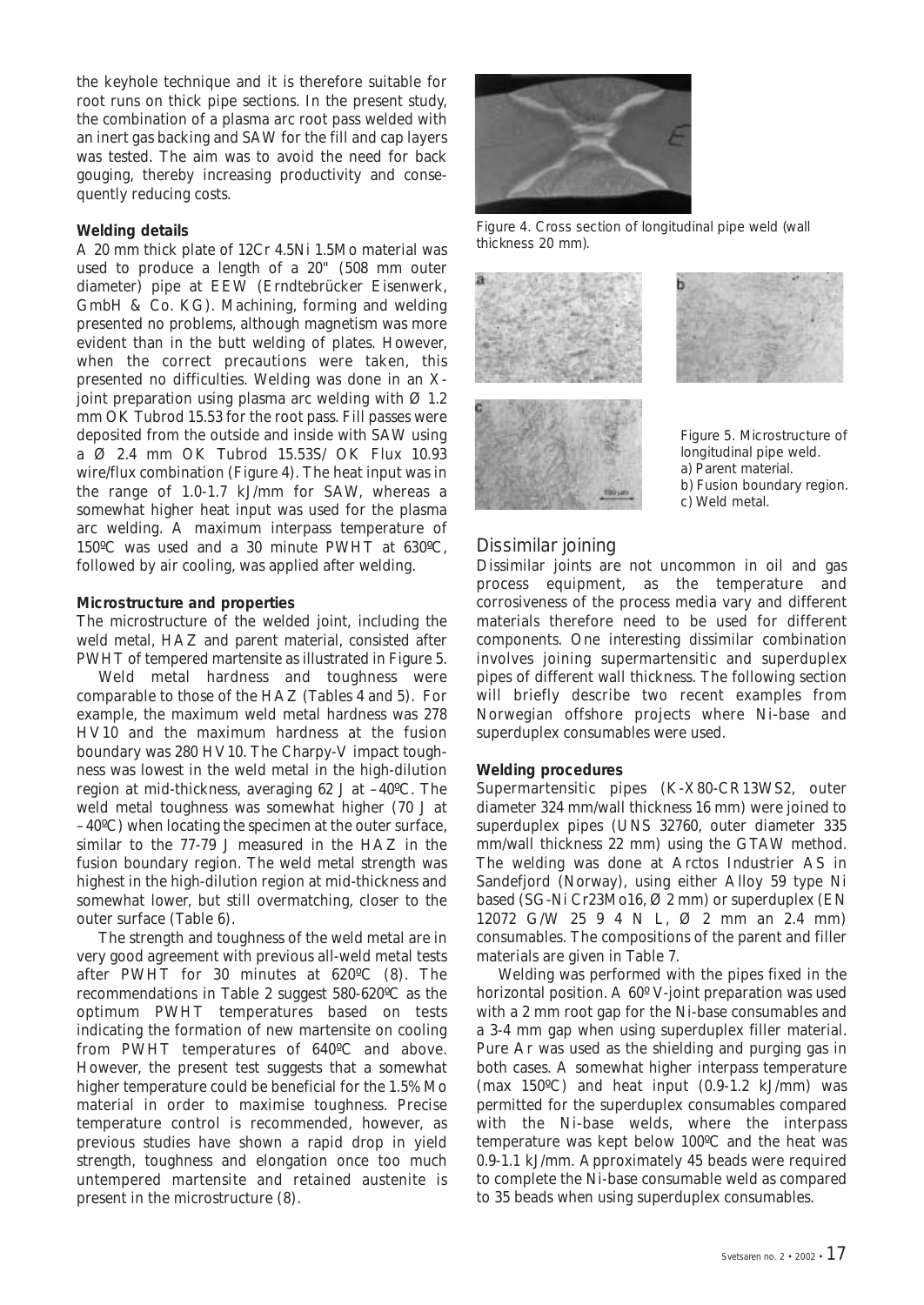| <b>Position</b>    | Hardness (HV10) |     |  |
|--------------------|-----------------|-----|--|
|                    | Min             | Max |  |
| Parent material    | 233             | 263 |  |
| <b>Fusion line</b> | 242             | 280 |  |
| Weld metal         | 264             | 278 |  |

*Table 4. Hardness of longitudinally welded pipe, post weld heat treated at 630ºC for 30 minutes.*

| <b>Specimen</b> |             |     | <b>Notch position</b> |     |               |
|-----------------|-------------|-----|-----------------------|-----|---------------|
| position        | <b>Weld</b> | FL. | FL.                   | ы.  | Parent        |
|                 | metal       |     | $+2mm$                |     | +5mm material |
| Outside         | 70.         | -77 | 79                    | 77  | 104           |
| Mid thickness   | 62          | 87  | 70.                   | 123 | 102           |

*Table 5. Charpy-V impact toughness (J at -40ºC) of longitudinally welded pipe, post weld heat treated at 630ºC for 30 minutes.*

| <b>Specimen</b><br>position | Longitudinal tensile properties |             |           |  |  |  |  |  |
|-----------------------------|---------------------------------|-------------|-----------|--|--|--|--|--|
|                             | $R_{D0.2}$ (MPa)                | $R_m$ (MPa) | $A_5$ (%) |  |  |  |  |  |
| Outside                     | 880                             | 974         | 15        |  |  |  |  |  |
| Mid thickness               | 954                             | 1001        | 16        |  |  |  |  |  |

*Table 6. Weld metal tensile properties in longitudinal weld after a 630ºC/ 30 min PWHT.*

#### **Testing and inspection**

The welds were subjected to an extensive test programme, including non-destructive testing, microscopy, transverse and longitudinal testing at room temperature and at 115ºC, Charpy-V testing at -46ºC, bend testing, hardness measurements and sulphide stress corrosion cracking (SSCC) testing.

Radiographic inspection and sectioning of the welds revealed no defects and the microstructure was judged to be sound. One comment can, however, be made; microscopy revealed some precipitation of nitrides and secondary austenite in the HAZ of the superduplex pipe in the Ni-base weld. The superduplex weld had a ferrite content ranging from 30.4% in the root to 51.5% in the cap and no comments were made on the HAZ microstructure.

#### *Mechanical testing*

The yield and tensile strength of the Ni-base weld was lower than that of the superduplex weld at both room and elevated temperature (Table 8). However, fracture in cross-weld testing took place in the parent material,

regardless of the consumable and test temperature. It should be noted that the strength of the superduplex weld decreased significantly more with increasing temperature than that of the Ni-base weld. For example, the yield decreased by 136 MPa for the superduplex weld and by 79 MPa for the Ni-base weld when going from 20ºC to 115ºC.

Both welds passed the 180º face and root bending tests (mandrel 5xT for Ni based and 4xT for superduplex). Hardness surveys across the welds 1.5 mm below the top and root surfaces revealed very similar behaviour for the two welds. The highest hardness was found in the HAZ in the supermartensitic pipe (up to 380 HV10) and the weld metal hardness was higher in the root than in the cap. Ni-base weld metal hardness averaged 235 HV10 in the cap region and 314 HV10 in the root, whereas the corresponding hardness was 281 HV10 and 319 HV10 respectively for the superduplex weld. The hardness of the HAZ in the superduplex pipe was in the range of 325-345 HV10.

Charpy-V impact toughness was measured using standard 10x10 mm specimens extracted at various locations close to the cap and root surfaces (Table 9). The hardness was on a high level in both welds. The lowest average toughness that was measured was 87 J at the fusion line in the superduplex pipe welded with Nibase consumables. Weld metal toughness ranged from 112 J to 141 J in the Ni-base weld metal and from 114 J to 196 J in the superduplex weld metal. The supermartensitic pipe material toughness was typically above 200 J, whereas the superduplex pipe toughness ranged from 87 J to 157 J.

#### *SSCC testing*

The resistance to sulphide stress corrosion cracking was tested according to EFC Document No. 17 and the Norsk Hydro 33-1A-NH-R52-00002 specification. Testing was performed at room temperature in condensed water (1000 mg/l NaCl, 400 mg/l NaAc, pH adjusted to 3.6 with HCl or NaOH) and formation water (38890 mg/l NaCl, 400 mg/l NaAc, pH adjusted to 5.2 with HCl or NaOH) at 4 mbar partial pressure of  $H<sub>2</sub>S$ . Constant load and four-point bending specimens were prepared transverse to the weld at the pipe inner surface. Constant load specimens from the Ni-base weld were only tested in condensed water. However, four-point bending specimens from the two welds and constant load specimens from the superduplex weld were tested in both condensed and formation water. The four-point bending specimens were loaded to 100% of the weld metal yield strength and the constant

*Table 7. Chemical composition (wt.%) of pipe materials and filler wires used for dissimilar joints.*

|                       | $\mathcal{C}$ | N.                       | Si   | Mn.  | Cr   | <b>Ni</b> | <b>Mo</b> | W                        | <b>Cu</b>                | Fe.  |
|-----------------------|---------------|--------------------------|------|------|------|-----------|-----------|--------------------------|--------------------------|------|
| Supermartensitic pipe | 0.015         | 0.012                    | 0.2  | 0.17 | 12.3 | 5.9       | 2.2       | $\qquad \qquad =$        | 0.05                     | rest |
| Superduplex pipe      | 0.017         | 0.23                     | 0.36 | 0.68 | 25.6 | 7.4       | 3.5       | 0.6                      | 0.6                      | rest |
| OK Tigrod 19.81       | 0.003         | $\overline{\phantom{0}}$ | 0.05 | 0.2  | 22.8 | rest      | 15.4      | $\overline{\phantom{a}}$ | $\overline{\phantom{a}}$ | 0.4  |
| OK Tigrod 16.88*      | < 0.003       | 0.25                     | 0.5  | 0.5  | 25.0 | 9.5       | 4.0       | $\overline{\phantom{a}}$ | $\overline{\phantom{a}}$ | rest |

\* typical all-weld metal analysis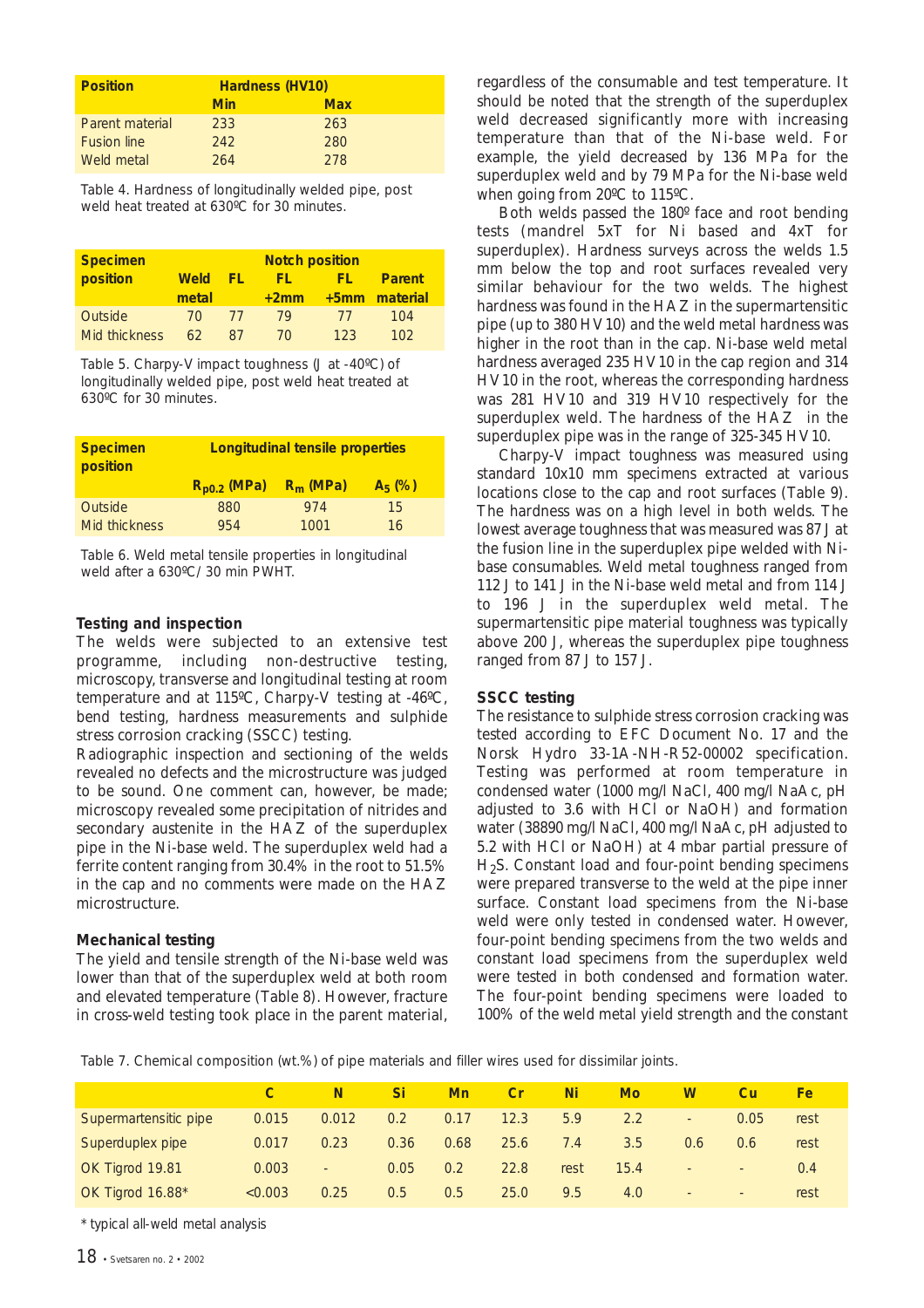|                    |                  | All-weld longitudinal tensile properties |             |             | Cross weld tensile strength |                             |  |
|--------------------|------------------|------------------------------------------|-------------|-------------|-----------------------------|-----------------------------|--|
| Consumable         | т                | $R_{p0.2}$ (MPa)                         | $R_m$ (MPa) | $A_{5}$ (%) | $R_m$ (MPa)                 | <b>Location of fracture</b> |  |
| Ni-base            | $+20^{\circ}$ C  | 589                                      | 818         | 37          | 864                         | Supermartensitic pipe       |  |
|                    | $+115^{\circ}$ C | 510                                      | 726         | $\sim$      | 780                         | Supermartensitic pipe       |  |
| <b>Superduplex</b> | $+20^{\circ}$ C  | 744                                      | 879         | 25          | 843                         | Supermartensitic or         |  |
|                    |                  |                                          |             |             |                             | superduplex pipe*           |  |
|                    | $+115^{\circ}$ C | 608                                      | 763         | $\sim$      | 738                         | Supermartensitic pipe       |  |

\* 3 specimens fractured in supermartensitic pipe material and 1 specimen in superduplex pipe.

#### *Table 8. Tensile properties of dissimilar welds.*

load specimens to 90% of yield strength and they were tested for a period of 30 days.

The result was very similar for both welds. No cracks were found on any of the specimens in either of the two environments. The conclusion was therefore that all the specimens passed the sulphide stress corrosion cracking test. Some localised corrosion was, however, found on the end face of the supermartensitic side of specimens tested in formation water. One localised attack was also found on the side edge of a four-point bending specimen from the Ni-base weld, tested in formation water. This attack also took place in the supermartensitic pipe material.

#### Concluding remarks

As exemplified above, matching-composition supermartensitic consumables are well suited both to the production of longitudinally-welded pipes and to girth welding. There are different options for the dissimilar joining of supermartensitic and superduplex material and the preferred choice will depend on the specific application.

#### **Supermartensitic welding consumables**

The development of matching-composition supermartensitic welding consumables and welding procedures is still in progress. However, it is obvious that this concept offers a number of advantages in terms of properties, productivity and the possibility to perform a PWHT when required. Another frequently overlooked advantage, compared with duplex or superduplex consumables, is that a martensitic weld metal microstructure is expected for all levels of dilution with the parent material.

The parent material delivery condition strength can vary, depending on the exact composition and heat treatment

cycle. Experience has shown that superduplex consumables usually produce overmatching or closely-matching weld metal strength at room temperature. However, at an operating temperature of above 100ºC, the situation is frequently reversed, as the yield of the supermartensitic material increases, whereas the duplex material strength level typically decreases by 10-15% (8, 14). For a number of reasons, it is therefore most probably only a matter of time until supermartensitic consumables become the preferred choice in the welding of supermartensitic stainless steel.

#### **Dissimilar welding consumables**

The study revealed that both Ni-base and superduplex consumables can be used successfully for the dissimilar joining of supermartensitic and superduplex pipe material. It is well known, however, that Nb-alloyed, Ni-base consumables are less suitable due to the risk of brittle Nb-and N-rich phases forming next the fusion boundary in the duplex material. Nb-free consumables, such as Alloy 59 used in this study, are therefore to be preferred to Alloy 625, for example.

The use of superduplex consumables is more straightforward in the sense that no problems are anticipated on the superduplex side of the joint and because duplex and superduplex consumables have been used extensively to weld supermartensitic material. However, depending on the relative dimensions of the pipes to be joined and the operating temperature, the lower drop in the yield of the Ni-base weld metal with increasing temperature might be beneficial. Problems have also been encountered with hydrogen cracking in the HAZ of supermartensitic pipes welded with superduplex consumables (15).

*Table 9. Charpy-V impact toughness (J at -46ºC) of dissimilar welds between supermartensitic and superduplex steels.*

| Consumable  | <b>Specimen</b><br>position |                      | <b>Notch position</b>        |                                           |                                 |            |                 |                                 |  |  |
|-------------|-----------------------------|----------------------|------------------------------|-------------------------------------------|---------------------------------|------------|-----------------|---------------------------------|--|--|
|             |                             | <b>Weld</b><br>metal | Supermartensitic pipe<br>FL. | <b>Superduplex pipe</b><br>FL<br>FL<br>FL |                                 |            |                 |                                 |  |  |
|             |                             |                      | $+2mm$                       | $+5mm$                                    |                                 | $+2mm$     | $+5mm$          |                                 |  |  |
| Ni-base     | Cap<br>Root                 | 112<br>141           | 192<br>208                   | 207<br>$\qquad \qquad =$                  | 233<br>$\overline{\phantom{m}}$ | 94<br>87   | 104<br>$\equiv$ | 92<br>$\overline{\phantom{0}}$  |  |  |
| Superduplex | Cap<br>Root                 | 196<br>114           | 224<br>235                   | 200<br>$\qquad \qquad =$                  | 220<br>$\overline{\phantom{a}}$ | 124<br>114 | 157<br>$\sim$   | 118<br>$\overline{\phantom{0}}$ |  |  |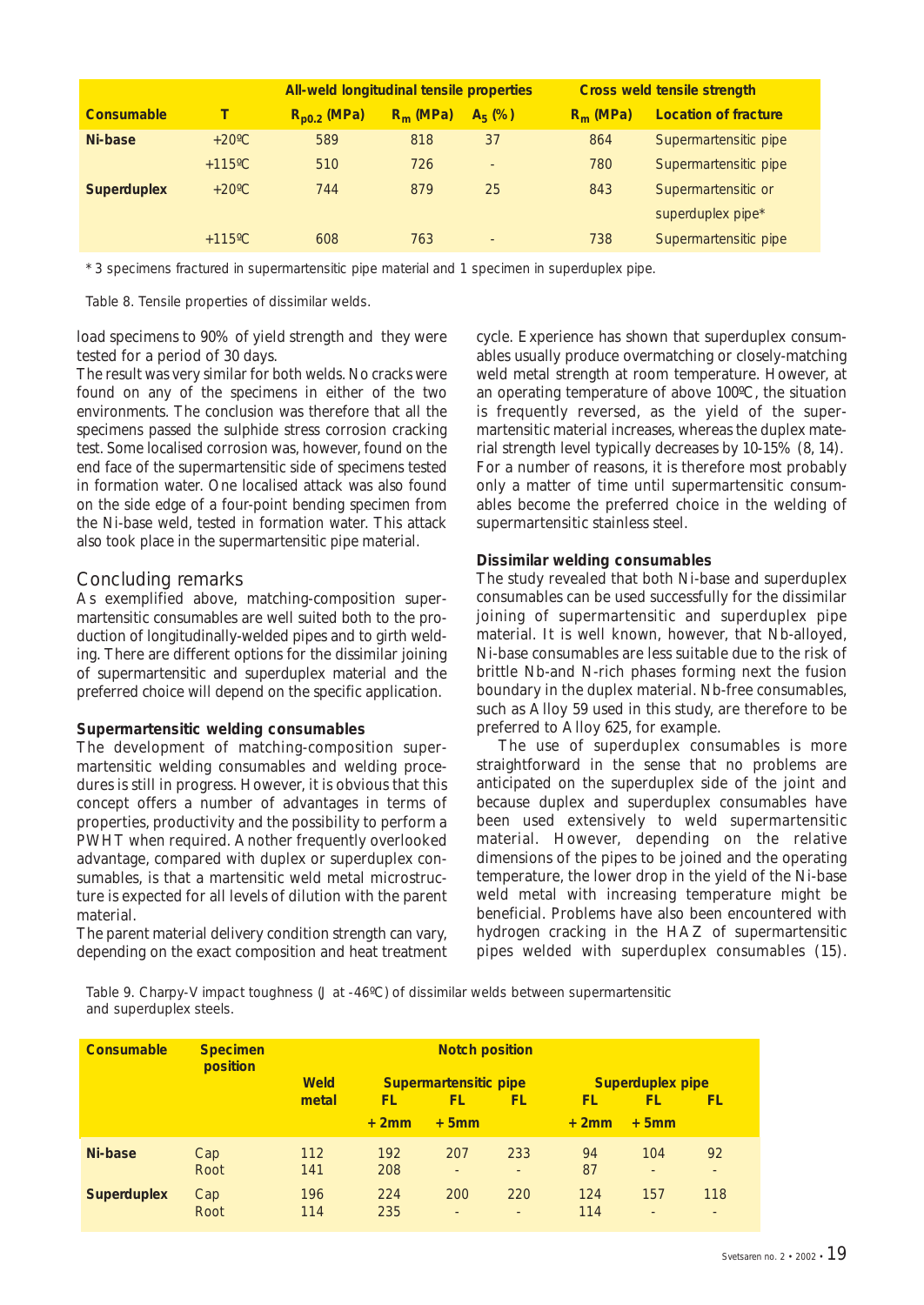Similar problems are not expected with a Ni-base consumable due to the high solubility and slow diffusion of hydrogen in an austenitic microstructure.

In conclusion, both Ni-base and superduplex consumables are suitable for the dissimilar joining of supermartensitic and superduplex material and the choice should be based on factors such as joint geometry and operating conditions.

#### Acknowledgements

Some of the results presented in this document were produced within the joint European project JOTSUP (Development of Advanced Joining Technologies for Supermartensitic Stainless Steel Line Pipes, Project No: GRD1 – 1999 – 10278).

The authors would like to extend their gratitude to NKK Europe Ltd, Weldtech and Valk IPS for their valuable contributions to the successful application of supermartensitic consumables to narrow gap girth welding. We are also most grateful to W. Schäfer and J. Heather

at EEW (Erndtebrücker Eisenwerk, Gmbh & Co. KG) for the production of the longitudinally-welded pipe, testing and permission to publish the results.

Arctos Industrier AS in Sandefjord, Norway, is gratefully acknowledged for its skilful welding of the dissimilar joints and for permission to publish test results.

#### References

- 1. J.J. Dufrane, "Characterisation of a new family of martensitic-supermartensitic plate material for gas transport and processing". Proc. Eurocorr '98, September 1998, Utrecht, the Netherlands.
- 2. Proceedings Supermartensitic Stainless Steels '99, May 1999, Brussels, Belgium.
- 3. L. Karlsson, W. Bruins, C. Gillenius, S. Rigdal and M. Goldschmitz, "Matching composition supermartensitic stainless steel welding consumables." Proc. Supermartensitic Stainless Steels '99, May 1999, Brussels, Belgium, pp 172-179.
- 4. L. Karlsson, W. Bruins, S. Rigdal and M. Goldschmitz, "Welding supermartensitic stainless steels with matching composition consumables". Proc. Stainless Steel '99 - Science and Market, June 1999, Chia Laguna, Sardinia, Italy.
- 5. L. Karlsson, S. Rigdal, W. Bruins and M. Goldschmitz, "Efficient welding of supermartensitic stainless steels with matching consumables", Proc. Stainless Steel World '99, November 1999, the Hague, the Netherlands, pp 341-354.
- 6. A.W. Marshall and J.C.M.Farrar, "Welding of ferritic and martensitic 11-14%Cr steels". IIW Doc. IX 1975-00.
- 7. O.M. Akselsen, G. Rørvik, C. Van der Eijk and P.E. Kvaale, "Mechanical properties of experimental 13% Cr stainless steel weld deposits". Proc. Nordiska Svetsmötet (NSM) 2000, September 2000, Reykjavik, Iceland.
- 8. L. Karlsson, S. Rigdal, A. Dhooge, E. Deleu, M. Goldschmitz and J. Van den Broek, "Mechanical properties and ageing response of weld metals", Proc. Stainless Steel World '2001, November 2001, the Hague, the Netherlands.
- 9. J. Van den Broek, M. Goldschmitz, L. Karlsson and S. Rigdal, "Efficient welding of supermartensitic pipes with matching metal cored wires", Svetsaren, Vol. 56, No. 2-3, 2001, pp 42-46.
- 10. John Emmerson, "Orbital narrow gap MCW pipe welding", Welding & Metal Fabrication, September 2000.
- 11. W. Bruins, "Intermediate report on pipe welding trials, 13%Cr supermartensitic steel", ESAB report March 27 2000.
- 12.L. Karlsson, S. Rigdal, W. Bruins and M. Goldschmitz, "Development of matching composition supermartensitic stainless steel welding consumables", Svetsaren No.3, 1999, pp 3-7.
- 13. P. Woollin, "Test results from automatic GMA welds in NK-CR13W2.5 sour grade 12" pipe", TWI Report 12726/1/00, Nov. 2000.
- 14. T. Rogne, H.I. Lange, M. Svenning, S. Ålstedt, J.K. Solberg, E. Ladanova, R. Howard and R. E. Leturno, "Elevated temperature corrosion/cracking of large diameter weldable 13%Cr linepipe", Proc. Eurocorr 2001, Riva del Garda, Italy, Sept-Oct 2001.
- 15. G. Rørvik, P.E. Kvaale and O.M. Akselsen, "Sources and levels of hydrogen in TIG welding of 13%Cr martensitic stainless steels", Proc. Supermartensitic Stainless Steels '99, May 1999, Brussels, Belgium, pp 196-203.

# *About the authors*

**Dr. Leif Karlsson** joined ESAB's R&D department in 1986, after receiving a Ph.D. in materials science from Chalmers University of Technology. He currently holds a position as Manager of Research Projects at ESAB AB in Sweden, focussing on projects dealing with corrosion resistant alloys and high strength steels.

**Solveig Rigdal**, MSc, EWE, joined ESAB in 1982 and has since then worked with product development and market support within the R  $\&$  D department in Gothenburg. During the last years, her main focus has been submerged arc welding of stainless and high alloyed steels and strip cladding.

**John van den Broek** is Application Engineer working within the Shipbuilding and Offshore Group of ESAB Europe. He is located in Utrecht, The Netherlands.

**Michael Goldschmitz**, B.SC. Metallurgy, is R&D Manager for ESAB B.V. in The Netherlands. He was nominated Senior Expert by ESAB in 1995, for his achievements as Development Engineer Cored Wires.

**Rune Pedersen** EWE , joined ESAB in 1985 and is currently Product Manager Consumables for ESAB Norway .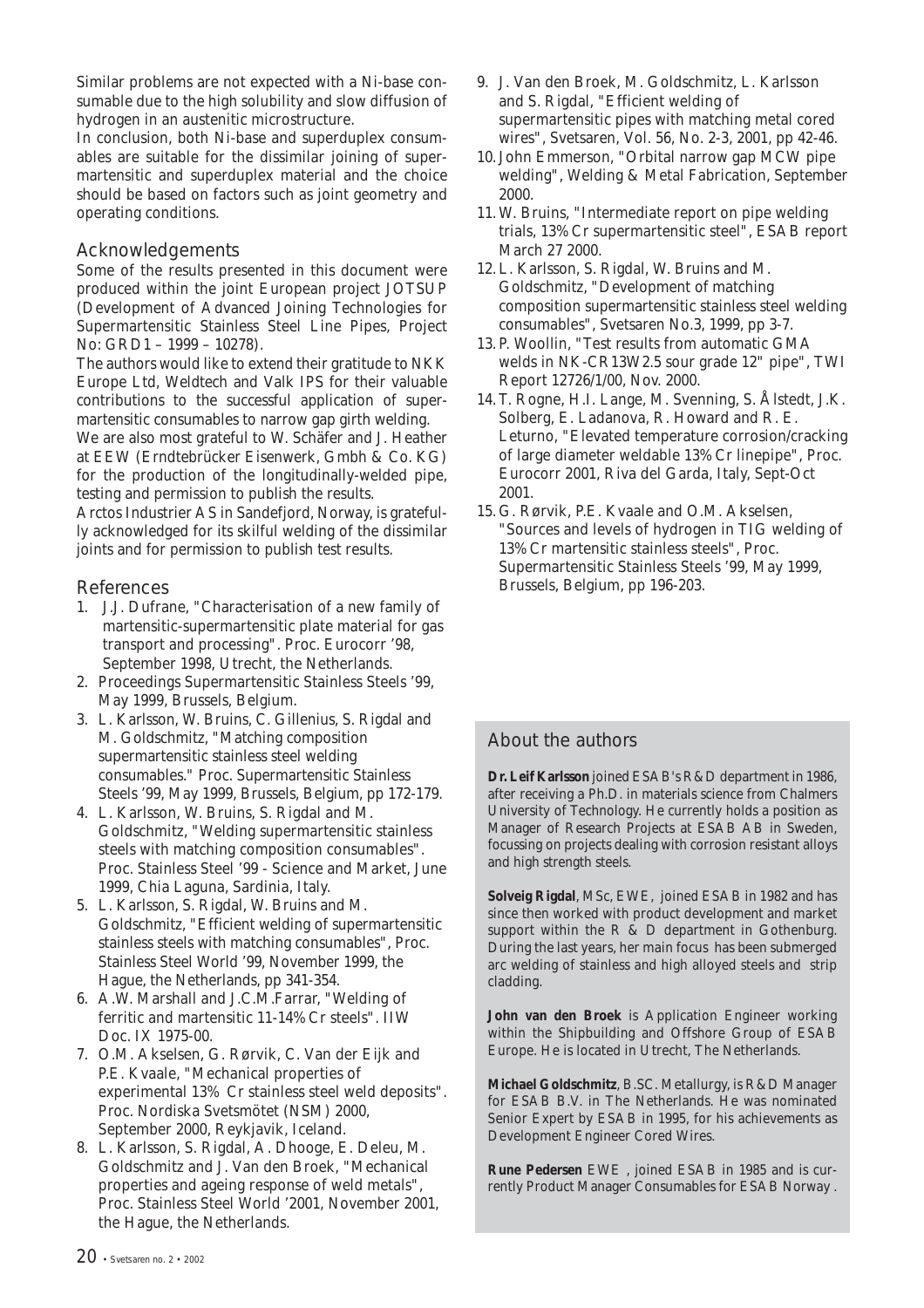# <span id="page-20-0"></span>Chicago Bridge & Iron Company Meets Challenge of Stainless Steel Welding for Cryogenic Rocket Fuel Tanks

Welding stainless steel can be a demanding task. The task becomes even greater when the job involves welding large cryogenic storage tanks such as those for the Boeing Space Launch Complex 37 at Cape Canaveral Air Force Station, Florida. Chicago Bridge & Iron Company (CB&I) discovered this first-hand recently when they were hired by Raytheon, Inc., to design and build the storage tanks that hold the liquid hydrogen and liquid oxygen used to fuel the Boeing Delta IV rocket.

Jim Smith, CB&I's project manager for the job, describes the tanks as "large thermos bottles." The tanks are double-walled spheres consisting of an inner wall of stainless steel and an outer wall of carbon steel with insulation in between. The liquid hydrogen tank has an inner diameter of 61 feet (18.6m), with an outer diameter of 67 feet (20.4m). The smaller tank for the liquid oxygen has an inner diameter of 41 feet (12.5m) and an outer diameter of 47 feet (14.3m). Anyway you look at it, there was a lot of welding to do.

But big welding jobs are CB&I's specialty. The world-renown engineering and construction firm specializes in design and building steel plate structures. The 112 year-old company started out building bridges but soon turned to other steel applications and built its reputation on its ability to design innovative storage facilities and erect them in the field. Today, the company is best known for its ability to engineer and construct flat bottom tanks, spherical storage vessels, elevated water tanks, refrigerated storage and process systems, vacuum chambers for the space industry, and industrial process vessels (see www.chicagobridge.com).

The Cape Canaveral project was somewhat unique in the rigors of its specifications. The tanks are required to hold temperatures of –424ºF (-253ºC) for the hydrogen and –320ºF (-196ºC) for the oxygen. In addition to the size and temperature challenges, the welders soon discovered an additional challenge resulting from the windy conditions of the ocean side site. The welding surface had to be protected by a shield gas to ensure the integrity of the weld.

According to Smith, they needed a homogenous weld that would offer excellent strength and meet the requirements of AMSE Code, Section 8, Division 1. CB&I also wanted to use a semi-automatic welding process to cut down on labor time and improve productivity. They found their answer in ESAB's Cryo-Shield 308L flux-cored wire. Cryo-Shield 308L is an all-position wire designed for cryogenic applications requiring good weld metal strength. It offers tensile strength of 80,000 psi (550MPa) and yield strength of 60,000 psi

![](_page_20_Picture_6.jpeg)

(410MPa) with CVN toughness of 25 ft.-lbs. (34 J) at  $-320$ <sup>o</sup>F ( $-196$ <sup>o</sup>C). Use of an argon/CO<sub>2</sub> shield gas protected the weld from the elements.

Part of ESAB's Shield-Bright family of flux cored wires for stainless steel welding, Cryo-Shield deposits welds at substantially higher welding currents than the other stainless steel electrodes that were considered, resulting in a higher deposition rate. In this case, the use of Cryo-Shield helped CB&I complete their project with just 10 months in the field and pass all X-ray qualifications tests with ease. It also offered a selfpeeling slag for fast, easy clean-up.

CB&I has used ESAB filler metals for 30 years, but this was their first experience with this relatively new product. They found Cryo-Shield to be extremely userfriendly, productive and capable of meeting the most stringent specifications. ESAB's excellent on-time delivery and customer support were also top-notch, according to Smith.

Chicago Bridge & Iron is known as an innovative company, always looking for unique and better ways to solve their clients' problems. Working with vendors such as ESAB Welding and Cutting Products, CB&I was able to deliver on-time and within the specifications to keep this space project on schedule for countdown.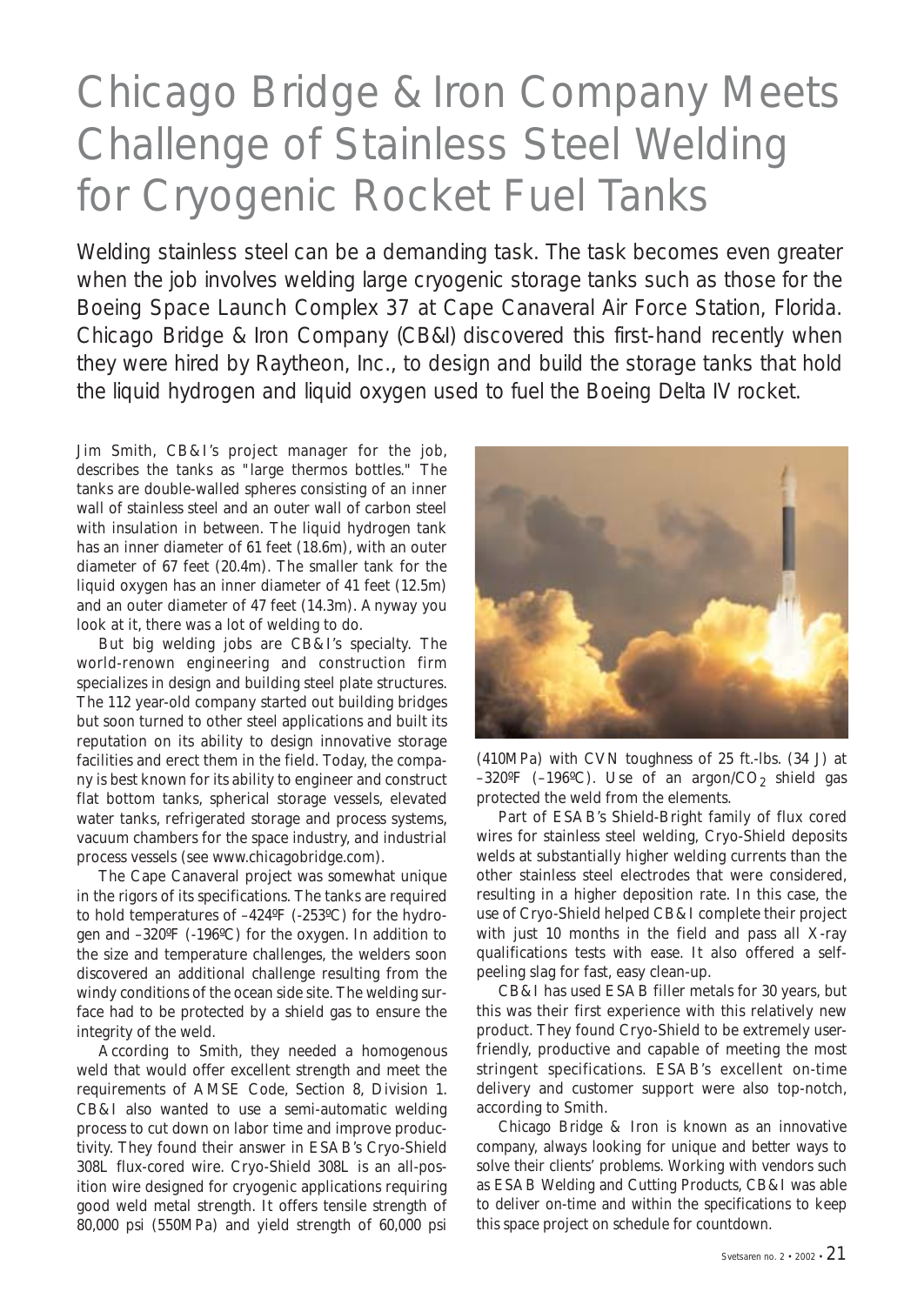# <span id="page-21-0"></span>Welding high strength pipelines: from laboratory to field

# **By: D.J.Widgery, ESAB Group (UK) Ltd**

This article was first published in the September/October issue of World Pipelines.

Although the first X80 pipelines were laid in the 1980s, it was only around the turn of the century that the next major programmes were started by Transco and TransCanada Pipelines. Both the welding technology and the requirements placed on the joints have moved on since the 1980s, and contractors and welding manufacturers have had to come to terms with this.

Field welding showed up a lack of robustness in procedures developed in the laboratory, but new welding consumables were developed and performed well in the field. More work will be needed to ensure that X100 pipes can be reliably welded, but much has already been done and manufacturers will be ready when the pipe arrives.

# High strength pipelines

In 1999, Transco announced a programme of pipeline construction in X80 steel. This was not the first X80 in Europe: a few kilometres were laid in Germany in the 1980s and 250 km by Ruhrgas in 1992-3, using manual metal-arc welding. At about the same time, Nova Corporation in Canada started laying X80 pipe using mechanised welding. Steels of similar strength had been used for many years in naval applications, so no major problems were envisaged when procedure testing started in the UK in the spring of 2000. In the event, lines were successfully laid in 2000 and 2001, but contractors had to learn some costly lessons first.

The use of X80 pipe offshore has not yet begun, but the experience of onshore lines should help in this more demanding application. Still higher grades of pipeline steel will certainly be used in the future and steelmakers and consumable manufacturers are working to make the welding of these as straightforward as possible.

# X80 Pipelines – mainline welding

Pipeline welding may be divided into mainline welding, where speed is critical and there is access for backing systems; tie-in and repair welding, where speed may be less important and there is no internal access, and double jointing, where it is possible to roll the pipe and to weld in the flat position. Although mechanised welding systems have been available for many years and are almost exclusively used offshore, the turn of the century marked a watershed which saw the first largescale application of mechanised systems in the UK and the USA. In mainline welding, these systems allow the use of a narrow joint preparation.

![](_page_21_Picture_10.jpeg)

By welding downhill in a narrow compound bevel, productivity benefits in two ways. The sidewalls help support the weld metal at relatively high currents and deposition rates, while the reduced joint volume requires less metal to fill it. The narrow joint has another effect: the rapid extraction of heat from the weld gives cooling rates well above those normally found in structural welding. As a result, the weld metal strength is higher than that found in a typical all-weld metal test such as those used for classifying consumables.

When mechanised welding was first used on X80 pipes in Canada, a carbon-manganese solid wire was found to give adequate strength: the mean weld metal yield strength was above 630 MPa. The mean pipe yield strength was around 600 MPa, so most welds showed real overmatching. Transco, in the UK, required the weld metal yield strength to overmatch the pipe's specified minimum yield stress by 5%, giving a minimum of 578 MPa. This is easily achieved by carbon-manganese consumables using single torch equipment, though with some twin torch systems the results are close to the minimum and higher alloying may be preferred.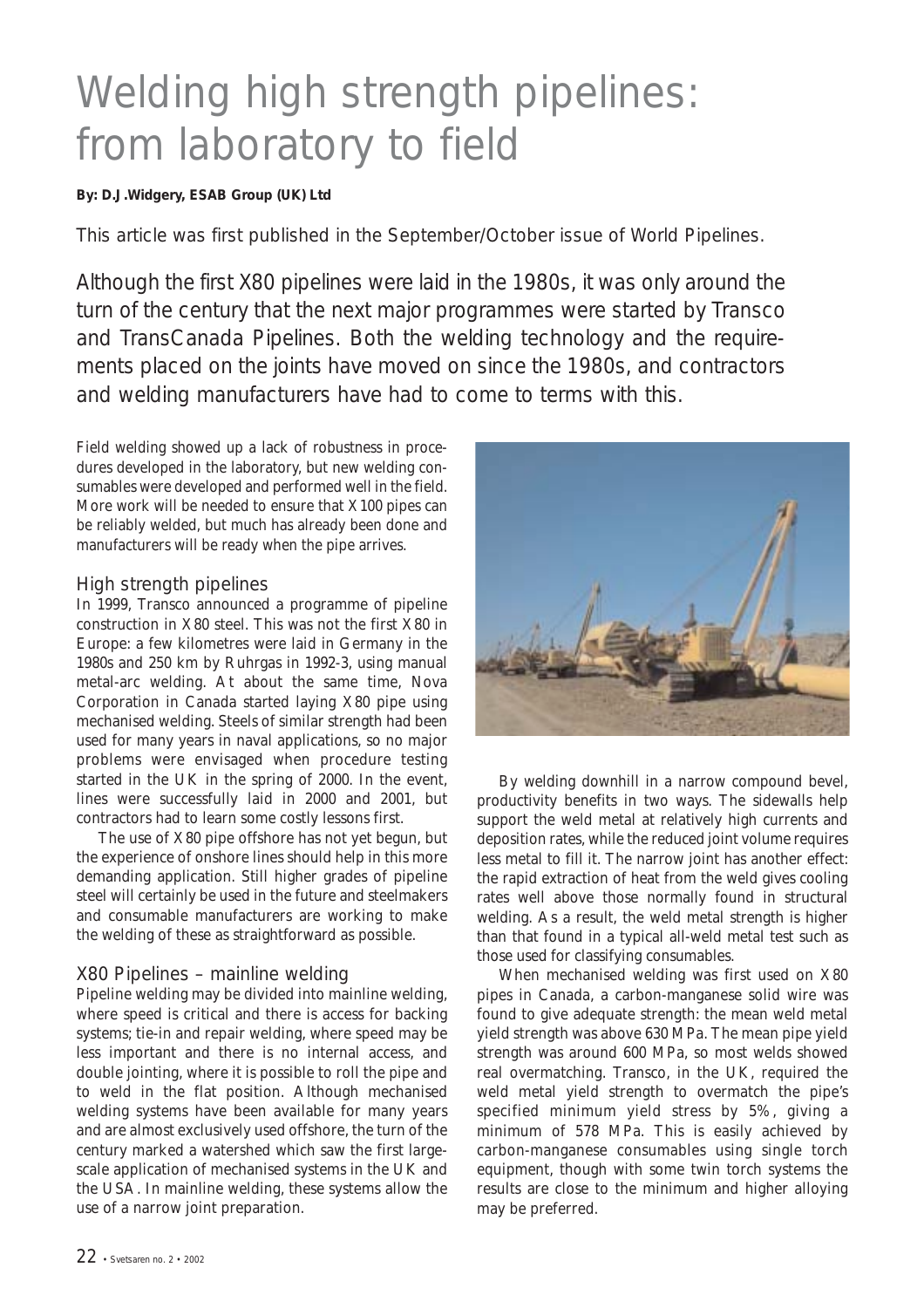In the 1960s, when semi-automatic gas shielded welding was first used in the UK and USA on transmission pipelines, it was found that wires containing a small amount of titanium gave the best results. The burnoff rate of the wire was reduced, so the proportion of the arc energy available to melt the edges of the weld preparation was correspondingly increased. This led to a reduction in lack of fusion defects, the most serious problem in semi-automatic pipe welding. The titanium containing wires also gave good weld toughness, and were generally adopted when mechanised welding systems were developed to replace semi-automatic welding. Today, many users have realised that modern mechanised or fully automatic pipe welding systems eliminate defects through engineering rather than through wire chemistry, so carbon manganese wires without titanium are gaining in popularity. Both types are now capable of

producing excellent toughness, Table 1. Even with mechanised welding systems, productivity continues to be an issue and contractors have started to look at the use of metal-cored wires as a direct substitute for solid wires in mechanised downhill welding. Productivity improvements of up to 20% seem to be possible and because the wires are formulated with small amounts of material to improve the arc characteristics and the wetting of the joint by the pool, process tolerance is improved. To help in this, wires are designed with a higher oxygen content than is found in solid wires, so a small nickel addition may be made to counteract any adverse effect on weld toughness. The first production pipeline welds with metal-cored wire were made in the year 2000, and Table 2 shows a procedure for welding X80 pipe with a 0.8% Ni metalcored wire.

The degree of strength overmatching here is fully

acceptable, but in earlier work it was found that on different X80 pipe materials, transverse tensile tests failed in weld metal at strengths up to 768 MPa. A 1.5% Ni, 0.3% Mo wire could be used if real overmatching is specified for such pipe. Up to now, however, the view in the UK has been that that would not be necessary for onshore pipe. This has not been put to the test yet because the pipe delivered so far has not shown such extreme strength.

#### X80 Pipelines – repair and tie-in welding

Unlike mainline welds, repair and tie-in welds have to be made with no backing systems or internal welders. Nor is it often possible to re-bevel on site to produce an accurate compound bevel. This leads typically to the use of cellulosic electrodes for the root: these may be of the softer E6010 type for greater ductility and crack resistance. Increasingly, flux-cored wire is used for the fill and cap, being suitable for a wider joint such as the 60° included angle API bevel. The wires are of the allpositional rutile type and are used in the uphill direction.

At the outset of the current campaign of X80 pipe laying in the UK, it was envisaged that there would be few problems with tie-in procedures, since steel of equivalent strength had long been welded with rutile flux-cored wires in submarines, cranes and earth moving equipment. Unfortunately in pipe welding, where welding is always on the critical path for construction, the slow, careful procedures and strict control of heat input and interpass temperatures which have led to success in military applications are not popular. It immediately became clear that welding with stringer beads would not be acceptable, and that the higher interpass temperatures and wider weaves that would be used would require more highly alloyed weld

|                                                                                                                                                                                                  |                                                                                                                            | <b>Welding procedure</b>                                              |                                                                                                                                                                                                                      |                      |                   |
|--------------------------------------------------------------------------------------------------------------------------------------------------------------------------------------------------|----------------------------------------------------------------------------------------------------------------------------|-----------------------------------------------------------------------|----------------------------------------------------------------------------------------------------------------------------------------------------------------------------------------------------------------------|----------------------|-------------------|
| Pipe<br>Welding consumable<br><b>Welding process</b><br>Preheat temperature<br>Interpass temperature<br>Welding direction<br>Shielding gas<br>Polarity<br>Root<br>Fill runs 1-10<br>Cap runs 8,9 | 48" X80, 31.8 mm w.t.<br>mechanised GMAW<br>$108^{\circ}$ C<br>110-135°C<br>downwards<br>root: $CO2$<br>electrode positive | OK Autrod 12.66, 1.0 mm<br>fill & cap: $30\%$ Ar, 70% CO <sub>2</sub> | Copper backing, 240-295A, 25-27V, 0.9m/min, 0.39-0.48 kJ/mm<br>210-260A, 24-28V, 0.36-0.53m/min, 0.49-0.85 kJ/mm, weave 1.5-6 mm at 1.8-5.8 Hz<br>180-215A, 20-23V, 0.32m/min, 0.63-0.87 kJ/mm weave 8.6 mm at 0.6Hz |                      |                   |
|                                                                                                                                                                                                  |                                                                                                                            |                                                                       | <b>MECHANICAL PROPERTIES</b>                                                                                                                                                                                         |                      |                   |
|                                                                                                                                                                                                  | <b>Tensile properties</b>                                                                                                  |                                                                       |                                                                                                                                                                                                                      | J at $-30^{\circ}$ C | Charpy toughness, |
|                                                                                                                                                                                                  | PS (MPa)                                                                                                                   | TS (MPa)                                                              | E1%                                                                                                                                                                                                                  |                      |                   |
| Longitudinal                                                                                                                                                                                     | 693                                                                                                                        | 806                                                                   | 20                                                                                                                                                                                                                   | root:                | 110               |
| <b>Transverse</b>                                                                                                                                                                                |                                                                                                                            | 665-678                                                               | Broke outside weld                                                                                                                                                                                                   | cap:                 | 84                |
| CTOD at -30°C, mm                                                                                                                                                                                |                                                                                                                            | 0.25, 0.39, 0.25, 0.80, 0.80, 0.84                                    |                                                                                                                                                                                                                      |                      |                   |

*Table 1. Welding procedure for X80 pipe using carbon-manganese solid wire.*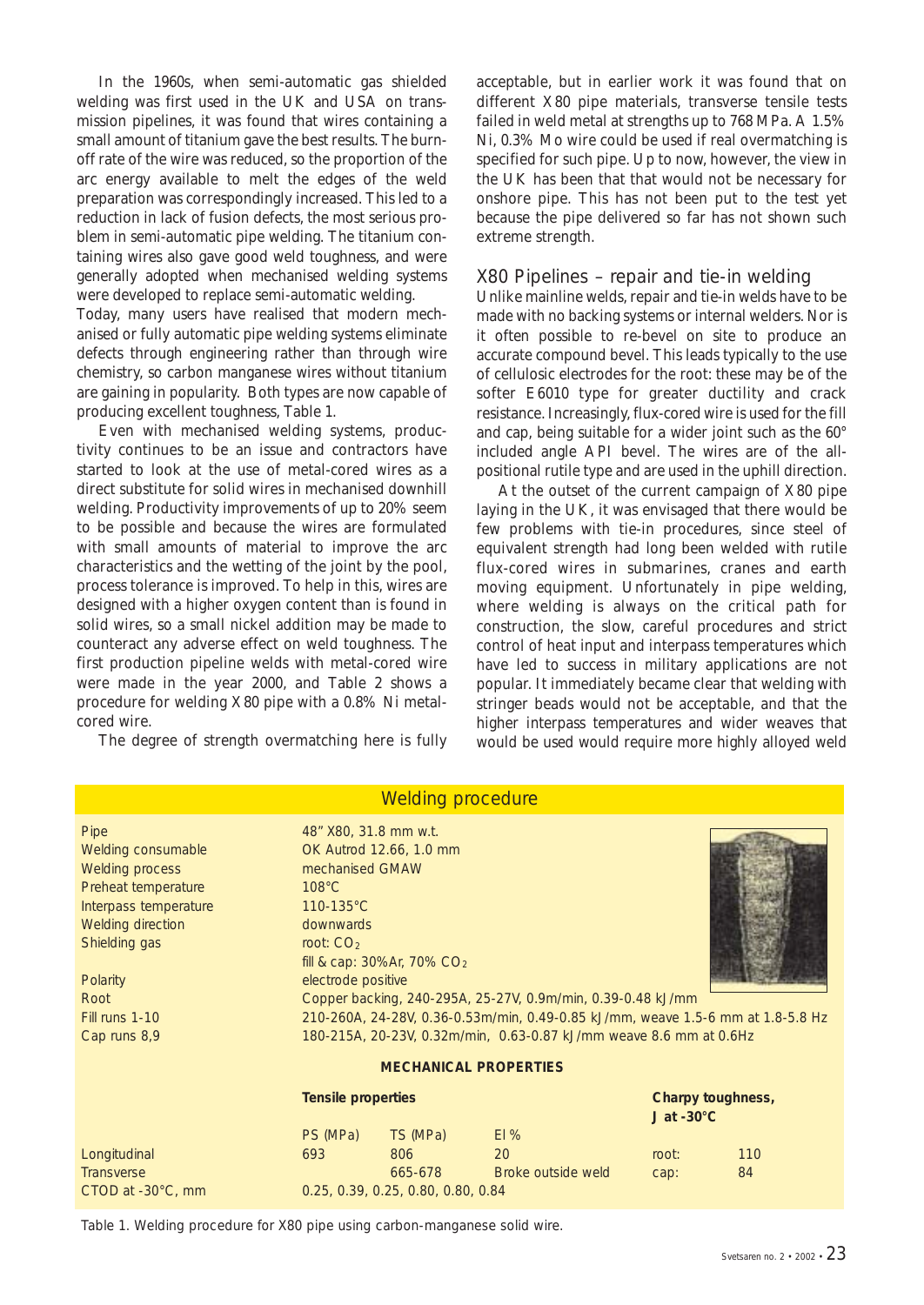metals for the same steel strength. A wire giving a minimum yield strength of 620 MPa in an all-weld-metal test was quickly formulated and gave the necessary degree of overmatching if the heat input was closely controlled. In practice, it was found that in a 16 mm thick joint, a full weave could be used on all passes except the cap, which had to be completed in two passes.

While some contractors accepted this limitation, others regarded it as too restrictive and wanted to use a fully weaved cap. A further wire was offered to them. This had been developed for 690 MPa steels. At this strength level, the wire had to be formulated to produce weld metal with a lower oxygen content. As a result, the surface tension of the transferring droplets increased, the droplets became coarser and spatter increased slightly. Procedures with the two wires are shown in Table 3.

In the event, main contractors opted for the increased tolerance to misuse afforded by the stronger wire, and sub-contractors were also told to use this. As a postscript, in 2001 a contractor using downhill welding dropped out at short notice and a 38 km X80 line was entirely welded using the uphill tie-in procedure, Fig 2, with a repair rate approaching 1%.

#### X80 Pipelines-double jointing

For onshore lines in the UK, double jointing is rarely an option because the rights of way restrict movement of 24 m pipe lengths. Procedures have however been developed for offshore work and these are also suitable for more open landscapes, especially in the Middle and Far East. Solid wire has been used for many years in submerged arc double jointing, and since the seam weld of the pipe is made by the same process, alloy grades for welding all types of pipe are readily available.

Double jointing is carried out off line, so in many cases speed is not critical. A more recent development arises from the use of triple and quadruple jointing on laybarges, where it becomes difficult to keep up with the speed of the fixed position welding. In that case the use of tubular wire in submerged arc can help to redress the balance. Tubular wire has recently been used for quadruple jointing on the Blue Stream project in the Black Sea. It may be that the expected new Alaska pipeline, which could involve over 100,000 double joints, will see the first onshore use of tubular wire with submerged arc.

#### X100 and beyond

If welding of X80 pipe involves a relatively straightforward extrapolation of well tried technologies, albeit with a steep learning curve for those contractors not accustomed to having to control welding procedures, higher grades of pipe will represent more of a quantum step for consumable manufacturers and users alike.

Most codes for pipe welding require that the weld metal matches the specified minimum yield and tensile strengths of the pipe material, but a recent trend is for clients to look for welds which match the actual pipe properties. Steelmakers have less experience of high strength pipe and may be tempted to aim high to avoid missing strength targets. If welding manufacturers have to ensure that the bottom end of the weld metal strength distribution exceeds the top end of the pipe strength distribution, they may have to supply what is effectively an "X120" weld metal, with a yield strength of 830 MPa or more, to weld X100 pipe. Such products have been used in other industries in closely controlled workshop conditions, but the challenge is to provide a robust means of welding pipelines in the field.

|                                                                                                                                                               |                   |                                                                                                                                                                                                |                | <b>Welding procedure</b>     |                    |                      |                   |
|---------------------------------------------------------------------------------------------------------------------------------------------------------------|-------------------|------------------------------------------------------------------------------------------------------------------------------------------------------------------------------------------------|----------------|------------------------------|--------------------|----------------------|-------------------|
| Welding consumable<br>Pipe<br>Welding process<br>Preheat, °C<br>Interpass temp, °C<br>Welding direction<br>Shielding gas<br>Polarity<br>Root<br>Fill runs 1-8 |                   | PZ 6104, 1.2 mm<br>X80, 24" x 25.8 mm wt<br>mechanised GMAW<br>100 min<br>200 max<br>downwards<br>80% Ar, 20% CO <sub>2</sub><br>Electrode positive<br>Copper backing<br>24V, 260A, 0.68 kJ/mm |                |                              |                    |                      |                   |
|                                                                                                                                                               |                   |                                                                                                                                                                                                |                | <b>MECHANICAL PROPERTIES</b> |                    |                      |                   |
|                                                                                                                                                               |                   | <b>Tensile properties</b><br>PS (MPa)                                                                                                                                                          | TS (MPa)       | E1%                          |                    | J at $-40^{\circ}$ C | Charpy toughness, |
| Longitudinal<br><b>Transverse</b>                                                                                                                             |                   | 667                                                                                                                                                                                            | 728<br>608-632 | 18                           | Broke outside weld | root:<br>cap:        | 87<br>74          |
|                                                                                                                                                               |                   | ANALYSIS (%)                                                                                                                                                                                   |                |                              |                    |                      |                   |
| $\overline{C}$<br>0.08                                                                                                                                        | <b>Si</b><br>0.59 | Mn<br>1.68                                                                                                                                                                                     | P<br>0.012     | S<br>0.008                   | Ni<br>0.73         |                      |                   |

*Table 2. Welding procedure for X80 pipe using 0.8% Ni metal-cored wire.*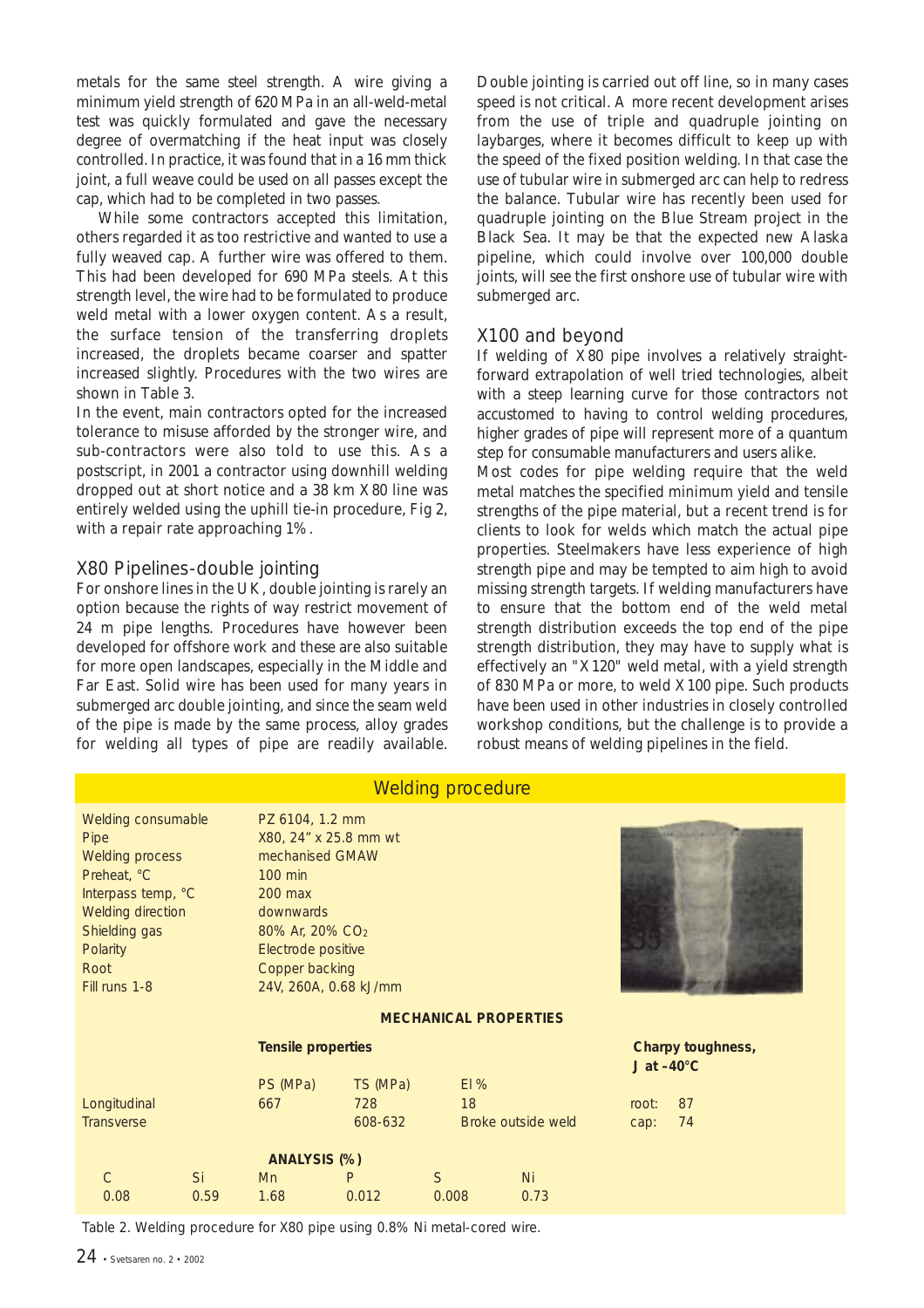|                                                                                                                 | <b>Welding procedure</b>                                                                                                                                                         |                                                                    |
|-----------------------------------------------------------------------------------------------------------------|----------------------------------------------------------------------------------------------------------------------------------------------------------------------------------|--------------------------------------------------------------------|
|                                                                                                                 |                                                                                                                                                                                  | 60°                                                                |
| Welding consumable<br>Welding process<br>Preheat, °C<br>Interpass temp, °C<br>Shielding gas<br>Polarity<br>Root | Tubrod 15.07, 1.2 mm<br>mechanised FCAW<br>100 min<br><b>150 max</b><br>80Ar-20CO <sub>2</sub><br>electrode positive<br>E6011, DC-                                               | Tubrod 15.09, 1.2 mm                                               |
| Hot pass<br>Fill, runs 3-5                                                                                      | E9010, DC+<br>170A, 23V, 0.24 m/min,<br>0.98kJ/mm, full weave                                                                                                                    | E8010, DC+<br>220A, 25V, 0.24 m/min,<br>1.38kJ/mm, full weave      |
| Cap                                                                                                             | 170A, 23V, 0.24 m/min,<br><b>STATE OF STATE OF STATE OF STATE OF STATE OF STATE OF STATE OF STATE OF STATE OF STATE OF STATE OF STATE OF S</b><br>0.98kJ/mm, 2 runs, split weave | 190A, 25V, 0.24 m/min, 1.19kJ/mm,<br>1 run, full weave             |
|                                                                                                                 | <b>MECHANICAL PROPERTIES</b><br><b>Tensile properties</b>                                                                                                                        |                                                                    |
| Longitudinal                                                                                                    | TS (MPa)<br>PS (MPa)<br>721<br>765<br>EI %<br>R of A %<br>17<br>63                                                                                                               | PS (MPa)<br>TS (MPa)<br>670<br>721<br>R of A %<br>EI %<br>21<br>67 |
| Transverse tensile strength                                                                                     | 641 MPa, broke outside weld                                                                                                                                                      | 641 MPa TS, broke outside weld                                     |
|                                                                                                                 | <b>Charpy toughness</b>                                                                                                                                                          |                                                                    |
| $J$ at -40 $^{\circ}$ C                                                                                         | 118, 108, 116, Av 114<br><b>WELD METAL CHEMISTRY</b>                                                                                                                             | 82, 84, 84, Av 83                                                  |
| $\mathsf{C}$<br>Si<br>Mn<br>Ni<br>Mo                                                                            | 0.053<br>0.32<br>1.43<br>2.06<br>0.04                                                                                                                                            | 0.042<br>0.34<br>1.17<br>2.56<br>0.25                              |

*Table 3. Procedures for tie-in welding of X80 with flux-cored wire*

Hydrogen-induced cold cracking (HICC) is likely to be the greatest problem encountered in welding very high strength pipelines, and a major programme to look at this is being run by VTT in Helsinki, with the cooperation of European and Japanese industry. Welding consumables with very low hydrogen contents will be needed and weld microstructures will assume greater importance. Manufacturers and research institutes are collaborating on the next generation of welding procedures and will be ready to work with clients and contractors to ensure their success.

# *About the author*

David Widgery, MSc, PhD Metallurgy, joined ESAB in 1983 as Development Manager Flux-cored wires. As from 1996, he has worked as Special Projects Manager for the ESAB Group.

![](_page_24_Picture_5.jpeg)

*Fig 2. Mechanised uphill welding with rutile flux-cored wire on the X80 Hatton-Silk Willoughby line Photo courtesy of Gridweld Ltd.*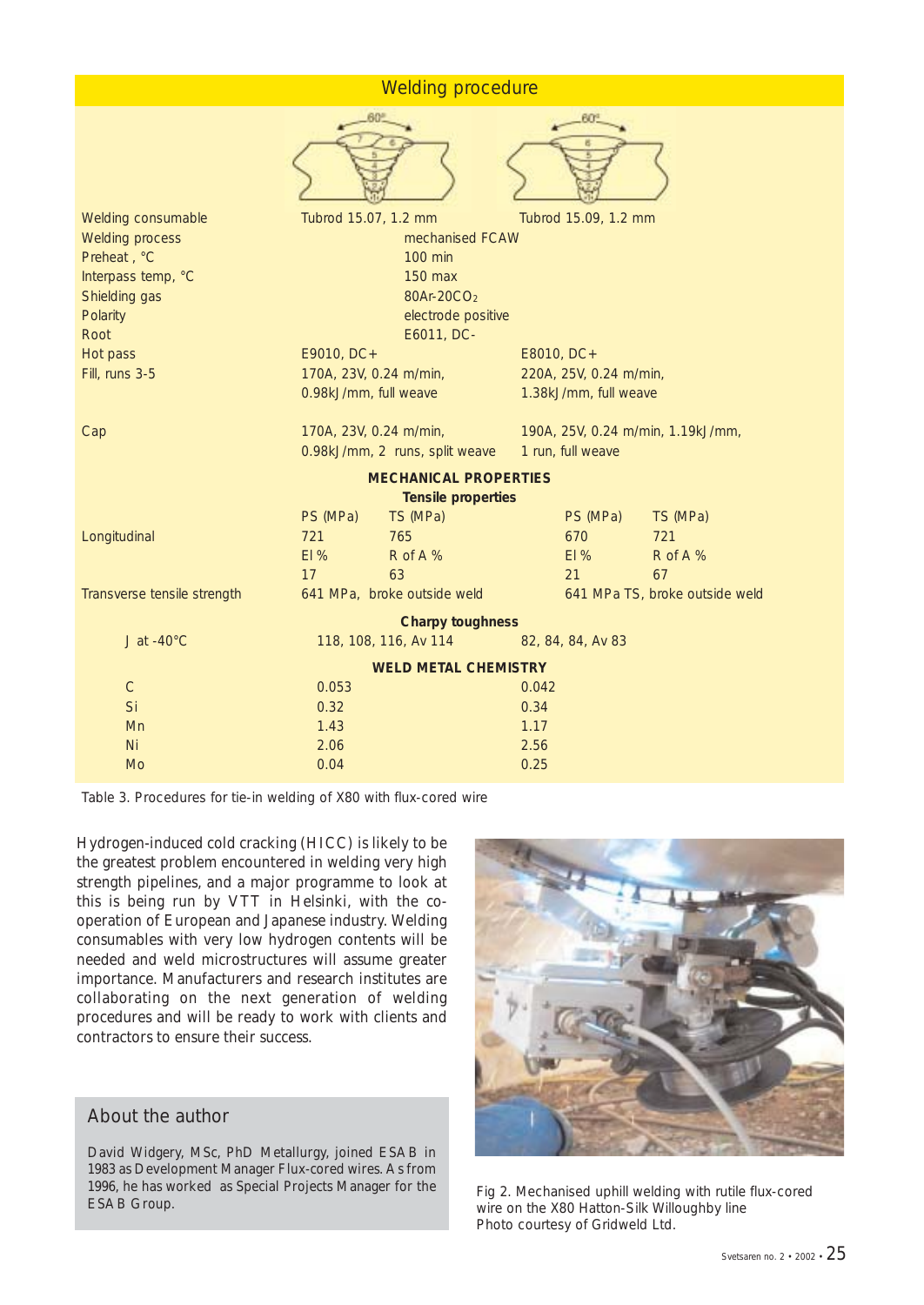# <span id="page-25-0"></span>Synergic Cold Wire (SCW™) Submerged Arc Welding

Application of a new cost efficient welding technique to stainless steels

#### **By: Solveig Rigdal, Leif Karlsson and Lars Östgren ESAB AB, P.O. Box 8004, SE-402 77 Göteborg, Sweden**

This paper was originally presented at the Stainless Steel World America 2002 Conference.

The Synergic Cold Wire (SCW™) process is a recent development of submerged arc welding (SAW) in which a cold wire is fed in synergy with the wire electrode into the weld pool. In the present study, SCW™ has been applied for the first time to the welding of 22%Cr duplex stainless steel. Experimental welds with good mechanical properties and good corrosion properties were produced in a highly productive manner.

#### Introduction

Submerged arc welding (SAW) is currently a well established method for welding most grades of the more widely used stainless steels. Offering high productivity in combination with good weld quality and environmental advantages, SAW is an attractive method, especially when it comes to welding thicker materials like those in large pipes and vessels, for example.

The Synergic Cold Wire (SCW) process is a recent development which was invented in 1998 (1) and offers the chance to increase the deposition rate in submerged arc welding by more than 50%. In SCW-SAW, a cold wire is fed in synergy with the arc wire into the weld pool where it melts (2, 3). Consequently, the arc and cold-wire deposition ratio always remains constant once the wire diameters have been fixed. The cold wire can be either trailing or leading, depending on penetration versus buildup requirements. The weld metal chemistry and deposition rate are thereby easily controlled and pre-selected.

The SCW process is preferably used for welding material thicknesses above approximately 8 mm, where several passes are required. SCW welding can be used with an endless variety of combinations of solid and/or cored wires for single-, twin- (the Synergic Cold Wire Twin [SCWT™] process), tandem- and multiple-wire applications. As no arc emanates from the cold wire, it is also possible to incorporate "hard to weld"' alloys in cored wires. Further advantages include less distortion due to a lower effective heat input, a reduced number of weld beads and lower flux consumption in comparison with conventional SAW. SCW welding is also very operator friendly as no additional control unit or separate feeding device is needed.

In just a short time, SCW welding has proven its advantages when applied to the welding of C-Mn steels (4). This paper presents the first results relating to the SCW welding of duplex stainless steels, illustrating the benefits and potential of this new technique. The effect of welding procedure on weld metal composition and properties will be discussed and it will be demonstrated that excellent weld metal properties can be achieved in a reliable, costeffective and productive manner. It will also be shown that lowering the "effective heat input", compared with conventional SAW, makes the method particularly well suited to the welding of steel grades where productivity is hampered by heat input restrictions.

#### Experimental procedure

Welds were produced in EN 1.4462 standard duplex stainless steel plate material using the SCW technique and were subjected to X-ray inspection, metallographic studies, corrosion testing and mechanical testing. In addition, a number of welds were produced in 20 mm mild steel with conventional single-wire SAW and with SCW in order to compare deposition rates.

#### **Duplex SCW welds**

Three SCW welds were produced in duplex stainless steel plate material with a thickness of 14-22 mm using a wire electrode with a diameter of 3.2 mm in combination with a cold wire with a diameter of 2.4 mm. Details of joint preparation and welding parameters are presented in Table 1 and the weld setup is shown in Figures 1 and 2.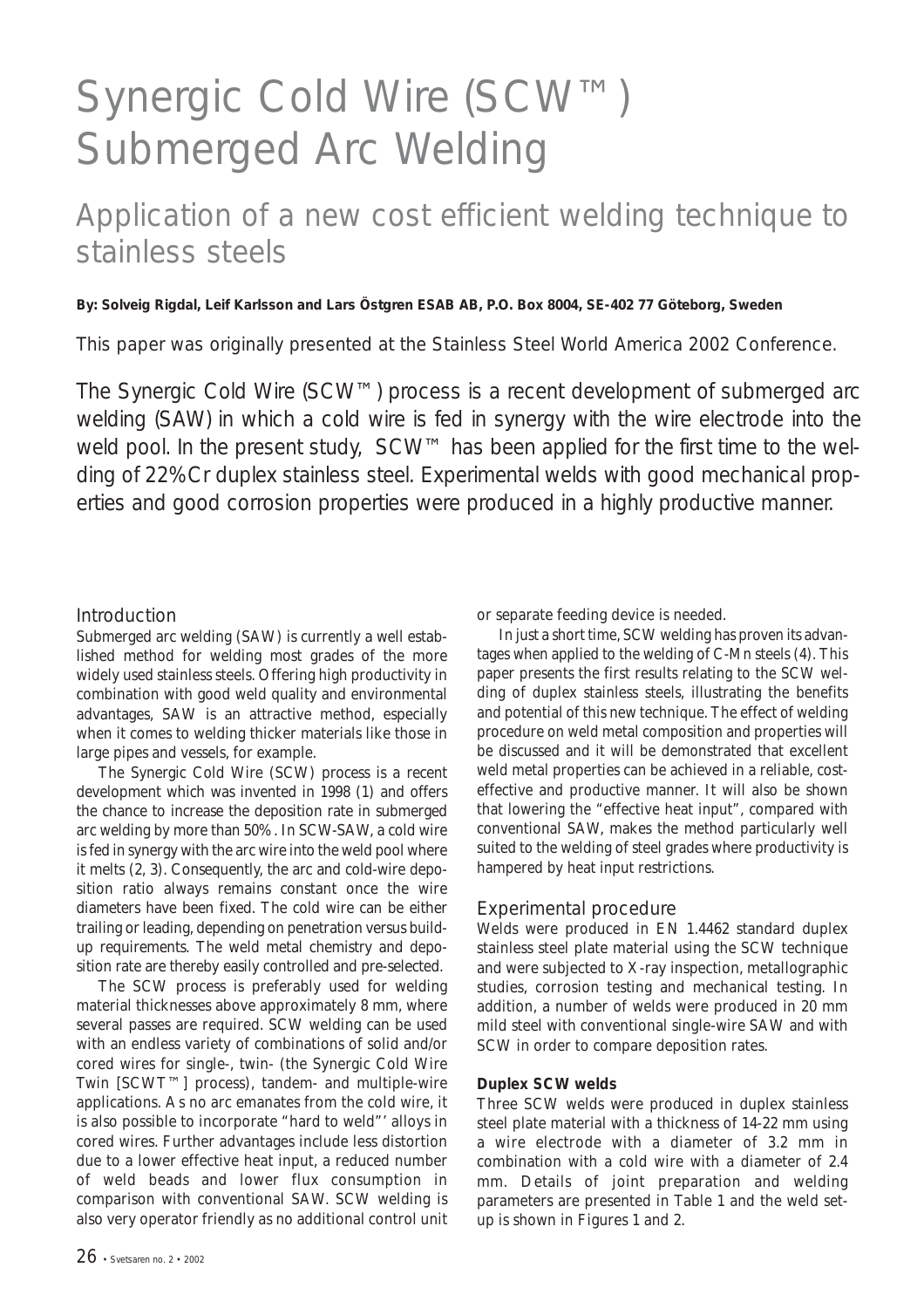![](_page_26_Figure_0.jpeg)

*Table 1. Welding details.*

#### *Testing and metallography*

Full-size (10x10mm) Charpy-V specimens were prepared at mid-thickness and tested at –60ºC, –40ºC and –20ºC at the weld metal centre and at the fusion line for the V-joint in 22 mm plate. Full-thickness, cross-weld tensile specimens were tested for all three procedures together with 120º, face and root bend testing over a mandrel with a diameter of three times the plate thickness. HV10 hardness profiles were measured across the welds 2 mm below the top and root surfaces.

The pitting corrosion resistance was assessed by testing 25 x 50xt mm specimens in a standard 10% ferric chloride solution for 24 h at 25ºC. The top and root surfaces were tested in the as-welded condition, whereas cut surfaces were ground to a 1,000 grit finish. One specimen from the weld in 14 mm plate material (weld V-14) was re-tested after regrinding and increasing the temperature by 2.5ºC until pitting occurred.

The microstructures were studied by light optical microscopy after polishing and the electrolytic etching of cross-sections in 10% oxalic acid. A quantitative estimate of the ferrite content variation within the welds was obtained by measuring the Ferrite Number (FN) at 10 randomly distributed points using a Fischer Feritscope.

![](_page_26_Picture_6.jpeg)

*Figure 1. Submerged arc welding equipment (ESAB A6 Mastertrac) with Synergic Cold Wire kit.*

![](_page_26_Picture_8.jpeg)

*Figure 2. SCW™ set up showing the leading position of the cold wire to the left of the wire electrode (welding direction is to the left).*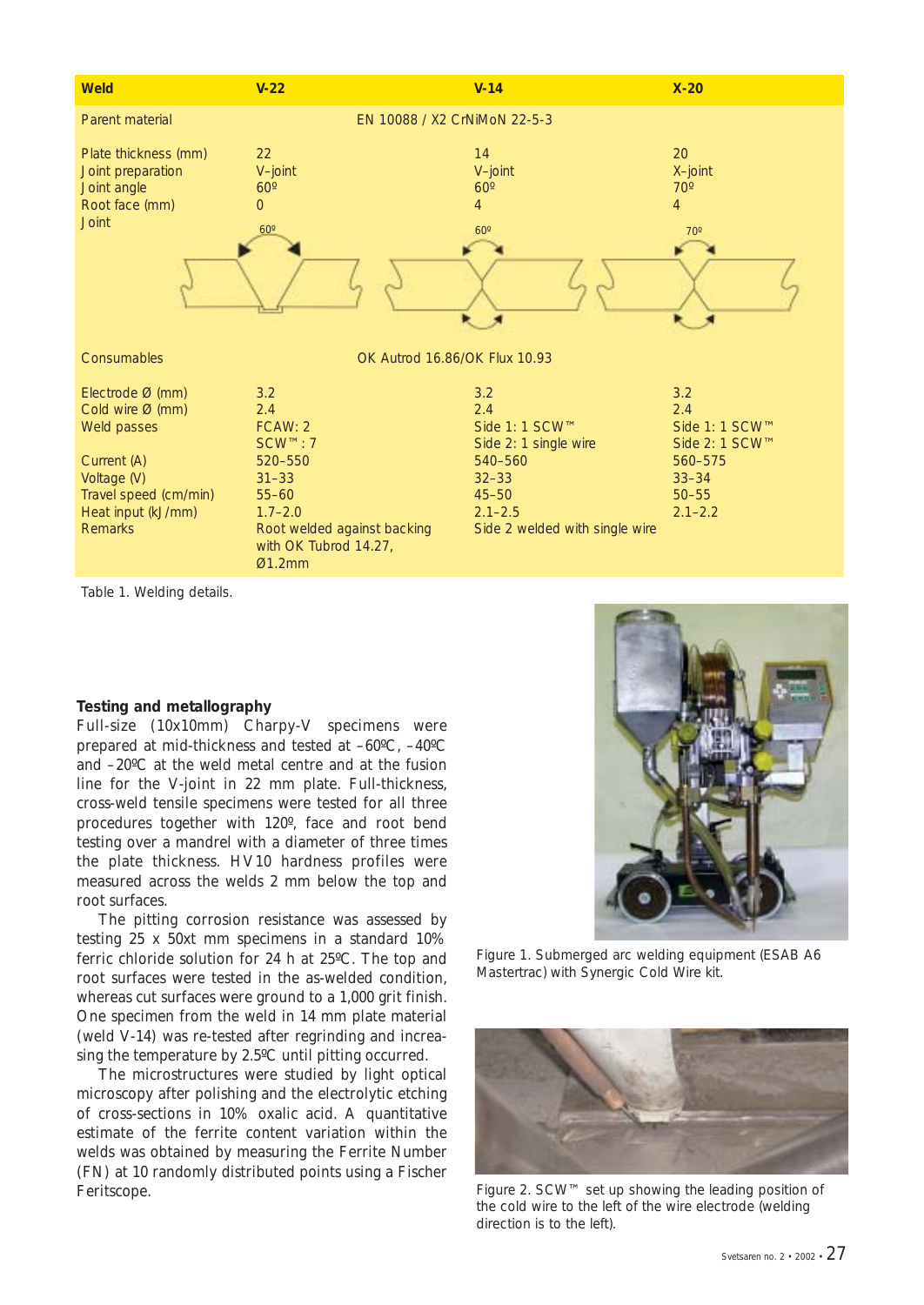| <b>Parent material</b>                                                                                                              |                            | <b>Mild steel</b>                                                                   |                            |                                         |
|-------------------------------------------------------------------------------------------------------------------------------------|----------------------------|-------------------------------------------------------------------------------------|----------------------------|-----------------------------------------|
| Joint configuration                                                                                                                 |                            | 16mm                                                                                | 20mm                       |                                         |
| <b>Consumables</b>                                                                                                                  |                            | <b>OK Autrod 12.22/OK Flux 10.71</b>                                                |                            |                                         |
| <b>Process</b><br><b>Polarity</b><br>Electrode Ø(mm)<br>Cold wire* Ø(mm)<br>Current<br>Voltage<br><b>Travel speed</b><br>Heat input | <b>SAW</b><br>$DC+$<br>3.0 | SCW™<br>$DC +$<br>3.0<br>2.0<br>500 A<br>32 <sub>V</sub><br>55 cm/min<br>1.75 kJ/mm | <b>SAW</b><br>AC.<br>3.0   | SCW™<br>AC<br>3.0<br>2.0                |
| <b>Effective heat input</b><br><b>Weld passes</b><br>Relative deposition rate                                                       | 1.75 kJ/mm<br>20<br>100%   | 1.21 kJ/mm<br>13<br>154%                                                            | $1.75$ kJ/mm<br>18<br>100% | 1.21 kJ/mm<br>$12 \overline{ }$<br>150% |

\* leading cold wire

*Table 2. Welding details and productivity comparison between conventional SAW and SCW for an ISO joint in 20 mm plate.*

#### **SAW and SCW comparison**

A set of welds was produced in an ISO all-weld test joint configuration, in 20 mm mild steel, with conventional SAW and with SCW. Tests were performed with DC+ and AC, while keeping the current, voltage and travel speed constant. Details relating to joint configuration, consumables and welding parameters are presented in Table 2.

#### **Results**

#### Duplex SCW welds

A somewhat smaller face had to be used in SCW compared with conventional SAW to avoid incomplete penetration. However, X-ray inspection and microstructural studies revealed no weld imperfections after fine-tuning the joint preparation and welding procedure. The possibility to produce a flat and even bead profile is illustrated in Figures 3 and 4. The crosssections in Figure 4 show the absence of defects such as lack of fusion or incomplete penetration.

#### *Weld metal composition and microstructure*

The chemical compositions of the last deposited beads are presented in Table 3. Dilution with the parent material was larger for welds deposited with fewer beads, as can be seen from the lower Ni content in welds V-14 and X-20 compared with that in weld V-22.

All the welds had a typical duplex weld metal microstructure (Fig. 5). They were free from intermetallic phases and contained only small amounts of secondary ferrite. The average ferrite content varied from 46 FN for weld V-14 to 75 FN for weld X-20 (Table 4). A comparatively small variation in the ferrite content of each weld was noted in particular for the X-

20 high-ferrite weld where the measured range was only 71-79 FN (Fig. 5b).

#### *Mechanical properties*

The mechanical properties were on a high level for all three welds (Table 5). Fracture in tensile testing took place at 748-788 MPa in the parent material, well away from the weld, and all the welds passed the root and face bend tests without any remarks. Charpy-V impact testing was only performed for the V-22 weld. The average impact toughness at -20ºC was 125 J at the weld metal centre and 154 J at the fusion line (Table 5).

![](_page_27_Picture_14.jpeg)

*Figure 3. Typical smooth and flat weld bead surface appearance of SCW™ weld in duplex stainless steel.*

![](_page_27_Figure_16.jpeg)

*Figure 4. Cross sections of duplex SCW™ welds. a) One sided V-joint in 22 mm plate (weld V-22). b) V-joint in 14 mm plate (weld V-14). c) X-joint in 20 mm plate (weld X-20).*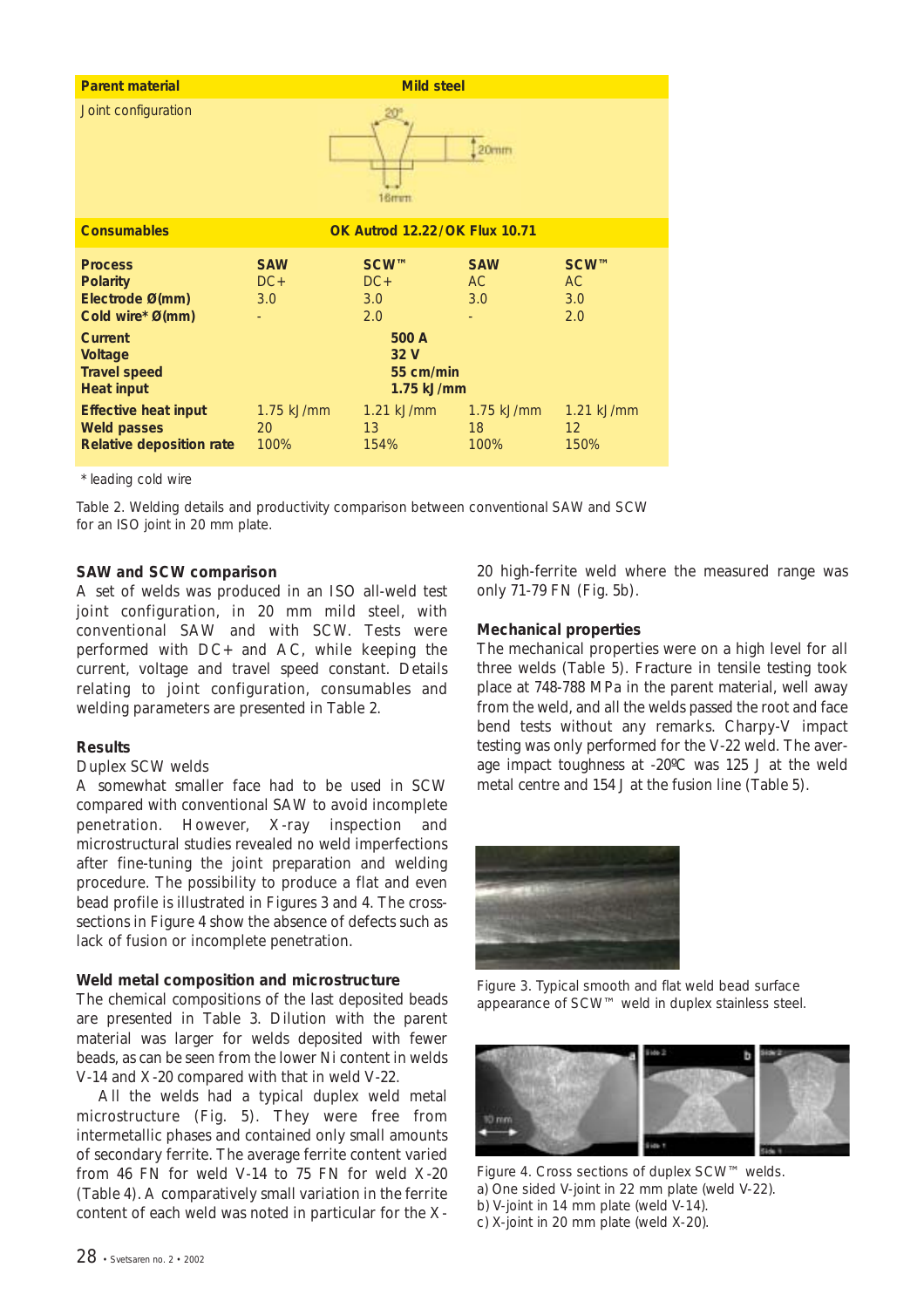| <b>Element</b> | <b>Weld</b> |          |        |  |  |  |
|----------------|-------------|----------|--------|--|--|--|
|                | $V-22$      | $V - 14$ | $X-20$ |  |  |  |
| C              | 0.019       | 0.019    | 0.020  |  |  |  |
| Si             | 0.51        | 0.52     | 0.48   |  |  |  |
| Mn             | 1.29        | 1.39     | 1.14   |  |  |  |
| P              | 0.017       | 0.021    | 0.018  |  |  |  |
| S              | 0.004       | 0.004    | 0.002  |  |  |  |
| Cr             | 22.6        | 22.2     | 22.5   |  |  |  |
| Ni             | 8.0         | 6.8      | 7.2    |  |  |  |
| Mo             | 3.1         | 3.1      | 3.1    |  |  |  |
| $O$ (ppm)      | 470         | 410      | 410    |  |  |  |
| N              | 0.15        | 0.17     | 0.16   |  |  |  |

\*The chemical composition was determined using optical emission spectrometry except for N and O where a combustion furnace technique was used.

*Table 3. Last bead weld metal chemical composition (wt.%).*

![](_page_28_Picture_3.jpeg)

*Figure 5. Typical duplex weld metal microstructures of SCW™ welds.* 

*a) Second bead in weld V-14.* 

*b) First bead in weld X-20.* 

|        | Weld Ferrite content (FN)*<br>Range | Average |               |
|--------|-------------------------------------|---------|---------------|
| $V-22$ | $52-69$                             | 61      | Table 4. Weld |
| $V-14$ | $43 - 57$                           | 46      | metal ferrite |
| $X-20$ | $71 - 79$                           | 75      | content.      |

*\*measured at 10 randomly distributed points using a Fischer Feritscope.*

![](_page_28_Figure_9.jpeg)

*Figure 6. Hardness profile across duplex SCW™ weld V-14 measured 2 mm below top face.*

The weld metal and HAZ hardness was in the range of 240-280 HV10 for all three welds. In all cases, the variation across the weld was small, as is illustrated in Figure 6 for weld V-14.

#### *Corrosion resistance*

All the welds passed the ferric chloride tests at 25ºC without any indication of pitting attack. A specimen from weld V-14 was re-tested at gradually increasing temperatures, while regrinding the cut surfaces between each test period. Corrosion was not observed until 32.5ºC when pitting took place in the first deposited weld bead.

#### **SAW and SCW deposition rates**

The comparison between conventional SAW and SCW welding clearly demonstrated the higher deposition rates that can be achieved with SCW. As can be seen in Table 2, the number of beads required to complete the joint, while keeping welding parameters fixed, decreased from 20 to 13 in the DC+ mode and from 18 to 12 passes in the AC mode.

#### Discussion

#### **Microstructure and properties**

These first preliminary tests using SCW for the welding of duplex plate material clearly illustrate that highquality welds which are free from imperfections can be produced in a highly productive manner. The mechanical properties, including strength, toughness and hardness, all complied with the normal requirements (Table 5 and Fig. 6), as did the pitting corrosion resistance.

The microstructure contained no unwanted phases (Fig. 5), in agreement with the observed good pitting corrosion resistance. However, the ferrite content of the X-joint in the 20 mm plate was on the high side (71-79 FN), although the properties were still satisfactory. The relatively high ferrite content can be understood in terms of somewhat high dilution with the parent material (Table 3) and a "low effective heat input", as discussed in the following paragraph. As can be seen from welds V-22 and V-14, a ferrite content of below 70 FN (Table 4) can be easily obtained if a suitable combination of joint preparation and heat input is used.

| <b>Weld</b>                | <b>Tensile</b><br>Impact toughness (J)<br>$-40^{\circ}$ C<br>strength<br>$-60^{\circ}$ C |                     | $-20^{\circ}$ C  |                                 | Bend testing (120°, 3xt) |        |                       |                                        |                                        |
|----------------------------|------------------------------------------------------------------------------------------|---------------------|------------------|---------------------------------|--------------------------|--------|-----------------------|----------------------------------------|----------------------------------------|
|                            | (MPa)                                                                                    | weld<br>centre line | <b>Example 1</b> | weld fusion weld<br>centre      | line                     | centre | fusion<br><b>line</b> | Face                                   | Root                                   |
| $V-22$<br>$V-14$<br>$X-20$ | $763*$<br>788*<br>$748*$                                                                 | 68                  | 92               | 107<br>not tested<br>not tested | 125                      | 125    | 154                   | no remarks<br>no remarks<br>no remarks | no remarks<br>no remarks<br>no remarks |

*\*fracture in parent material*

*Table 5. Mechanical properties of duplex SCW™ welds.*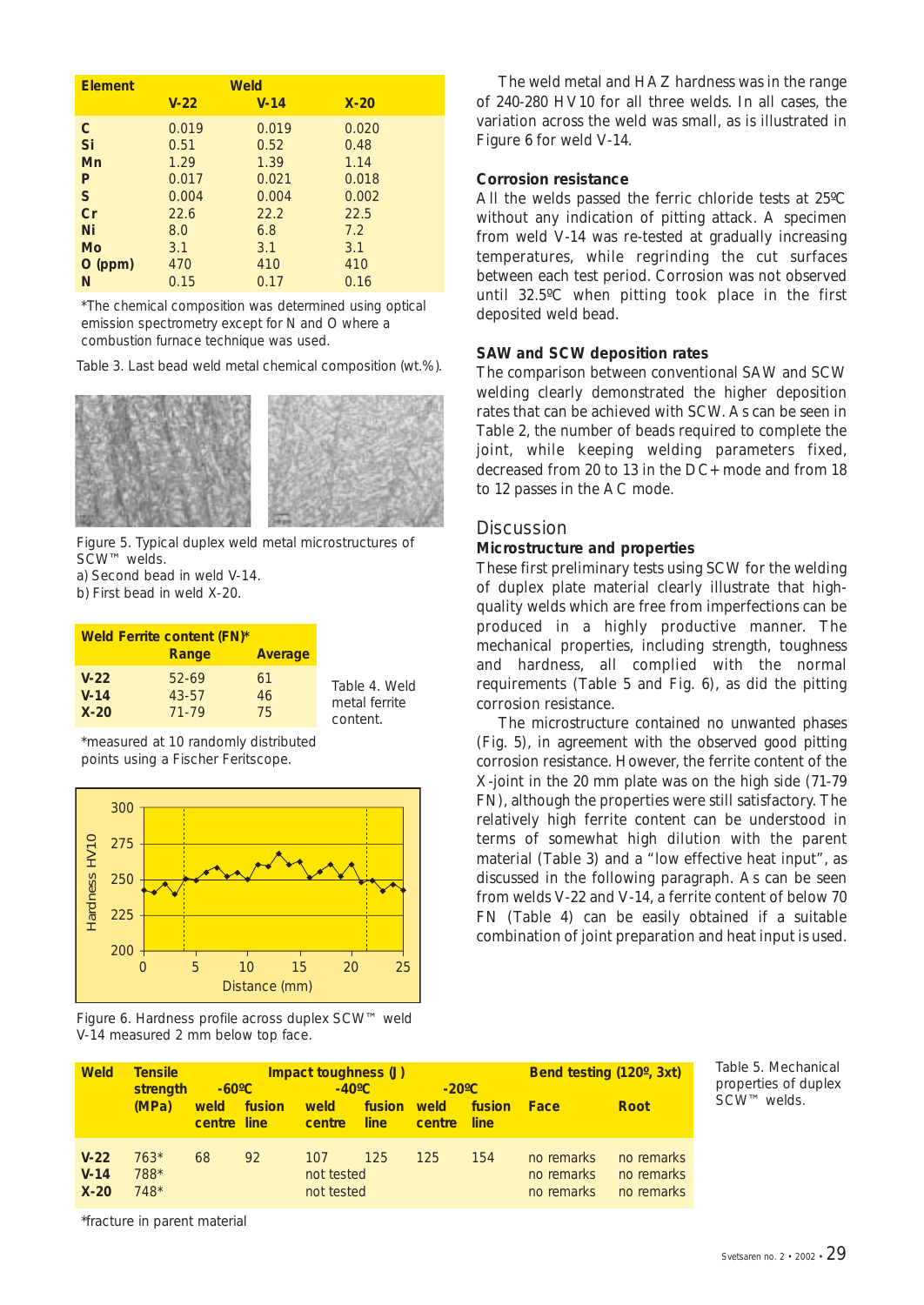#### **Productivity aspects**

The potential advantages of using SCW welding instead of conventional SAW are most obvious for thicker material where the productivity gains can be significant. Fewer beads are needed for a given joint, thereby increasing productivity. In SCW, the wire electrode and the cold wire are fed in synergy at the same speed. It is therefore easy to calculate the theoretical increase in deposition rate from the cold wire and wire electrode diameters (Equation 1).

#### [1] Increase in deposition rate =100 x  $d_{cw}^2/d_e^2$  (%) where:  $d_e$  = diameter of the wire electrode and  $d_{\text{cw}}$  = diameter of the cold wire

As can be seen from Table 6, the theoretical increase, at a constant wire feed speed and constant travel speed, ranges from 25% to 69% for typical wire electrode/cold wire diameter combinations. In practice, some adjustments to the welding parameters are normally required to optimise the welding for a given joint. For example, as discussed earlier, a somewhat smaller face often has to be used in SCW compared with conventional SAW to avoid incomplete penetration.

Nevertheless, the deposition rate comparison presented in Table 2 clearly illustrates that the theoretical increase of 44% for a 3.0 mm wire electrode/2.0 mm cold wire combination can also be achieved in practice. The estimated increases in deposition rate were 54% and 50% for the SCW DC+ and AC welds respectively. The difference between the theoretical and measured increase in deposition rates can be understood in terms of variations in the reinforcement height and penetration depth.

#### **Effective heat input**

Heat input restrictions often apply to the welding of stainless steels in order to avoid the precipitation of deleterious phases in the weld metal or HAZ. For example, a maximum heat input of 2.5 kJ/mm is normally recommended when welding standard 22%Cr duplex stainless steel (5). The nominal heat inputs (Table 1) were in the range of 2.0-2.5 kJ/mm for the SCW™ passes, thereby approaching the upper recommended limit for this material.

It has been argued that the "effective heat input" in cold wire welding is less than the nominal heat input as part of the energy is used to melt the extra wire and is therefore not available for melting and heating the parent material HAZ. Two effects would then be less penetration and a narrower high-temperature HAZ. An effect on penetration was indeed observed and a somewhat smaller face had to be used to avoid incomplete penetration. The effect on the HAZ was difficult to assess. However, the somewhat higher weld metal ferrite content, compared with that normally expected from experience of similar conventional SAW procedures, also suggests that the "effective heat input" is lower for cold wire welding.

| Wire Ø(mm)               |              | <b>Heat input</b>    | Increase in          |
|--------------------------|--------------|----------------------|----------------------|
| <b>Wire</b><br>electrode | Cold<br>wire | reduction<br>factor* | deposition<br>rate** |
| 4.0                      | 3.0          | 0.64                 | 56 %                 |
| 4.0                      | 2.5          | 0.72                 | 39%                  |
| 4.0                      | 2.0          | 0.80                 | 25 %                 |
| 3.2                      | 2.4          | 0.64                 | 56 %                 |
| 3.0                      | 2.5          | 0.59                 | 69%                  |
| 3.0                      | 2.0          | 0.69                 | 44 %                 |
| 3.0                      | 1.6          | 0.78                 | 28 %                 |
| 2.5                      | 2.0          | 0.61                 | 64 %                 |
| 2.5                      | 1.6          | 0.71                 | 40%                  |

*\* SCW™ heat input reduction factor: Cf=de2/(de2 + dcw2) where: de = diameter of the wire electrode and dcw = diameter of the cold wire.*

*\*\* Increase in deposition rate is calculated as dcw2/de2*

*Table 6. Heat input reduction factor and increase in deposition rate.* 

A heat input reduction factor has been proposed on the basis of the relative diameters of the "hot wire" and the cold wire. Although this is a simplified approach, experience has shown that this factor produces satisfactory results when used to design welding procedures for the SCW welding of C-Mn steel. An "effective reduced SCW heat input" can therefore be calculated by multiplying the nominal heat input by the factor in Equation 2 below.

[2] SCW heat input reduction factor:  $C_f = d_e^2/(d_e^2 + d_{cw}^2)$ where:  $\rm{d_{e}\,=\,diameter\,\,\,of\,\,\,the\,\,\,wire\,\,\,electrode}$  $d_{\text{cw}}$  = diameter of the cold wire.

With a 3.2 mm wire electrode and a 2.4 mm cold wire, the SCW heat input reduction factor is 0.64 (Table 6). The range of effective heat inputs for the duplex SCW welds can then be calculated as  $(0.64 \times 2.0)$  to  $(0.64 \times 2.5)$  kJ/mm = 1.3 to 1.6 kJ/mm. Assuming this approach to be valid, it would be possible to increase the maximum nominal heat input to (2.5/0.64) kJ/mm = 3.9 kJ/mm for standard 22%Cr duplex material. Whether or not this is realistic has to be verified, but the practical implication is that further productivity increases are possible.

The high ferrite content in weld X-20 shows that even higher heat inputs, further increasing productivity, could be used or might even be preferable when applying SCW to the welding of duplex stainless steels. Further tests are needed, however, to determine the upper and lower heat input limits for different joint configurations. One interesting implication is that SCW welding might be particularly suited to highly alloyed stainless steels such as superduplex and superaustenitics known to be sensitive to high heat inputs.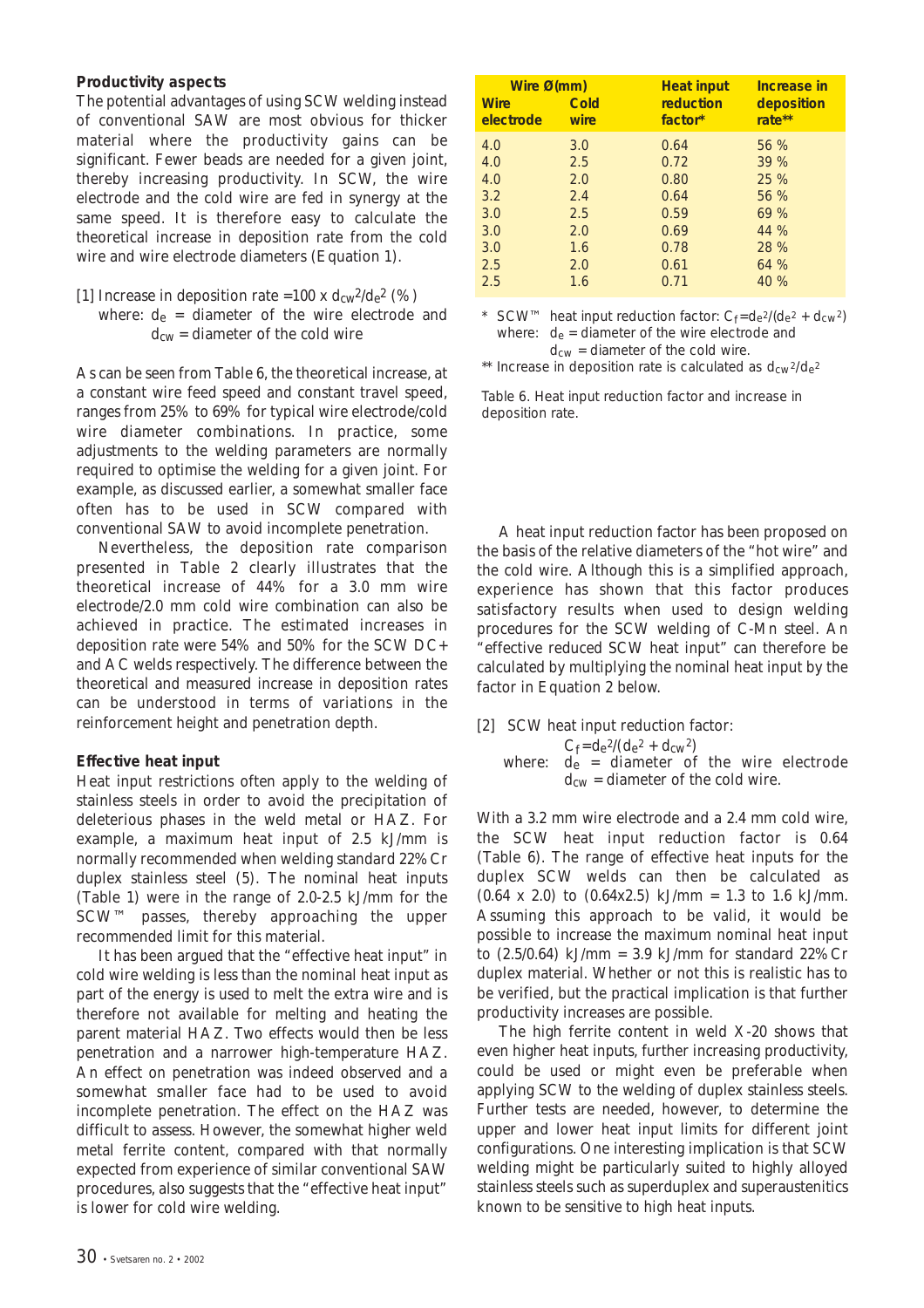# **Conclusions**

The SCW process offers an opportunity to increase the deposition rate in submerged arc welding by more than 50%. Good agreement was found between the theoretical and measured increase in deposition rate in 20 mm plate material.

- Synergic cold wire submerged arc welding (SCW) has been applied successfully to the welding of 22%Cr duplex 14-22 mm plate material.
- High-quality welds with good mechanical properties and good corrosion properties were produced in a highly productive manner.
- No intermetallic phases or significant amounts of secondary austenite were detected.
- The smaller penetration and higher ferrite content than expected from experience of conventional SAW suggest that the effective heat input is lower in SCW. An approximate SCW heat input reduction factor is therefore proposed on the basis of the electrode and cold wire dimensions.
- SCW is well suited to the welding of stainless steels and might, as a result of the lower effective heat input, be particularly well suited to welding grades sensitive to high heat inputs.

### Acknowledgements

The skilful application of SCW to duplex stainless steel by Vital Batista (ESAB AB, Sweden) is gratefully acknowledged. Lars Östgren and Lennart Wittung (ESAB AB, Sweden) are thanked for valuable discussions and for proposing the heat input reduction factor.

# References

- 1. Invented 1998 by Lars Östgren, marketing manager for pipe mills at ESAB AB, Sweden.
- 2. ESAB information folder, "A6 Synergic Cold Wire, The ESAB A6 – SCW SAW process".
- 3. ESAB information folder, "Fluxes and wires for Submerged Arc Welding", 2000, p.40.
- 4. P. Kjällström and S. Hilal, ESAB Forum, No. 3 October 2000, p.12.
- 5. EN 1011-3, "Welding recommendations for welding of metallic materials – Part 3: Arc welding of stainless steels".

# *About the authors*

**Solveig Rigdal**, MSc, EWE, joined ESAB in 1982 and has since then worked with product development and market support within the R & D department in Gothenburg. During the last years, her main focus has been submerged arc welding of stainless and high alloyed steels and strip cladding.

**Dr. Leif Karlsson** joined ESAB's R&D department in 1986, after receiving a Ph.D. in materials science from Chalmers University of Technology. He currently holds a position as Manager of Research Projects at ESAB AB in Sweden, focussing on projects dealing with corrosion resistant alloys and high strength steels.

**Lars Östgren** is Marketing Manager at ESAB Gothenburg, responsible for the industrial segment Pipemills. He invented the SCW submerged arc welding.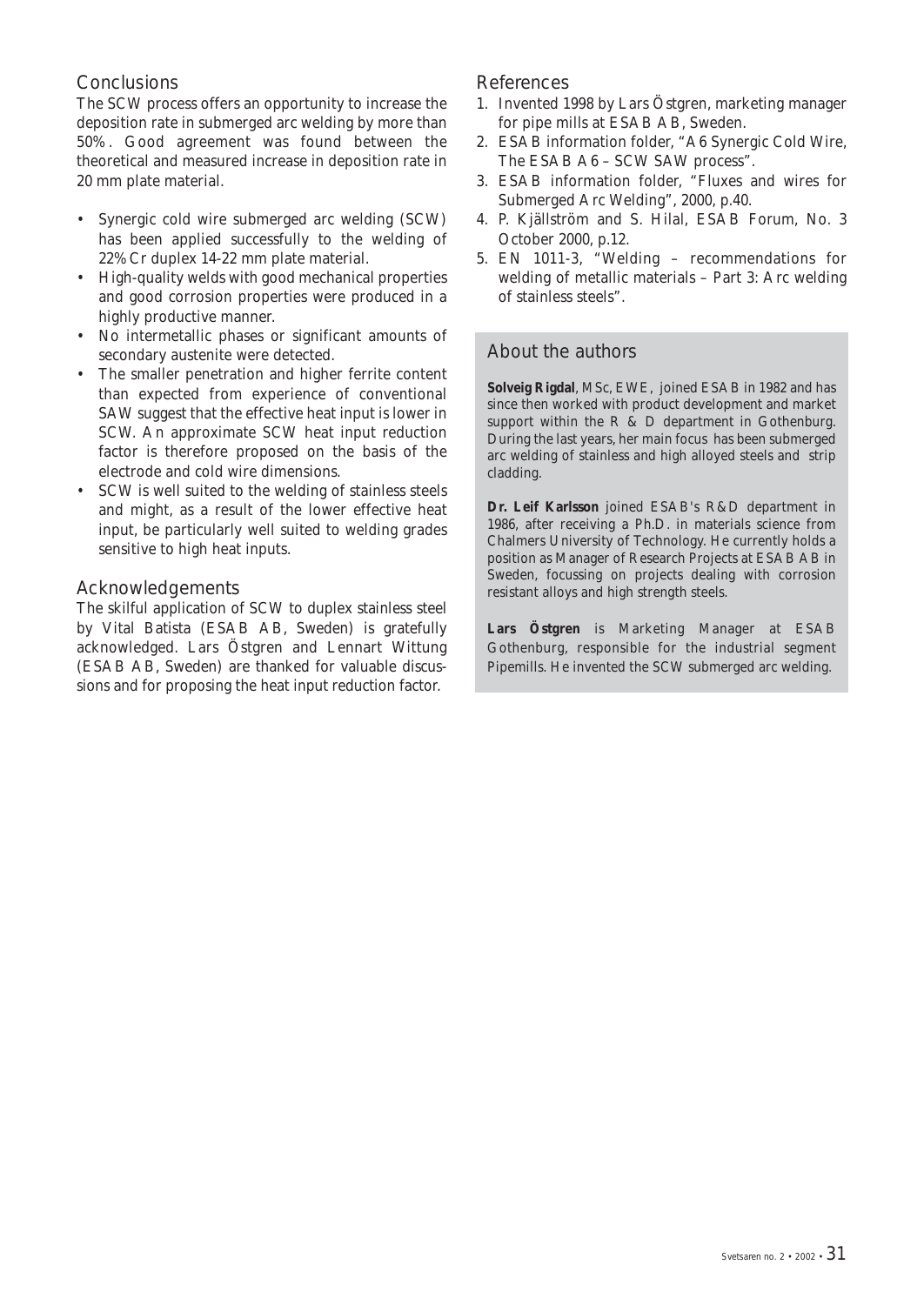# <span id="page-31-0"></span>Welding tramway rails in Bucharest

### **By: Ben Altemühl, editor of Svetsaren**

The Bucharest transport authority (RATB) is facing the important task of overhauling and extending the city's tramway rail infrastructure. In all, 100 kilometres of track are in the process of being renewed. ESAB is involved in the construction of line 41, a completely new section, through its distributor Scandio S.A., who obtained approval from the RATB to utilise the enclosed welding process with ESAB consumables.

![](_page_31_Picture_3.jpeg)

# Acknowledgement

We thank Dan Ilie (EWE) and Laurentiu Chiritescu (EWE) of Scandio SA. and Cristian Gheorghe of ESAB Romania for their valuable help in composing this article.

# Introduction

As in many cities behind the former iron curtain, Bucharest's tram lines were constructed during the communist era. The rail bars were produced in Russia and were of a poor quality. Over the years, the intensive use of the lines, in combination with the inferior steel, caused damage to the rails and repair work was a daily routine. Repairs were carried out with MMA. They were, and still are, difficult to perform, because the rails are sunk in the streets and the welder's visibility at the weld pool is hampered. In addition, welders were often poorly qualified and had to do the job in weather of all kinds. It is not difficult to imagine that the current RATB inherited a railway infrastructure in very poor condition, with innumerable worn or badly repaired spots. A great

deal of work has since been done by qualified welders using the appropriate welding procedures to improve the condition of the tram lines and the number of breakdowns has declined significantly. Nevertheless, the need gradually to modernise the lines in order to arrive at a permanent solution still remains.

Line 41 is a completely new section under construction, with a length of 16 kilometres. It is being built by CCCF, one of Romania's largest construction companies which specialises in the construction of tramways and railways. The switches, crossings and bends are prefabricated by one of CCCF's subcontractors, VAE Apcarom, whose contract includes connecting the prefabricated parts to the main track.

ESAB's distributor in Romania, Scandio S.A., suggested the use of the enclosed welding method to VAE Apcarom, for which approval was obtained from the RATB after having successfully completed the qualification tests. The actual work is now being done successfully by welders from the construction branch of Scandio.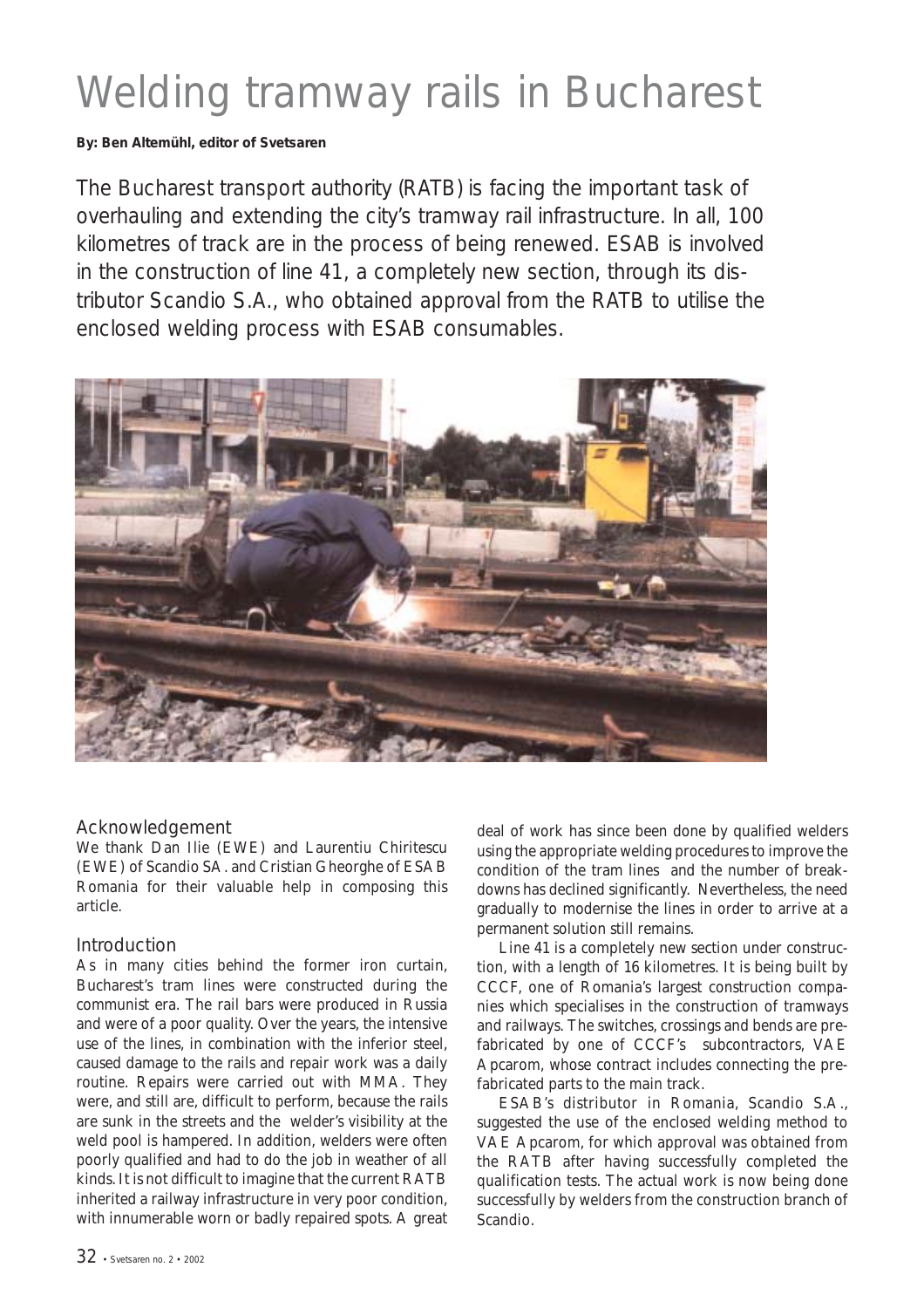![](_page_32_Picture_0.jpeg)

*Figure 1. Enclosed welding in steps, as explained in the text. 1a. and 1b.: Welding the root onto the rail foot. 1c. Completing the foot. 1d. Mould welding.* 

# Why enclosed welding?

Exothermic or thermit welding is the principal method that is used for joining rails in the straight parts of the track, which contain the majority of the welds. It is an established method, in both tramway and railway construction.

Enclosed welding, or mould welding, is more suitable for use in confined spaces such as switches and crossings, as the space required is not much greater than the size of the copper moulds. The process has additional advantages, however, making it interesting for other rail welding applications as well. They are as follows.

- It requires roughly the same time to deposit a mould weld as an exothermic weld, but the cost is eight times lower.
- The weld metal from mould welding is homogeneous and free of porosity, resulting in superior bending properties.
- The top layers are performed with a hard-facing alloy to produce superior wear resistance.
- The heat input is lower, resulting in less distortion.
- Repair of mould welded joints is possible.

The opportunity to obtain welds with extra wear resistance at the bends, switches and crossings was the key argument for the RATB to give the go-ahead to use the enclosed welding method. This naturally only took place after welding procedure qualifications had proven successful in delivering sound welds with the right mechanical properties.

# Principle of enclosed welding

Enclosed welding was developed by ESAB in cooperation with the Swedish Railways. It is a method based on manual welding with stick electrodes, unlike exothermic welding in which the rail ends are connected by casting. Consequently, the weld metal properties are different, as described above.

The weld preparation is a parallel-sided gap between the rail ends, which is filled from foot to head. The root gap is 15-17mm. The welding begins on a special backing strip made of glued sand, OK Backing 21.21 (Figure 1a.). The principal welding consumable is OK 74.78, a basic, high tensile basic electrode with slag behaviour tuned to match this process.

The gap is closed in three steps. Firstly, one bead is deposited onto each rail foot and the gap is then closed (Figure 1b). From the fourth bead, the gap is filled by fully weaving. The top layer of the foot is laid from two sides towards the heart of the rail using a zig-zag movement (Figure 1c).

Next, a copper mould is put in place to create the enclosed space for the mould welding of the web and the head of the rail. Spacers on the mould halves provide a certain distance between the mould and the rails, which is needed to dispose of excess slag. The enclosed space is filled by moving the arc in a square while dwelling for a short time in each corner (Figure 1d).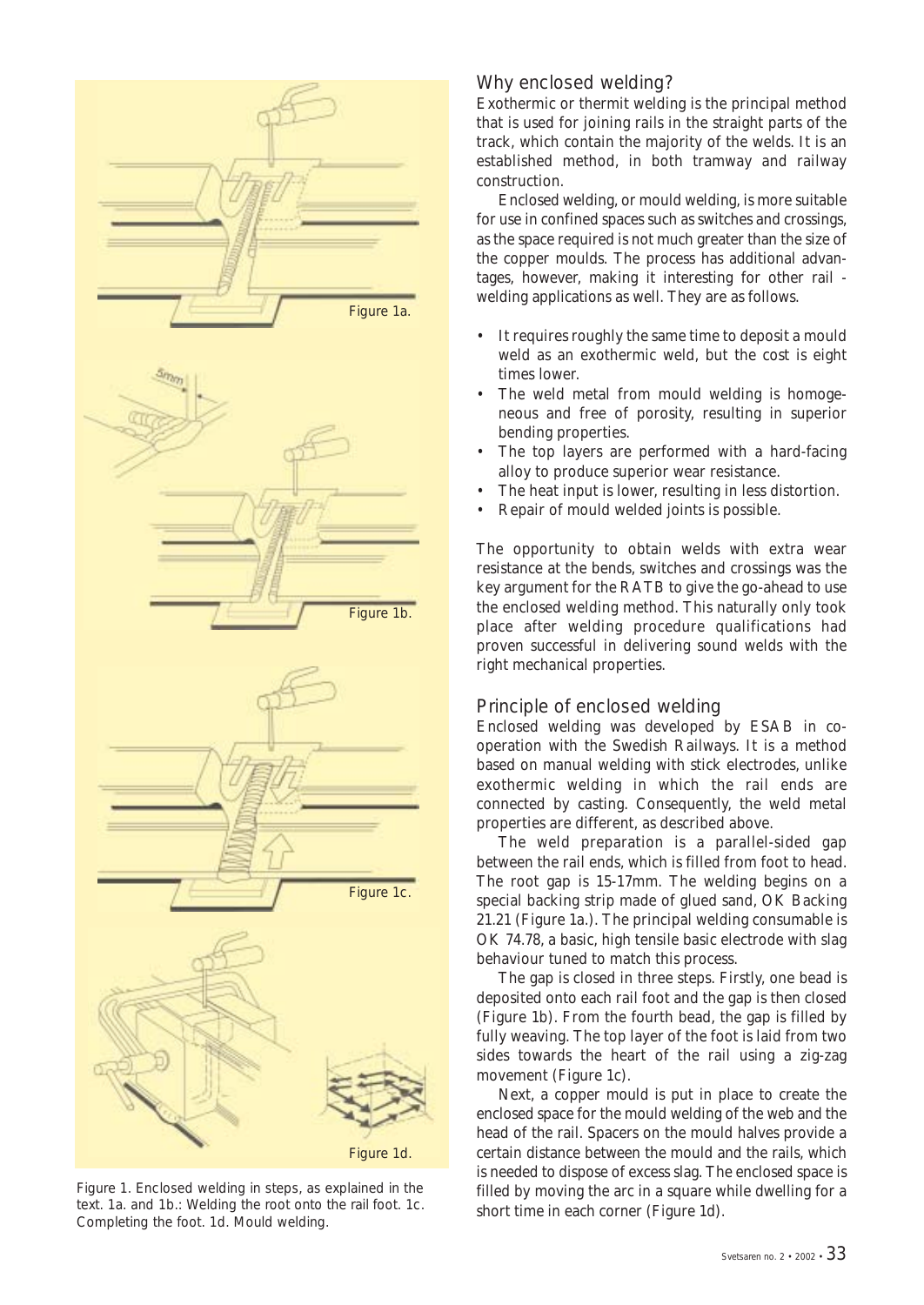![](_page_33_Picture_0.jpeg)

*Figure 2. Alignment of the rail, an important task.*

![](_page_33_Picture_2.jpeg)

*Figure 3. Placement of the ceramic backing strip OK Backing 21.21.*

![](_page_33_Picture_4.jpeg)

*Figure 4. Welding of the rail foot.*

![](_page_33_Picture_6.jpeg)

*Figure 5. Mould welding with OK 74.78. Note the use of electrodes from VacPac vacuum packaging.*

*Table 1. Chemical composition and mechanical properties of rail steel according UIC 860.*

| <b>Grade</b> | C-ea.         | % $C$         | %Si           | %Mn           | <b>Hardness HB</b> | Rm (MPa) |
|--------------|---------------|---------------|---------------|---------------|--------------------|----------|
| 800A         | $0.50 - 0.66$ | $0.45 - 0.60$ | $0.05 - 0.35$ | $0.95 - 1.25$ | -230-270           | 740-900  |
| 900A         | 0.64-0.86     | $0.60 - 0.80$ | $0.10 - 0.50$ | $0.80 - 1.30$ | $260 - 290$        | 880-1030 |

*Table 2. All-weld metal chemical composition and mechanical properties of OK 74.78 and OK 83.28.*

| <b>Type</b>          | $\%C$ | —%Si                                                     | %Mn %Mo | — %Cr | <b>Rm</b><br>(MPa) | Rp0.2 CVN<br>(MPa) Jat-40 HRC |            | <b>Hardness</b>                |
|----------------------|-------|----------------------------------------------------------|---------|-------|--------------------|-------------------------------|------------|--------------------------------|
| OK 74.78<br>OK 83.28 |       | $0.06$ $0.35$ $1.5$ $0.35$ -<br>$0.1 \t 0.7 \t 0.7 \t -$ |         | 3.2   | 650<br>$-7$        | 600<br>$\sim$                 | 60<br>$-7$ | $\overline{\phantom{a}}$<br>30 |

*Table 3. Welding parameters for mould welding with OK 74.78 and hardfacing with OK 83.28. Rail type NP4aS.*

|                    | <b>Type</b> | <b>Diameter</b> | <b>Polarity</b> | <b>Current</b> | <b>Arc voltage</b> |
|--------------------|-------------|-----------------|-----------------|----------------|--------------------|
| Foot $(1)$         | OK 74.78    | 5mm             | $DC+$           | 230-260A       | 20-30V             |
| Web $(2)$          | OK 74.78    | 4mm             | $DC+$           | 200-220A       | 20-30V             |
| Head $(3 & 4)$     | OK 74.78    | 4mm             | $DC+$           | 200-220A       | 20-30V             |
| Hardfacing (5,6,7) | OK 83.28    | 4 <sub>mm</sub> | $DC+$           | 160-180A       | 20-30V             |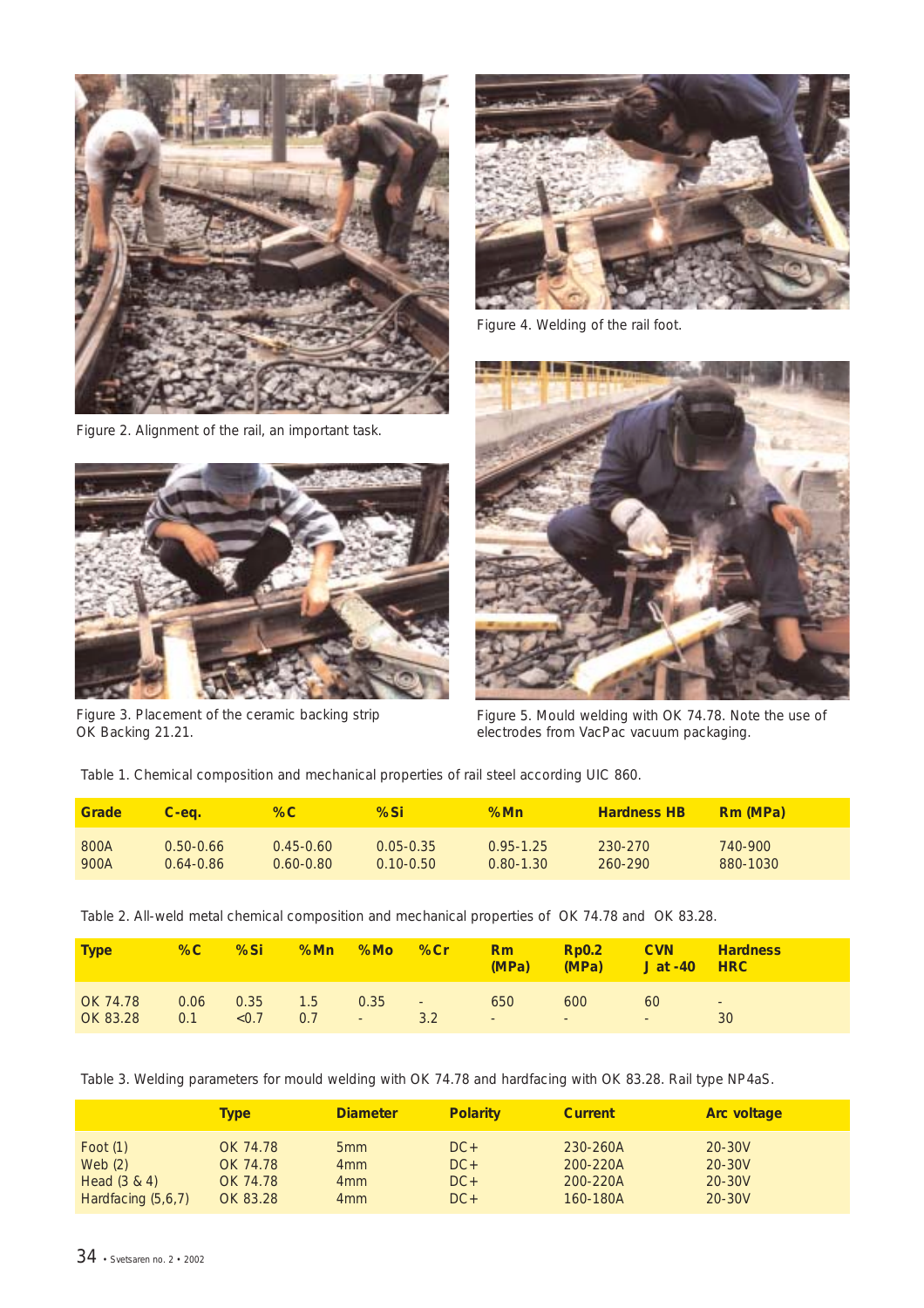It is important to keep welding without allowing the slag to solidify, so electrodes have to be changed as quickly as possible. Interruption of the process is time consuming, because the mould has to be removed in order to detach the slag and provide a clean weld to restart the process.

Some 6-8mm below the surface of the head, the mould welding is stopped, the mould is taken off and the slag is removed in order to provide a clean surface for hardfacing with OK 83.28, which is deposited in two layers.

The above is a general description of the process. The techniques used in mould welding are, however, very specific and welders really need good training before they can produce a sound rail weld. This training comprises not only welding techniques but also the alignment of the rails, a knowledge of pre-heating and the post-weld heat treatment of various rail grades, as well as grinding the joint to the final geometry. Detailed instructions on mould welding are available from ESAB.

#### Procedure qualification

ESAB assisted Scandio in the welding procedure qualification that was needed to obtain the approval of the RATB to use enclosed welding on line 41. Under the supervision of Scandio's welding engineer, Laurentiu Chiritescu, a few welders were trained by ESAB and a welding procedure for the specific steel grades was established. The steel grades that were included were UIC 860: 800A and 900A (Table 1). Table 2 gives the product data of the ESAB stick electrodes used.

Table 3 shows the welding parameters used for mould welding with OK 74.78, including the electrode sizes used for the foot, the web and the head of the rail. For both rail grades, 800A and 900A, Scandio applies a preheat temperature of 350°C, a maximum interpass temperature of 400°C, and a PWHT of 600°C/15 min.

The procedure qualification report submitted to the RATB comprised the results of dye–penetrant testing, bending tests, hardness tests and macro- and microstructural analyses.

These reveiled a defect- and porosity-free weld with a ferritic-perlitic structure and a hardness below that of the rail itself. Bending tests yielded properties that were superior to exothermic welded joints. The hardfacing layer deposited with OK 83.28 shows a bainitic micro-structure with a hardness of approx. 30HRC. On the basis of this report, Scandio obtained approval to use enclosed welding.

#### Welding line 41

Scandio has access to six welders qualified to perform the enclosed welding method. They have been trained by the company's own welding department, assisted by ESAB. The work on line 41 is being performed round the clock, whenever the weather permits . Fortunately, this summer's floods in Central Europe hardly affected Romania and the city of Bucharest, although work on rail 41 was hindered by frequent showers during which no welding could take place. Nevertheless, Scandio is making good progress with the project that started at the end of August and is expected to be finished by October.

The net arc time for one weld is approximately one hour, but the entire procedure, including the alignment of the rail ends, preheating, post-weld heat treatment and grinding, takes some three to four hours. The alignment of the joint (Figure 2) in particular is a precise, responsible job, as any misalignment will unavoidably lead to friction, shock and extra wear when the trams pass.

Figures 3 and 4 show the placement of the backing strip and the welding of the foot.

The most difficult part for the welders is when the copper moulds are in place and the welding can no longer be interrupted. They work close to the preheated rails, while having to continue welding with a very large weld pool, maintaining the special technique that is needed. The rail type that is being used for the curved tracks is NP4aS (Figure 5), which has a slot along the centre line to prevent the tram from tilting. This requires additional welding skills, because part of the head has to be welded with copper backing on one side only.

In the often very humid weather conditions, stick electrodes would easily pick up moisture when not protected. The fact that ESAB packs its repair and maintenance electrodes as standard in VacPac vacuum packages (Figure 5) ensures low-hydrogen weld metal and thereby protection from hydrogen-induced cracking. This is essential for rail steels, which have relatively high hardenability.

The RATB is very satisfied with the performance of Scandio on line 41 and has a great deal of confidence in the quality produced by the enclosed welding method. Its use on other Bucharest tramway lines is anticipated.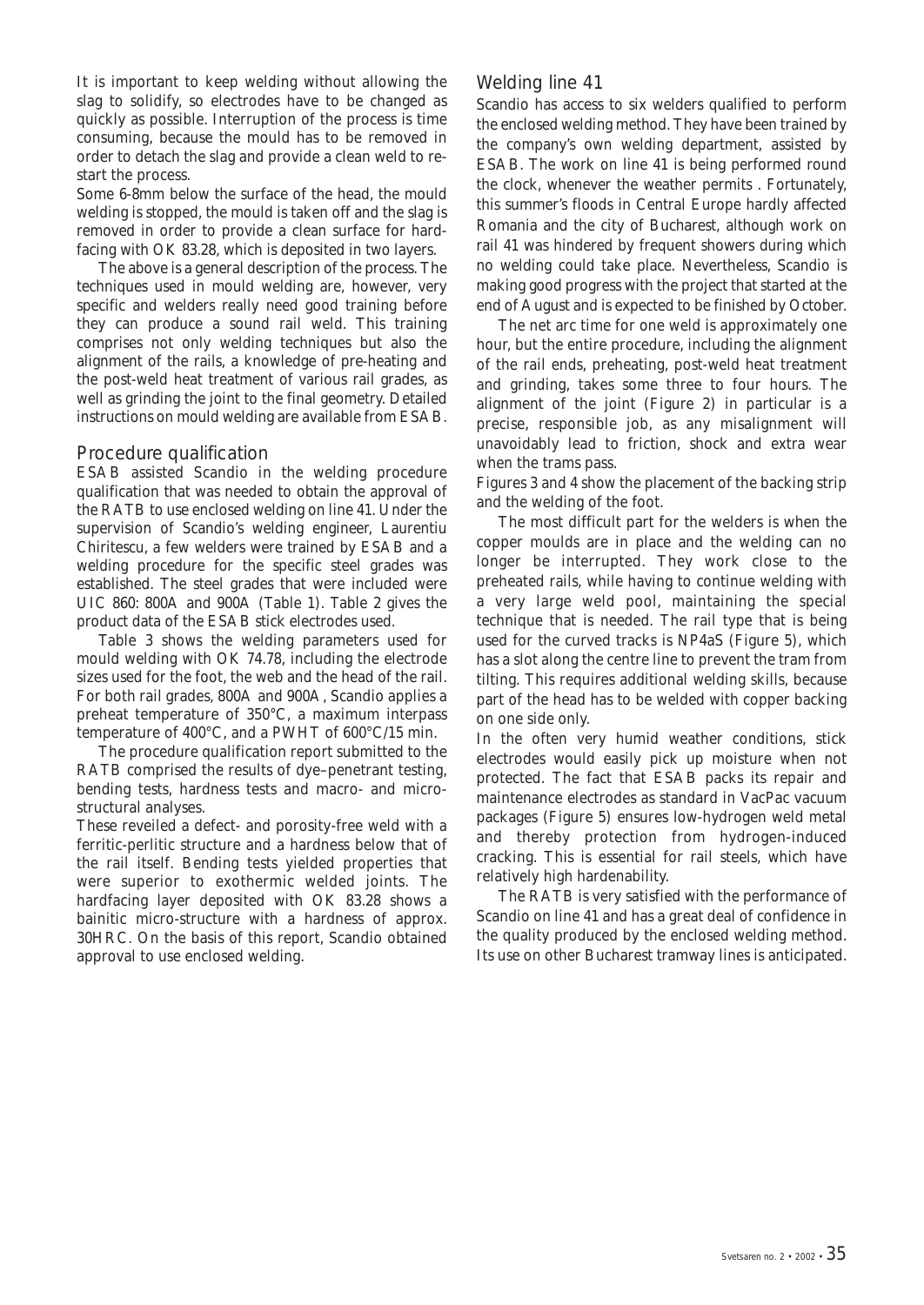# <span id="page-35-0"></span>The mechanised MAG welding of the Clare natural gas line

# Proof of the pudding for OK 12.65 copper-free wire

# **by Vittorio Carucci, ESAB and Andrea Fulcini, Ghizzoni**

As one of three pipeline contractors, the Italian company Ghizzoni is involved in the extension of the Irish national gas grid to the west of the country.

![](_page_35_Picture_4.jpeg)

The new 335 km long pipeline is an EU funded project of considerable economic importance for the western counties of Galway, Clare and Limerick, as until now they have been excluded from the grid. The decision to commence with the project had been pending for a long time, but it was really boosted by the discovery of massive gas supplies at the Corrib Field, off the Irish coast. The first environmentally-friendly natural gas will reach the mid-west households and industries by early 2003, when the extension becomes operational.

The line section that falls under the responsibility of Ghizzoni runs through the county of Clare and has a length of 100 km. For this purpose, the Italian contractor with 800 employees world-wide, has established a temporary project head office in the picturesque city of Limerick, right on the border between the counties of Limerick and Clare. A staff of 238 personnel, including welding engineers, welders and inspectors, many of whom are Italians, has given the historic site a Latin touch ever since the project started in February 2002 . Italian flags flying from car antennae were a common sight during the 2002 World Cup football games and among the crowd of fans supporting the Irish team in the local pubs, many were remarkably dark-haired. Guinness with Martini appears to be a good mix!

Although the landscape may be scenic, the local climate, with more than 200 days of wind and rain a year, did not really turn this project into a holiday trip for the "Azzuri". The Irish mud is deep and sticky and maintaining the front-end laying speed of the line requires a huge effort, careful organisation, a high degree of self-support, and of course, a dependable welding technology.

# Mechanised downhill MAG welding

To weld the 30-inch OD and 11mm WT API 5LX65 grade pipeline, Ghizzoni utilise a well-established yet remarkable technique, downhill MAG welding with solid wire under  $CO<sub>2</sub>$  shielding gas. The mere thought of this would send shivers down the spine of any welding engineer in shipbuilding or offshore, but for pipelines it has proven to be a dependable and highly economic method.

Ghizzoni use automatic welding equipment consisting of two welding tractors walking from 12 to 6, clockwise and counter-clockwise, over a track fixed to the pipe circumference with a quick snap coupling (Figure 1). The internal clamp is equipped with copper shoes to provide the root pass backing. The welding parameters and stick-out length for each pass are preprogrammed in a control unit that moves, with the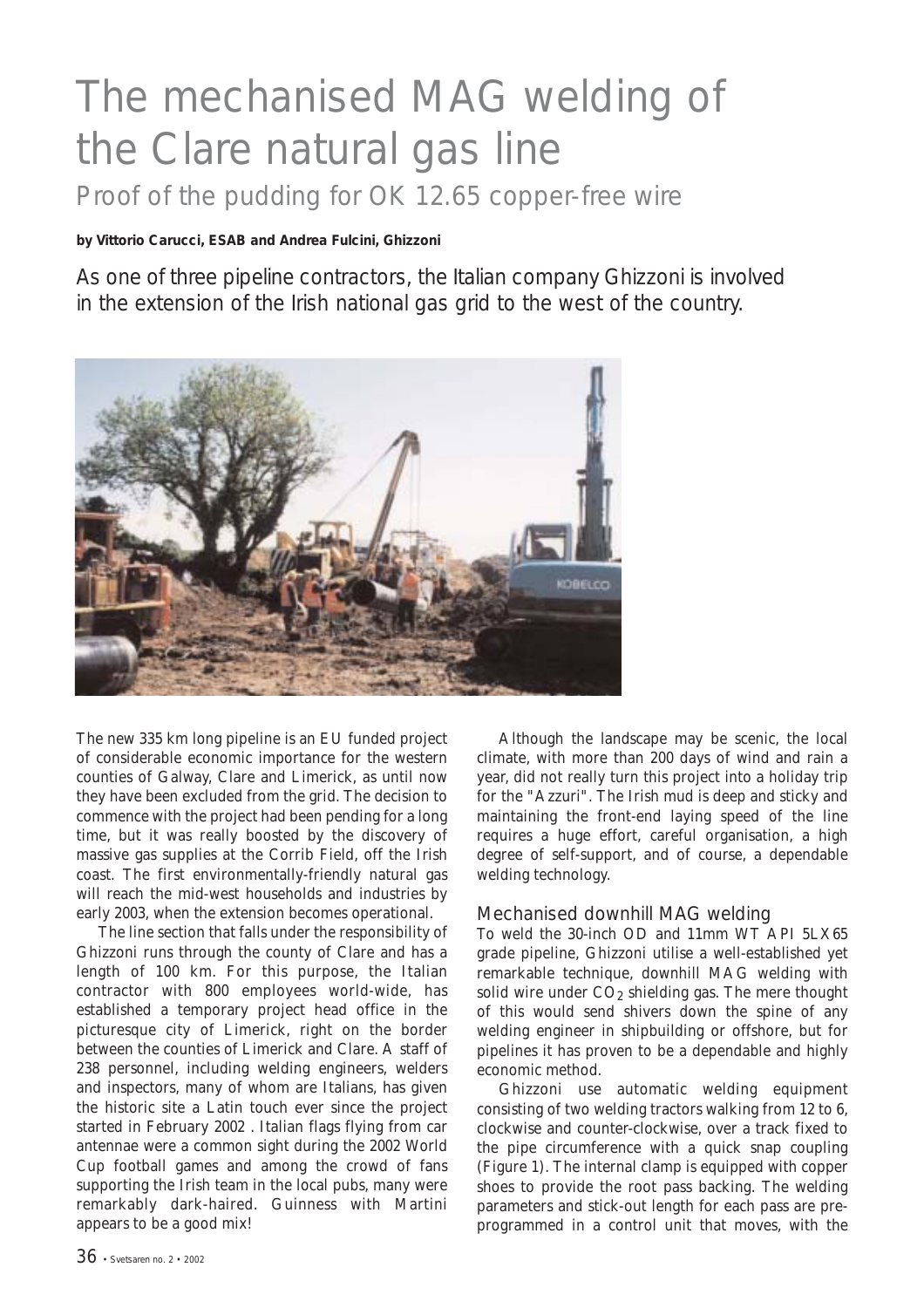![](_page_36_Picture_0.jpeg)

*Figure 1. Mechanised pipe welding equipment running ESAB OK 12.65 EcoMig wire.*

power source, along the line on a truck. Once clamped onto the track, the welders position the torch using a simple panel and set the right parameters by selecting the bead sequences on a remote control, both mounted on the tractors.

Solid wire MAG welding under  $CO<sub>2</sub>$  gas protection is a process rarely used in other industries, because of the unfavourable globular droplet detachment and the high spatter level involved. In semi-automatic welding, the use of argon based mixed gases dominates because of the stable arc characteristics and the high possible welding currents.

The pipeline business is, however, an industry in its own right, with its own typical rules. The one and only decisive factor is the front-end laying speed and any welding process that promises a higher speed while offering the required weld quality, is interesting by definition. For pipeline fabricators,  $CO<sub>2</sub>$  as a shielding gas has one important benefit that overrides all the disadvantages, the very secure weld penetration. This helps to realise the objective of limiting the weld volume, leading to the type of joint preparation with a small included angle shown in Figure 2, which is actually being used by Ghizzoni for the Clare gas line project.

![](_page_36_Figure_5.jpeg)

*Figure 2. Joint design for the Clare gas line.*

The root pass can be seen as an I-joint in 2mm material thickness. It is welded vertically down at 250- 280A/21.5-23.5V and a travel speed of 60-85 cm/min. No weaving is applied. All the arc energy is directed towards the centre to obtain full penetration against the copper backing shoe, aided by the wide and deep penetration profile created by  $CO<sub>2</sub>$ . At these carefully selected welding parameters, the spatter stays within acceptable limits and no time consuming grinding work is needed before the next layer (Figure 3). In semiautomatic welding it would be extremely difficult to control the spatter, because the parameter box to remain within is very small and impractical to handle manually. With mechanised welding, the parameters are fixed and, if weld edges and pipe out-of-roundness are carefully kept within the specified tolerances, the arc can remain stable throughout the entire weld length.

The hot pass is also done under  $CO<sub>2</sub>$  gas shielding, but in this case a little weaving is applied to ensure good sidewall wetting. Subsequently, the travel speed is reduced to 45-55 cm/min.

As soon as the hot pass is finished, the internal clamp is removed and the scene is struck by a flurry of activity. The root/hot pass welders and their equipment, the truck with the power sources, and the welding tent move on to the next position where the beveled and preheated joint with the guide track attached are waiting for the internal clamp and the welding tractors to be positioned.

For the filling passes, welding speed is no longer the dominant factor, since the front-end laying speed is determined by the time needed for the root/hot pass. As many teams as needed can be put on the filling job to keep up with the front-end welding. In this case, Ghizzoni's welding procedure prescribes the use of  $50\%$ Ar/50%CO<sub>2</sub> mixed gas running the equipment at

![](_page_36_Picture_11.jpeg)

*Figure 3. Root pass produced under CO2 gas protection. Note the rim in the heart the weld, which is typical for CO2.*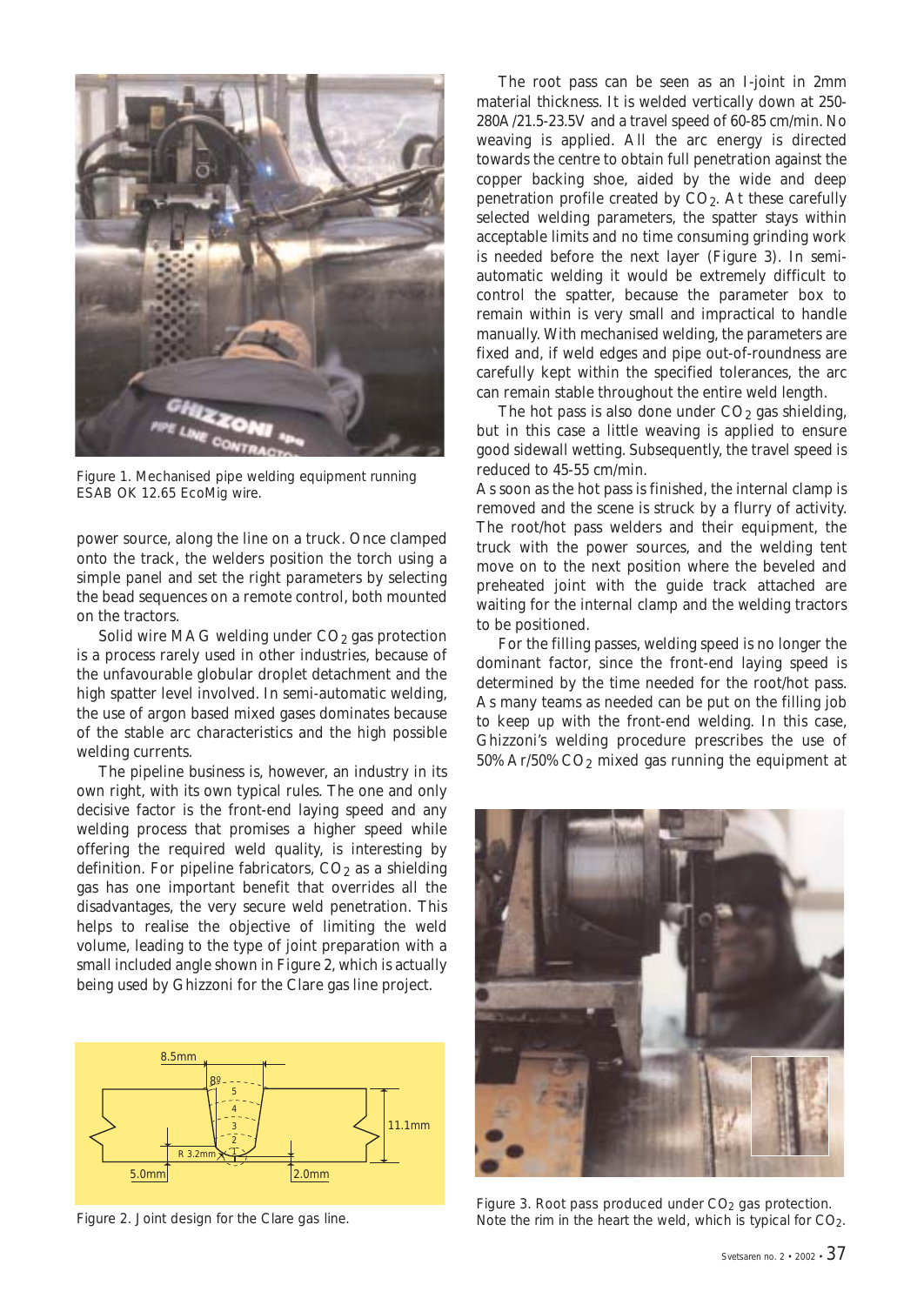slightly lower parameters with full weaving, and a travel speed that goes down towards the cap layer. This reduces the spatter, improves the bead appearance, and reduces the amount of silicates on the weld surface, whereas the larger weld pool ensures good sidewall fusion (Figure 4).

It must be said that the welding procedures for the mechanised solid wire MAG welding of pipelines differ from contractor to contractor. This is due to differences in equipment and consumable quality, but also to history and tradition. Procedures are known in which the root pass is performed with argon base mixed gas and the filling with  $CO<sub>2</sub>$ . Contractors develop their welding procedures to match their own situation, but the aim for all of them is to obtain an optimal front-end speed and consistent and dependable weld quality.

#### OK Autrod 12.65

OK Autrod 12.65 (AWS A5.18: ER70-S6) is a version of the successful ESAB line of copper-free MAG wires, with a chemical composition adapted to the special conditions associated with mechanised pipeline welding.

The wires have a copper-free surface to avoid process disturbances due to copper flaking in liners and contact tips. Feedability and current transfer are optimised with a special surface treatment, resulting in a consistently stable arc. ESAB copper-free wires are very successfully used in welding applications with a high duty cycle where feedability problems lead to inconsistent weld quality or even to costly downtime, such as robotic welding stations in the automotive industry. In mechanised pipeline welding, the duty cycles are lower and the liners considerably shorter. Arc stability, however, remains an important prerequisite, because of the narrow process tolerances described above. Welds are normally 100% ultrasonically tested, and any defect may lead to costly repair procedures.

Ghizzoni is one of the first pipeline contractors to use OK Autrod 12.65 in a mechanised pipeline project, the Clare gas line. The 1.0mm wire is supplied on 5kg spools that fit on the automatic equipment. It is being

![](_page_37_Picture_6.jpeg)

*Figure 5. Downhill welding of a tie-in with Pipeweld 6010 cellulosic electrodes.*

used to full satisfaction. No feedability problems have been reported throughout the construction, confirmed by a very low repair rate.

#### Tie-in procedures

Any pipeline project inevitably has a number of locations at which mechanised welding can not be applied, such as bends, crossings, elevations and T-joints with other lines. Due to their geometry, they have to be welded without internal backing for the root pass. This work is therefore often done manually with stick electrodes.

Ghizzoni use ESAB Pipeweld 6010 plus electrodes for the uphill welding of the root and Pipeweld 8010 for filling and capping downhill. Pipeweld electrodes have a penetrating arc and a fast freezing, easily detachable slag. They are very tolerant for welding joints with poor fit-up, as is often the case with tie-in jobs.

![](_page_37_Picture_12.jpeg)

*Figure 4. Finished weld. Filling and capping is done under 50%Ar/50%CO2 mixed gas.*

# *About the authors*

**Vittorio Carucci** (33) joined ESAB in 2000 and is currently global manager for the pipeline segment. Before ESAB, he worked as field welding engineer for Saipem on main pipeline projects, both on- and offshore.

**Andrea Fulcini** (36) joined Ghizzoni in 1987 and is currently technical manager and company welding engineer. In this position, he has co-ordinated and managed main pipeline projects across Europe.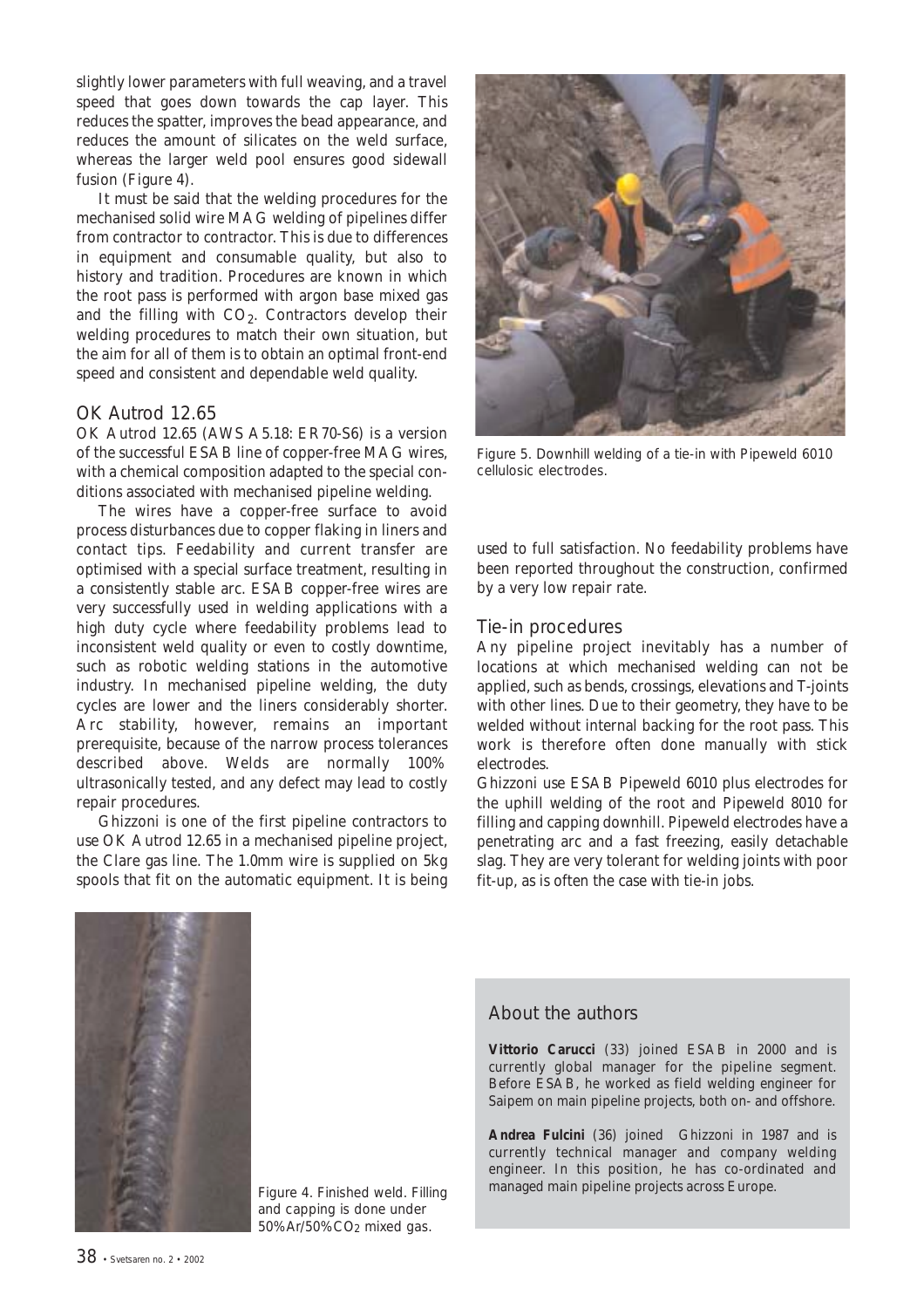# <span id="page-38-0"></span>CONSUMABLE DEVELOPMENT FOR OXIDISING CHLORIDE CONTAINING PROCESS ENVIRONMENTS

**Iva Betova, Martin Bojinov, Petri Kinnunen, Timo Laitinen, Pekka Pohjanne, Timo Saario and Martti Vilpas VTT Technical Research Centre of Finland, VTT Industrial Systems, Espoo, Finland**

The use of high-alloyed austenitic and duplex stainless steels has steadily increased in modern process equipment, as a result of new processes and more aggressive environments. Pulp and paper processes, chemical reactors, desulphurisation plants and sea water structures are among the most typical applications in which these new stainless steel grades are used. To improve corrosion resistance, these steels are more alloyed in chromium, nickel, molybdenum and nitrogen. The welding of these steels becomes more demanding, however, and this calls for the development of new, more corrosion resistant consumables, especially for Cl-containing and oxidising process environments causing general transpassive weld metal dissolution.

# **Introduction**

Stainless steels structures and the welded joints in them in particular are mainly corroded by localised corrosion mechanisms which are rapidly enhanced in the presence of chlorides. In welded joints, corrosion attacks are also affected by inhomogeneous composition in the weld metal (segregation), weld oxidation and weld geometrical effects. For these reasons, it has been found necessary to use high-alloyed welding consumables that eliminate localised corrosion problems in the weld metal region. As a result, highalloyed austenitic stainless steels are normally welded with high Mo-alloyed, Ni-base consumables. This enables the inhomogeneity caused by weld segregation to be eliminated because the lower alloyed weld regions (dendrite cores) will have a corrosion resistance that is equal to or higher than that of the base metal. This reduces the nucleation and growth of corrosion pits in the weld metal region and the localised corrosion resistance of a weld is thus improved.

In highly oxidising conditions such as in chlorine dioxide (ClO2) bleaching, there is, however, a need to consider not only localised corrosion but also general corrosion of welds and base metals. There is evidence that a weld that is optimised for localised corrosion resistance shows insufficient resistance to general corrosion via transpassive dissolution mechanisms, see Fig. 1. To find new solutions to this "balance" problem, an R&D project "Optimisation of corrosion resistance of welds for oxidising industrial processes" was implemented in 1999-2001. The objective of this project was to clarify how the general corrosion resistance of high-alloyed stainless steel welds can be

![](_page_38_Picture_6.jpeg)

*Fig. 1. General corrosion propagating in a Ni-base site weld of a high alloyed (6%Mo) stainless steel. The sample is taken from a mixer to tower pipeline of D1/P1-stage. The estimated corrosion rate has been 0.4 mm/a.*

improved in highly oxidising environments, while still maintaining adequate localised corrosion resistance. A mathematical model was developed to improve our understanding of the corrosion phenomena and for the selection of appropriate weld alloying. The project was carried out jointly with ESAB AB, Andritz Oy, Kemira Chemicals Oy, the National Technology Agency, the Tohoku University in Japan and VTT Industrial Systems in Finland. This article summarises the main results of the research project.

# Localised corrosion of welds in oxidising conditions

The presence of chlorides is the main reason for the localised corrosion of stainless steels and their welds.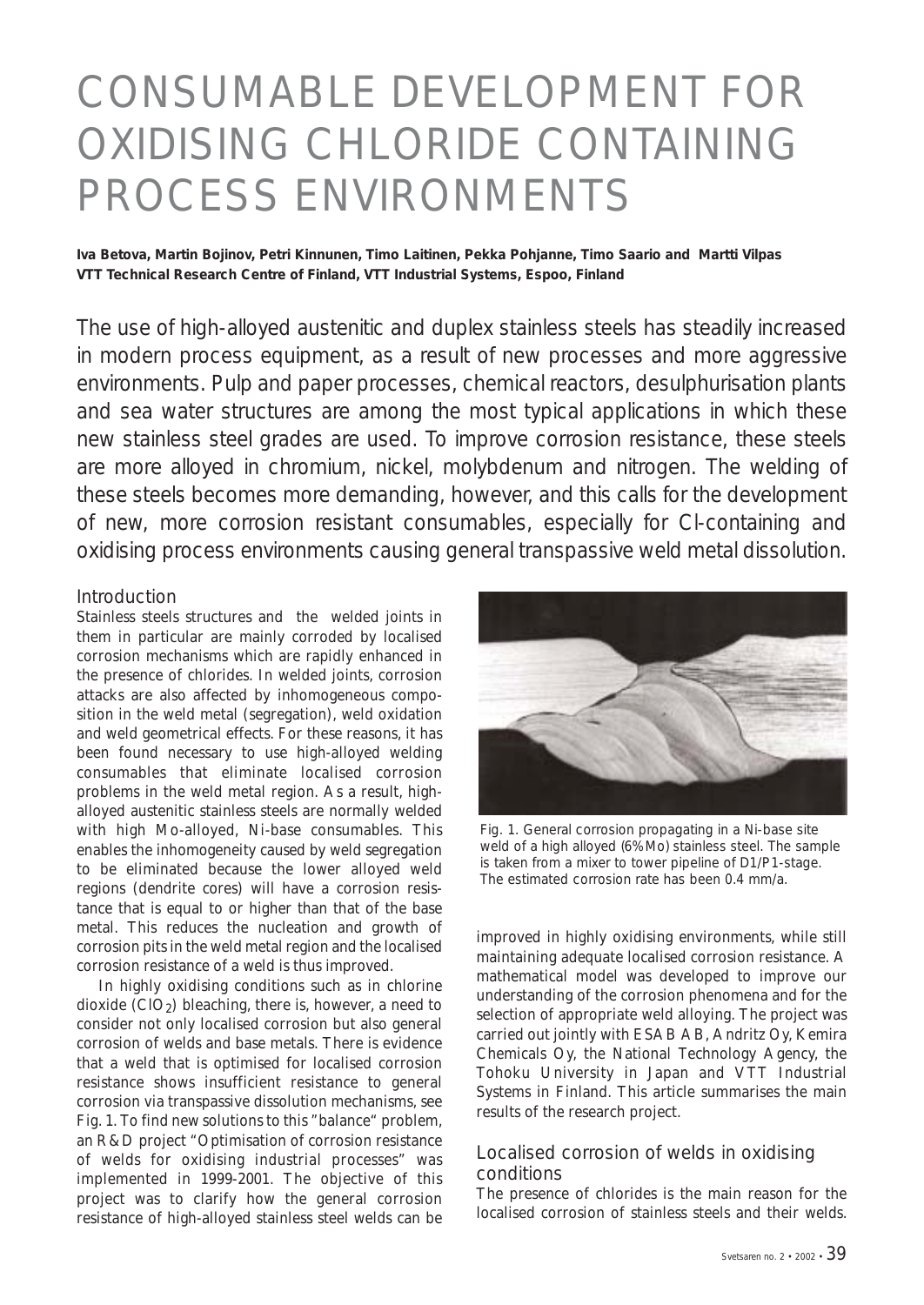The susceptibility to localised corrosion also increases with rising temperatures and with increasing oxidising capacity of the environment. Strong oxidisers such as chlorine dioxide  $(CIO<sub>2</sub>)$  and ozone  $(O<sub>3</sub>)$  used in pulp bleaching, therefore play an important role from the point of view of localised and general corrosion susceptibility.

The weld metal microstructure plays a major role with respect to local corrosion resistance. The corrosion behaviour of weld metal differs from that of the more homogeneous base metal that has been manufactured by rolling and subsequent heat treatment. A solidified weld metal, instead, remains in the "as-cast" condition, showing far more pronounced inhomogeneity than the base metal. The main reasons for this inhomogeneity are the microsegregation which takes place during weld solidification and the uneven partitioning of alloying elements between different phases during phase transformations. In high-alloyed austenitic stainless steel welds, the microsegregation of Mo and Cr in particular leads to a remarkably inhomogeneous weld composition. After weld solidification, the dendrite cores are, therefore, depleted in Cr and Mo, whereas the interdendritic regions are enriched in these elements. Consequently, the dendrite cores are more easily attacked in a chloride-containing environment, which results in inadequate corrosion resistance unless the weld composition is overalloyed. The corrosion resistance of a weld may also be created by the precipitation of Cr- carbides and intermetallic phases such as sigma-phase in the weld metal microstructure [1-7].

To avoid the above mentioned problems, the weld composition is normally overalloyed to eliminate local underalloyed regions from the weld microstructure. To achieve this, it has been generally recommended to use Ni-based consumables when welding high-alloyed stainless steels. For example, the welding of 254 SMO steel (6 %Mo) is usually carried out with a high Mocontaining (9 %Mo), Ni-base consumable. For 654 SMO (7.5 %Mo), the Mo- content of the consumable is increased to 15 %.

The use of overalloyed Ni-base consumables has some limitations, however. The weldability of these consumables is technically quite demanding, as a result of the more viscous weld pool behaviour, and a skilful welder is therefore needed to avoid weld imperfections. The weld fusion line may also show inadequate corrosion resistance due to the formation of an unmixed zone in the dissimilar joint, see Fig. 2. This is due to the fact that the unmixed zone solidifies in a similar manner as the base metal, leaving a pronounced microsegregation in this narrow weld region.

### General corrosion in highly oxidising conditions

In highly oxidising conditions, such as in  $ClO<sub>2</sub>$ - bleaching, the dominant corrosion mechanism may change from localised corrosion to the so called transpassive

![](_page_39_Figure_6.jpeg)

*Fig. 2. Schematic presentation of different weld zones [8].*

dissolution which causes general corrosion in the base and weld metals. The resistance to general corrosion in highly oxidising conditions depends not only on composition but also on pH, temperature, and on the oxidising potential  $\left(\text{ClO}_2\right)$ - content) of the environment.

Research studies as well as practical experience have shown that Ni-base alloys and stainless steels display a different behaviour in  $ClO<sub>2</sub>$  -bleaching environments. With stainless steels, the transpassive corrosion rate increases with the oxidising potential of the environment as well as with increasing Cr-, Ni- and Mo- contents of the steel. At low  $pH$ - values  $( $2$ ),$ there is no striking difference between stainless steels and Ni-based alloys. As soon as the pH- value exceeds 3, the transpassive corrosion rate of stainless steels decreases, while that of the Ni-based alloys increases. Consequently, the dissolution rate of Ni-based alloys is more pronounced in neutral solutions than in acid environments [9-12].

Both Ni-based alloys and stainless steels display an increased transpassive corrosion in oxidising conditions when the Cr-, Ni- and Mo- contents of the alloys are increased. This is due to the fact that all these elements display more pronounced dissolution rates in oxidising conditions.

# General corrosion of welds in highly oxidising conditions

To take account of the possibility of general corrosion, the composition of a weld metal must be optimised to minimise transpassive dissolution. This is important, especially when the localised corrosion resistance of a weld has been maximised with Ni-based consumables, without noticing any enhanced risk of general dissolution. There is clear evidence that, in oxidising and acidic conditions ( $pH = 3-6$ ), Ni-based weld metals can display a relatively rapid general dissolution via transpassive mechanisms. Important alloying elements (Cr and Mo), which are added to increase localised corrosion resistance, as well as Ni added to maintain an austenitic microstructure, have shown to be harmful with respect to general corrosion resistance. This has led to development work on new welding consumables and welding techniques that take both corrosion mechanisms into account.

It has been demonstrated experimentally that the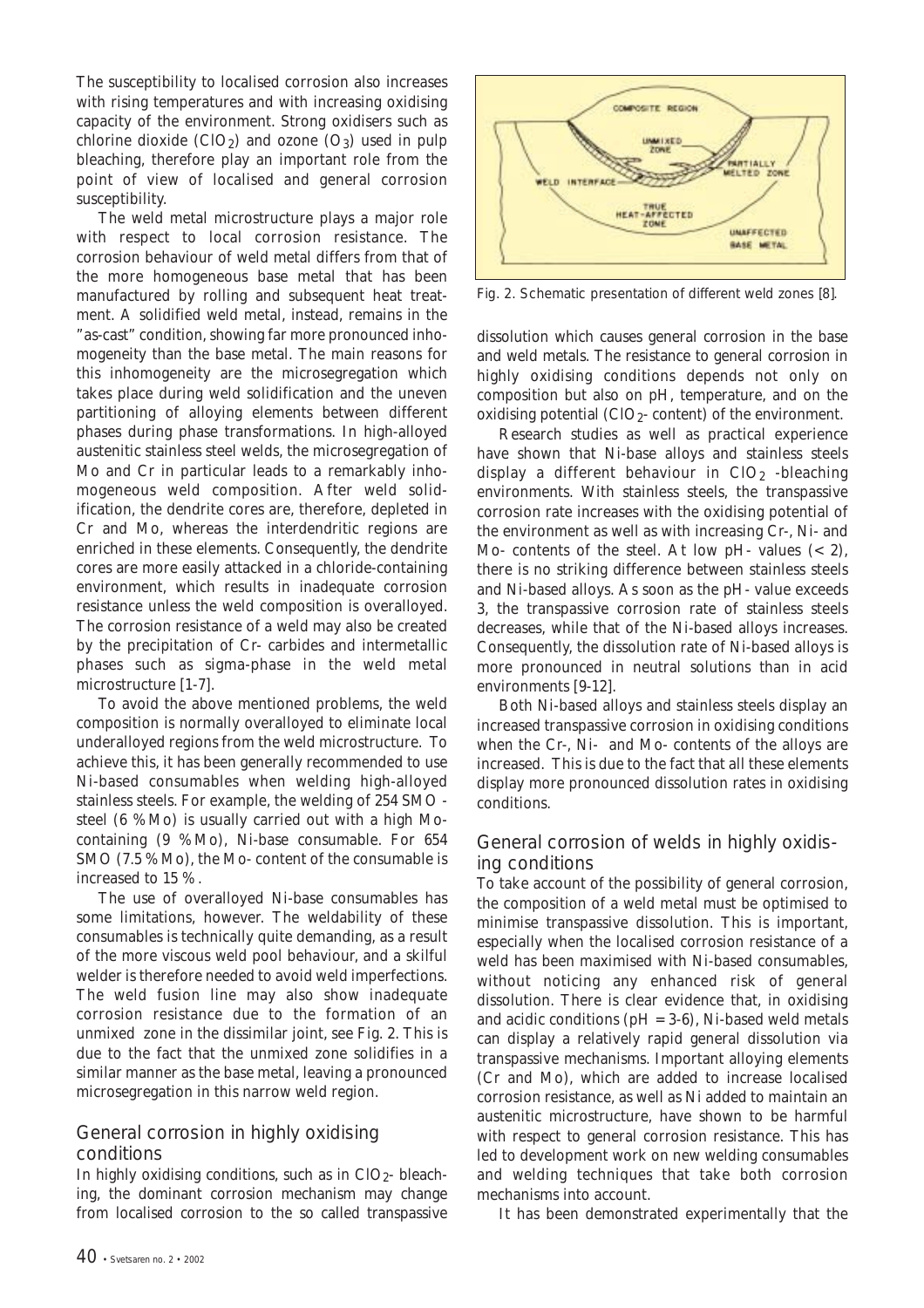general corrosion resistance of stainless steels increases in oxidising conditions with an increasing weld metal Fe- content and a decreasing Ni- content [14,15]. It has, therefore, been concluded that the weld metal should contain more than 15 % Fe and less than 50% Ni to ensure the general corrosion resistance of a weld [16,17]. More evidence to support this recommendation has been obtained by testing overalloyed Fe-based consumables with improved general corrosion resistance instead of Ni-based ones. On the other hand, the presence of chlorides must also be taken into account to avoid localised corrosion in the weld metal region.

#### Experimental welds

Welding procedure tests were carried out in order to measure and optimise weld corrosion resistance in oxidising conditions. The base metal was a high-alloyed austenitic stainless steel, 654SMO, with a sheet thickness of 5.5 mm. The first series of tests welds were performed using the GMA- process with Ni-base wire OK Autrod 19.81 (NiCr23Mo16) using pure Ar shielding gas. Further test welds were carried out with new consumable types developed as a result of the first tests. The composition and test results obtained with these consumables are given below.

The filling sequence of the test coupons was varied so that the composition at the weld surface could be varied via base metal dilution. For this purpose, part of the welds were produced with two single runs from both sides using an I-groove. Some welds were performed using a V-groove (60º) and one to two runs from one side. In these welds, a backing plate manufactured from the base metal was used. The previous welding procedure tests were carried out within a welding energy range of 0.5 - 1.1 kJ/mm. In addition, an all-weld-metal sample was fabricated by depositing filler wire on eight overlapping runs on the base metal.

After welding, the weld composition obtained in various tests was measured by chemical analysis from a cross section close to the weld metal surface (Table 1). The measured compositions and those obtained from the analysis data of base metal and filler wire were compared using the dilution lines shown in Fig. 3. It was noted that measured and predicted compositions were close to each other, showing a base metal dilution ranging from 0-40%.

#### Corrosion testing of experimental welds

The transpassive corrosion resistance of the experimental welds was examined using different electrochemical test methods in simulated bleaching solutions (2 g/l SO<sub>4</sub><sup>2</sup>-, 1 g/l Cl<sup>-</sup>, pH = 3 and 6, T = 70 °C). The results showed, that the transpassive corrosion resistance of all the experimental welds is significantly inferior to that of the base metal 654SMO. In the polarisation measurements, this inferior resistance was seen as higher measured current densities in the whole of the potential range which was investigated (Fig 4). In the

| <b>Materials</b>                                  | <b>Joint</b><br>No. | <b>Chemical composition</b><br>(final pass, base metal, filler metal) |      |             |      |  |  |  |
|---------------------------------------------------|---------------------|-----------------------------------------------------------------------|------|-------------|------|--|--|--|
|                                                   |                     | %cr                                                                   |      | $%Ni$ $%Fe$ | %Mo  |  |  |  |
| Welded joints                                     |                     |                                                                       |      |             |      |  |  |  |
| $l$ -groove, $1+1$ runs                           | 1                   | 23.0                                                                  | 50.8 | 8.7         | 15.8 |  |  |  |
| 60°V-groove, 1 run,<br>654 SMO backing            | $\overline{4}$      | 23.1                                                                  | 45.1 | 13.9        | 15.7 |  |  |  |
| 60°V-groove, 2 runs,<br>654SMO backing            | 5                   | 227                                                                   | 55.2 | 4.9         | 15.8 |  |  |  |
| All-weld-metal sample,<br>8 runs on 254 SMO plate | 10                  |                                                                       |      |             |      |  |  |  |
| Base metal<br>654 SMO<br>Filler metal             |                     | 23.4                                                                  | 20.4 | 47.3        | 7.2  |  |  |  |
| OK Autrod 19.81                                   |                     | 22.5                                                                  | 61.2 | 0.4         | 15.5 |  |  |  |

*Table 1. Chemical compositions of the weld metal surfaces obtained in the various welding procedure tests.*

![](_page_40_Figure_9.jpeg)

*Fig. 3. Weld composition and CPT-values vs. base metal dilution for the welds of 654 SMO with an OK Autrod 19.81 filler metal.*

impedance spectroscopic measurements, the inferior resistance was seen in lower charge transfer resistance  $(R_t)$  values (Fig. 5).

The transpassive corrosion rate of the welds increased as the base metal dilution decreased. For example, the transpassive oxidation rate of weld No. 5, with a base metal dilution of 10%, was comparable to that of the all-weld-metal sample No. 10, whereas the reaction rates for weld 1 and especially weld 4 were lower. This result correlates to the fact that weld 4 has the highest Fe content (and, accordingly, the lowest Ni content), which is due to the highest base metal dilution (40%). The higher transpassive corrosion rate of weld No. 1, for example, in comparison to weld No. 4 is further substantiated in Fig. 5 in which the impedance spectra of the two welds in the same conditions are shown for similar polarisation potentials. The charge transfer resistance  $R_t$  (approximated by the highfrequency semicircles in the spectra in Figs. 3-4) can be regarded as being inversely proportional to the transpassive corrosion rate. The value of  $R_t$  for a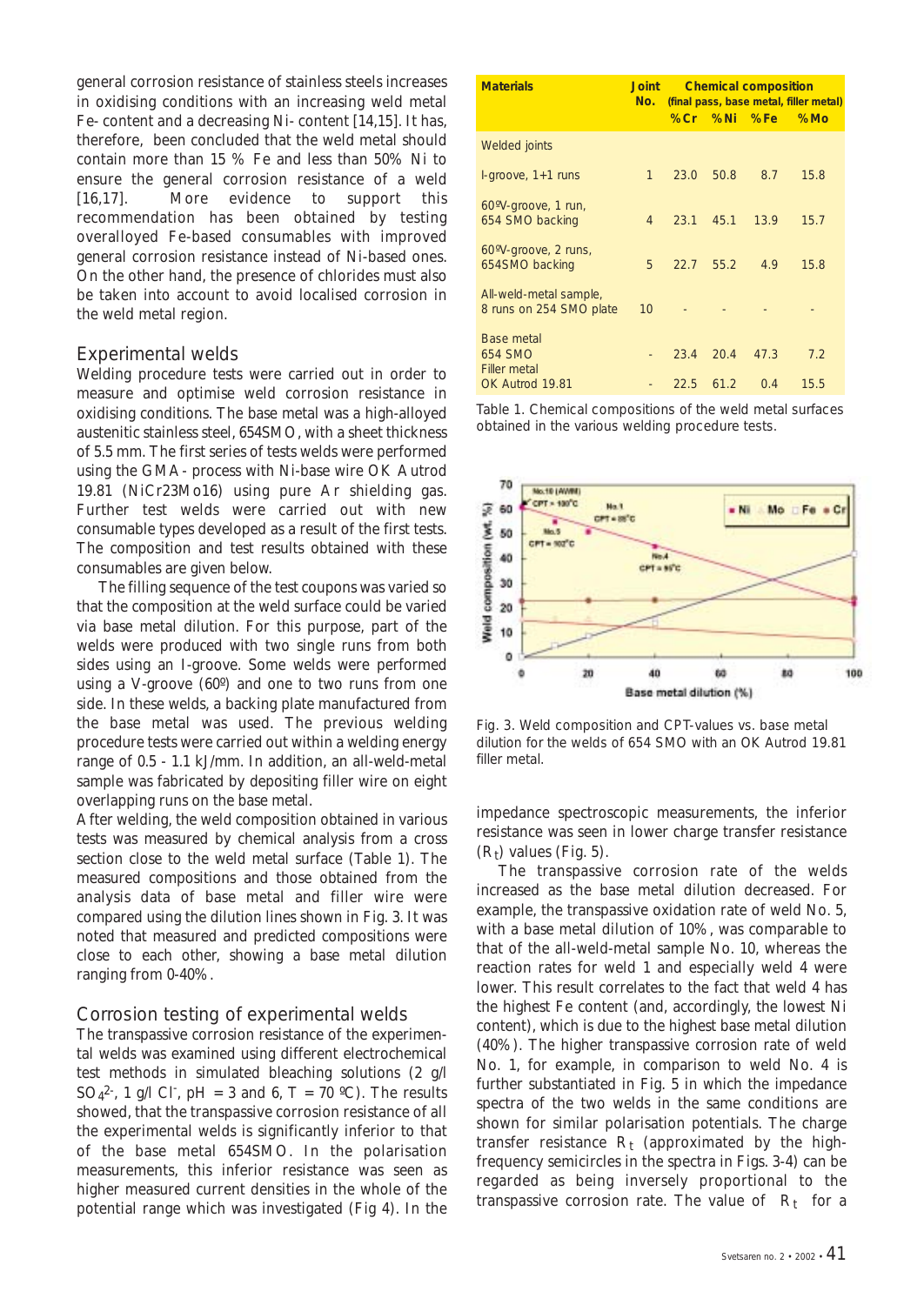potential of 1.05 V is approximately one order of magnitude higher for the weld No. 4 in comparison to weld No. 1, and, accordingly, the transpassive corrosion rate is one order of magnitude lower.

In addition to the transpassive corrosion experiments, the pitting corrosion resistance of the experimental welds was evaluated with immersion tests in a ferric chloride solution ( $6\%$  FeCl<sub>3</sub> -  $1\%$  HCl). The results showed that the critical pitting temperature (CPT) of the experimental welds decreased as the base metal dilution increased (Fig. 3), unlike the transpassive corrosion resistance.

#### Modelling of transpassive dissolution

According to the proposed electrochemical kinetic approach, the stainless steels and nickel-base stainless alloys in the transpassive region are assumed to be covered by a mixed iron-chromium oxide film, the composition and structure of which are analogous to those of the film formed in the passive region [12,14- 17]. The film is based on chromium(III) oxide with a certain amount of Cr(VI), Ni(II), Fe(III) and some Mocontaining species. Two types of interfacial reactions are considered, namely the electrochemical metal dissolution through the oxide film (transpassive dissolution) and the growth of the oxide film balanced by its chemical dissolution in the medium. The interfacial reactions are coupled by ion and electron transport through the film. We assume that film growth plays a minor role, as the main part of the corrosion current is consumed by the transpassive dissolution processes. Subsequently, our analysis focuses on the processes at the film / solution interface (Fig. 6). No separate reaction path for the dissolution of Mo from the film as Mo (VI) is included in the present approach. Instead, it is assumed that adding Mo to the alloy substrate has a catalytic effect on the transpassive dissolution of Cr via the formation of soluble molybdate species that accelerate the abstraction of Cr(VI) from the outermost layer of the anodic film. The influence of Mo in the reaction layer at the oxide/solution interface on the transpassive dissolution of Ni is also taken into account: we assume that Mo favours the dissolution of Ni from the surface layer in an autocatalytic step.

A non-linear, least- squares routine implemented in the Microcal Origin 6.0 software was used to fit the model equations simultaneously to the real and imaginary part of the measured impedance for a specific weld at several polarisation potentials and to the steady-state current vs. potential curve. Statistical weighting was used for the experimental data set and the errors of parameter estimation were multiplied by the square root of the reduced chi-square value resulting from the fit. In spite of the relatively large number of parameters, this resulted in a sufficient number of degrees of freedom in the system to obtain statistically reliable values for the kinetic parameters.

The correspondence between calculation and experiment is illustrated in Fig. 4 (current vs. potential

![](_page_41_Figure_6.jpeg)

*Fig. 4. Experimental current vs. potential curves (points) and predicted curves of maximum transpassive corrosion rate of the welds in the simulated bleaching solution, pH 3 solution at 70°C, expressed as current density. A corrosion current of 0.01 mA cm-2 is equal to 0.08 mm y-1 of corrosion penetration (double arrow line). Note: The solid line connecting the points for 654 SMO is just a guide for the eye, i.e. it is not a result of a model prediction as in the case for the welds.*

![](_page_41_Figure_8.jpeg)

*Fig. 5. Experimental and predicted impedance spectra for weld No. 1 (base metal dilution 20%) and No.4 (base metal dilution 40%) in the simulated bleaching solution at two potentials. Parameter is frequency in Hz.*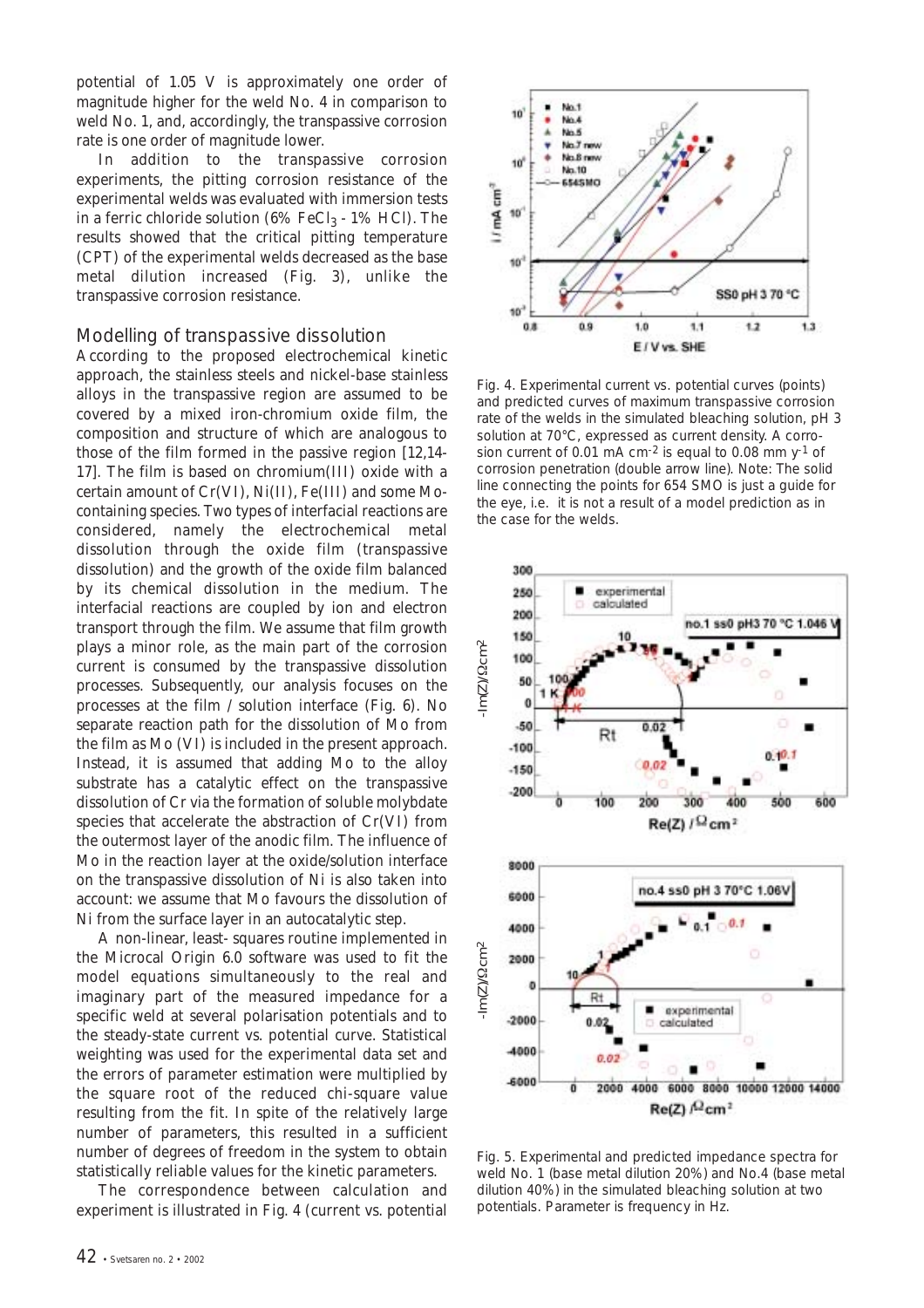curves) and Fig. 5 (impedance spectra). The figures demonstrate that the proposed model can be used to predict the transpassive dissolution behaviour of high nickel welds.

### How to optimise corrosion resistance

As a result of the modelling, a series of computational transpassive corrosion maps were calculated for the welds of 654SMO produced with the nickel- base filler metal OK Autrod 19.81. Examples of these contour maps are shown in the Fig. 7, where the predicted maximum transpassive corrosion rate is expressed as a function of the potential (i.e., the oxidative capacity of the solution) and base metal dilution. According to these results, when the electrode potential is below 0.9 V vs. SHE (corresponding to 0.7 V vs. an external AgCl/Ag electrode), a 30% dilution is calculated to be enough to maintain the maximum transpassive corrosion rate below the 0.1 mm/y value in the tested simulated bleaching solutions.

Based on these model predictions, two experimental filler metals with compositions corresponding to the 30% and 50 % dilution (see Fig. 3) were produced and tested. The transpassive corrosion resistance of the weld "No. 8 new", with a chemical composition corresponding to the base metal dilution of 50%, was superior compared with the resistance of the weld "No 7 new", corresponding to the base metal dilution of 30%. However, this kind of high dilution resulted in a marked reduction in localised corrosion resistance (Table 2).

The corrosion resistance optimisation of the highlyalloyed stainless welds is a demanding task, which requires a knowledge of the operating conditions, as they have a marked effect on filler metal selection. The current results show that a weld of 654SMO should have a good localised and transpassive corrosion resistance in chloride- containing, oxidising environments with the following weld metal composition: Ni < 50%, Fe 15%, Mo 13% and Cr 22%. A high molybdenum content is essential to ensure adequate localised corrosion resistance, although at the same time it catalyses the transpassive dissolution of Cr and Ni. The iron content must be high enough to ensure good resistance to transpassive corrosion.

#### Summary

A mathematical model was developed to improve our understanding of the way the general corrosion resistance of high-alloyed stainless steel welds can be improved in highly oxidising environments, and to help in the selection of appropriate weld alloying. The validity of the developed electrochemical kinetic model of the dissolution process was checked against a large set of experimental data. The kinetic model was found to reproduce quantitatively the current vs. potential curves and the impedance spectra for the studied nickel-base alloys in the transpassive region. As a result

![](_page_42_Figure_7.jpeg)

*Fig.6. A detailed scheme of the processes occurring at the oxide film / solution interface during transpassive dissolution of nickel-based alloys.*

![](_page_42_Figure_9.jpeg)

*Fig. 7. Dependence of the predicted maximum transpassive corrosion rate (expressed as partial current density for Cr dissolution as Cr(VI)) on the 654 SMO base metal dilution and electrode potential in the simulated bleaching solution at two pH values. A corrosion current of 0.01 mA cm-2 is equal to 0.08 mm y-1 of corrosion penetration. (Simulated bleaching solutions, 2 g/l SO42-, 1 g/l Cl-, pH = 3 and 6, T = 70ºC).*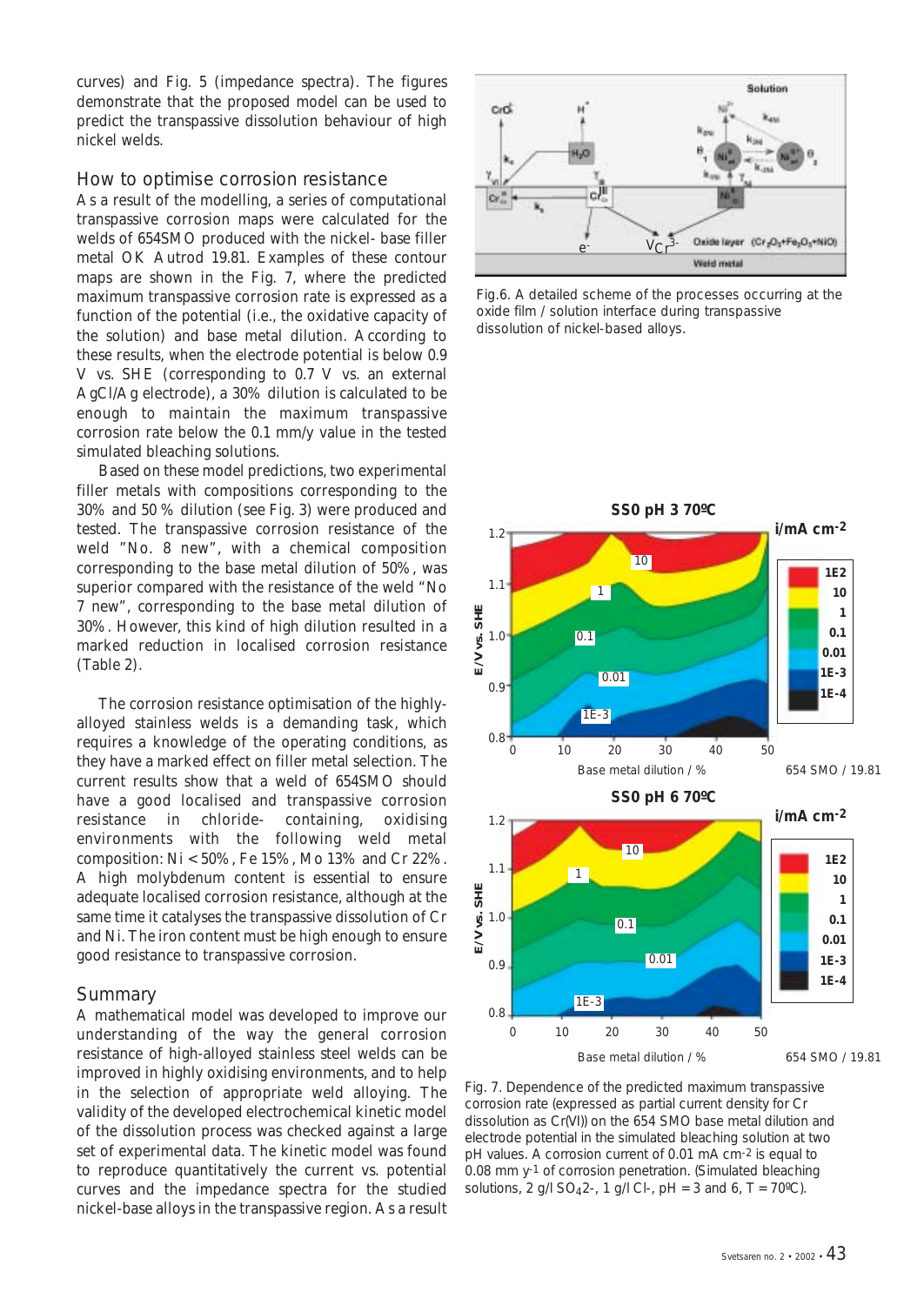| No. |                                           |                              |  |                                                      | <b>CPT</b><br>[°C]                                                                                                                                                                       |
|-----|-------------------------------------------|------------------------------|--|------------------------------------------------------|------------------------------------------------------------------------------------------------------------------------------------------------------------------------------------------|
|     |                                           |                              |  |                                                      |                                                                                                                                                                                          |
|     |                                           |                              |  |                                                      | - > 95                                                                                                                                                                                   |
|     |                                           |                              |  |                                                      | <65                                                                                                                                                                                      |
|     |                                           |                              |  |                                                      |                                                                                                                                                                                          |
|     | $\sqrt{10}$<br>(filler metal composition) | All-weld-metal samples (AWM) |  | Conventional Ni-base filler metal (MIG welding wire) | <b>Chemical composition</b><br>%Cr %Ni %Fe %Mo %N<br>Optimised weld 1 7 New 22.2 49.5 12.7 14.0 0.14<br>Optimised weld 2 8 New 22.5 43.2 19.3 12.6 0.21<br>$22.5$ 61.2 0.4 15.5 --- >100 |

*Table 2. Chemical compositions and CPT-values of the developed experimental covered electrodes. The corresponding values of OK Autrod 19.81 are presented for comparison.*

of modelling, the composition of the weld metal has been optimised regarding the implementation of a new filler metal with an improved corrosion resistance.

In chloride-containing environments, where good localised corrosion resistance is required, nickel-base filler metals have demonstrated their usefulness. In addition, the welding must be performed with a low heat input to avoid weld cracking and weld imperfections, and to minimise the formation of unmixed zones. In strongly oxidising process environments, like those occurring in  $ClO<sub>2</sub>$ - bleaching, the weld composition must be optimised in a different way. The alloying elements (Cr, Ni, Mo) that are important to ensure localised corrosion resistance have a detrimental effect on the transpassive corrosion resistance.

A new, experimental, high- nickel covered electrode, with an all weld metal composition of 22.2%Cr-49.5%Ni-12.7%Fe-14%Mo-0.14%N, was developed by ESAB AB. It has better resistance to transpassive dissolution than the traditional Ni-base filler metals. In addition, its localised corrosion resistance was shown to be good in CPT- tests.

#### Acknowledgements

The National Technology Agency, Andritz Oy, ESAB AB, Kemira Chemicals Oy and VTT Industrial Systems, who are all gratefully acknowledged, have funded this project. The authors would also like to thank the steering committee members Dr. Erkki Pulkkinen (Andritz Oy), Dr. Leif Karlsson (ESAB AB), Mr. Juha Lukkari (ESAB Oy) and Dr. Jari Kukkonen (Kemira Chemicals Oy) for useful discussions.

#### References

- 1. Garner, A. Welding Journal, 62 (1983) Pppp. 27 34.
- 2. Hibner, E. L., Hinshaw E. B. & Lamb, S. in Tappi 1991 Engineering Conference, Nashville, Tennesee, USA, 30 September - 3 October 1991. Atlanta: Tappi Press. Pppp. 511 - 527.
- 3. Karlsson, L., Ryen, L. & Pak, S. 1995. Welding Journal, 74 (1995) Pppp. 28 - 40.
- 4. Marshall, P. I. & Gooch, T. G. Corrosion, 49 (1993) Pppp. 514 - 526.
- 5. Suutala, N. & Kurkela, M. in International Stainless Steels '84, Gothenburg, Sweden, 3 - 4 September 1984. London: Institute of Metals. Pppp. 240 - 247.
- 6. Vilpas, M. & Hänninen, H. in 5th International Conference on High Nitrogen Steels, HNS-98. Espoo, 24 - 26 May and Stockholm, 27 - 28 May 1998. Espoo: Helsinki University of Technology. 6 p.
- 7. Vilpas, M. 1999. Prediction of microsegregation and pitting corrosion resistance of austenitic stainless steel welds by modelling. VTT Publications 390, VTT, Espoo,  $139p + app$ .
- 8. Savage, W.F., Nippes, E.F. & Szekeres, E.S. Welding Journal, 55 (1976) Pppp. 260s - 268s.
- 9. A. Wensley and H. Dykstra, Pulp and Paper Canada 98 (9) (1997) 40.
- 10. B. Wallen, E. Alfonsson, A. Brorsson and L. Tuveson-Carlström, in The 8th International Symposium on Corrosion in Pulp and Paper Industry, Stockholm, Sweden, May 16-19, 1995, Pulp and Paper Corrosion Problems, 8 (1995) 65.
- 11. N. Arlt, in CORROSION'95, NACE International, 1995, paper Nono. 577.
- 12. M. Bojinov, G. Fabricius, P. Kinnunen, T. Laitinen, K. Mäkelä, T. Saario and G. Sundholm, Electrochim. Acta 45 (17) (2000) 2791.
- 13. Nordström, J. & Bergquist, A. 1996. Tappi Journal 79, (2) (1996) 187.
- 14. I. Betova, M. Bojinov, T. Laitinen, K. Mäkelä, P. Pohjanne and T. Saario, Corros. Sci. 44 (12) (2002) 2675
- 15. I. Betova, M. Bojinov, T. Laitinen, K. Mäkelä, P. Pohjanne and T. Saario, in Tero Hakkarainen, Ed., Proceedings of the 10th International Symposium on Corrosion in the Pulp and Paper Industry, VTT Symposium 214, Vol.1, VTT Manufacturing Technology, Espoo, 2001, p.323; I. Betova, M. Bojinov, P. Kinnunen, P. Pohjanne and T. Saario, Electrochim. Acta 47 (20) (2002) 3335
- 16. I. Betova, M. Bojinov, P. Kinnunen, T. Laitinen, P. Pohjanne and T. Saario, Electrochim. Acta, 47 (13-14) (2002) 2093.
- 17. I. Betova, M. Bojinov, P. Kinnunen, T. Laitinen, P. Pohjanne, T. Saario and M. Vilpas, J. Electrochem. Soc. 149 (11) (2002) (in print).

### *About the authors*

**Iva G. Betova**, PhD, is Visiting Research Scientist at VTT Industrial Systems, Surface Film Electrochemistry.

**Martin S. Bojinov**, PhD, is Senior Research Scientist at VTT Industrial Systems, Surface Film Electrochemistry.

**Petri Kinnunen**, MSc (Eng), is Research Scientist at VTT Industrial Systems, Surface Film Electrochemistry.

**Timo Laitinen**, DrTech, is Senior Research Scientist at VTT Industrial Systems, Surface Film Electrochemistry.

**Pekka Pohjanne**, MSc(Tech), is Group Manager at VTT Industrial Systems, Materials in Process Industry.

**Timo Saario**, DrTech, is Group Manager at VTT Industrial Systems, Surface Film Electrochemistry.

**Martti Vilpas**, DrTech, is Chief Research Scientist at VTT Industrial Systems, Manufacturing Methods.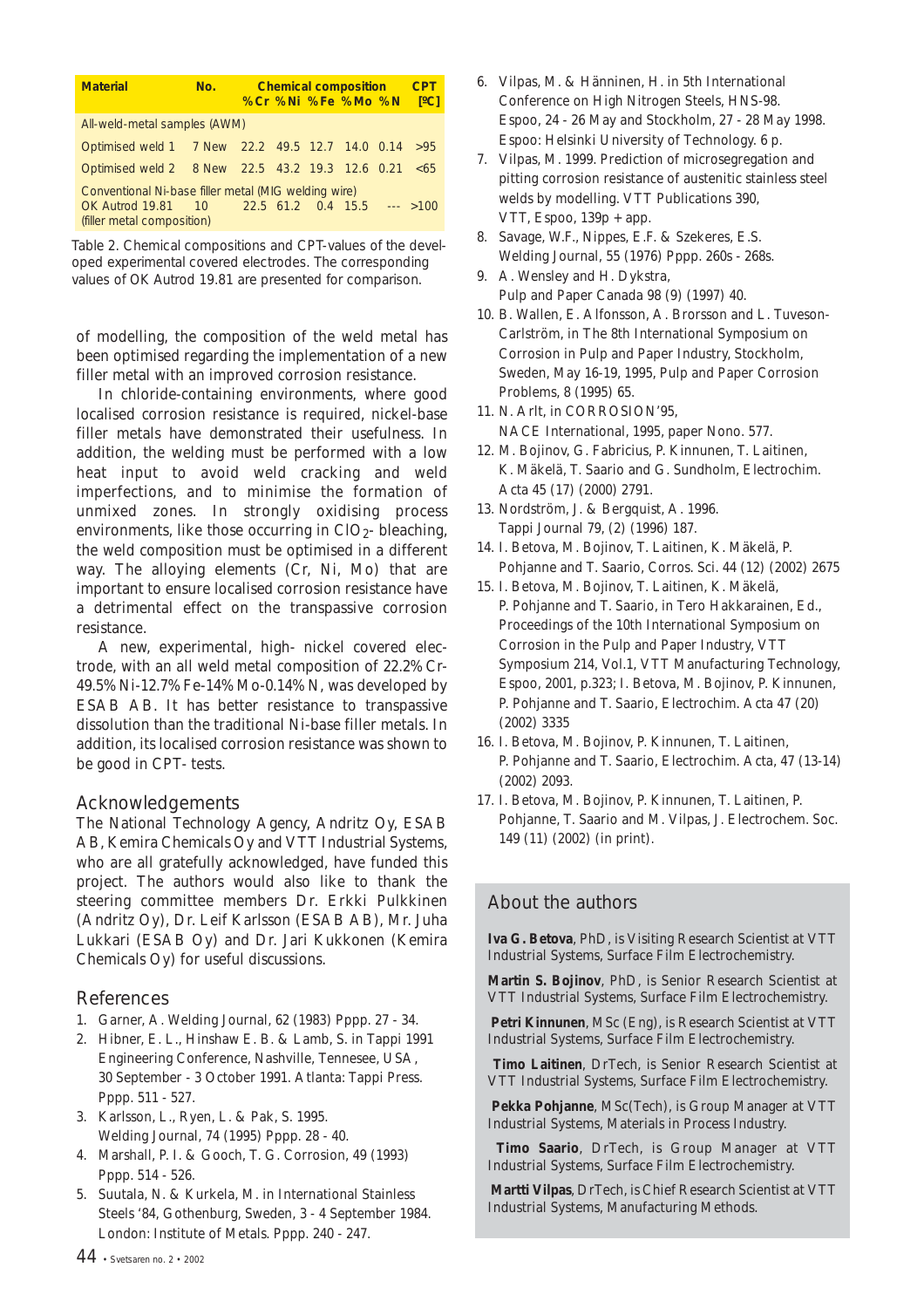# <span id="page-44-0"></span>CIMTAS, AN INTERNATIONAL PLAYER IN POWER GENERATION AND ENERGY STORAGE

#### **By Ben Altemühl, editor of Svetsaren, Ercan Kaplan, Zeki Yazici and Baran Burat, welding engineers at CIMTAS**

In the spring of 2002, Svetsaren visited CIMTAS AS in Turkey, an international fabricator of power plants, power plant components and energy storage. The visit consisted of two parts, the head office in Istanbul, where we interviewed the management about their policies and strategies, and the workshop in Gemlik, some 200 kilometres south of the capital, where we talked in detail with the production staff about recent projects. We decided to highlight the construction on site of two large LNG tanks in 9%Ni steel, which fits in very well with our theme of "advanced materials".

In spite of its success, the project was overshadowed by the tragic death in a car accident of our ESAB colleague Stefan Jakobsson, while he was on duty, assisting CIMTAS with the establishment of the WPSes. CIMTAS management asked us to quote them. "He was a joyful, hard working friend and we deeply share the sorrow of his family and other people that have known him."

#### Acknowledgement

We thank the CIMTAS management for making this visit possible. We wish to extend special thanks to Nuri Bayezid, purchasing manager, and Ali Berkel, international marketing manager. We would also like to compliment our ESAB representative in Turkey, Erik Sterken, on the constructive partnership that has been built up with CIMTAS in recent years.

#### CIMTAS

CIMTAS is the principal fabrication unit of ENKA Construction and Industry Company Inc., the largest privately owned international contracting company in Turkey. It constructs anything from single components to complete turn-key installations for power stations, energy storage, petrochemical plants and civil projects, but the nucleus of the factory output is pressure vessels and gas tanks, power and process pipe spools and cooling water piping, plus an increasing number of conical windmill towers.

Located near international deep sea ports, with 41,000m2 of indoor fabrication shop space and an annual steel handling capacity of 25,000 tonnes, the Gemlik works is well placed to serve international clients with larger projects. It employs some 1,000 workers and 75 engineers and, since its establishment

![](_page_44_Picture_9.jpeg)

*CIMTAS Gemlik works.*

in 1979, it has fabricated more than 250,000 tonnes of steel products.

The services include design and engineering, fabrication and erection on site. In 2001 alone, CIMTAS erected 75,000 tonnes of steel at nine individual sites, many of which involved turn-key contracts. The on-site activities comprise petrochemical and power plants, pump and compressor stations, tank farms, cement plants, pipelines and steel bridges. Traditional markets include countries in the region, such as Russia, Kazakhstan, Saudi Arabia, Kuwait, Jordan and Turkey itself, but more and more projects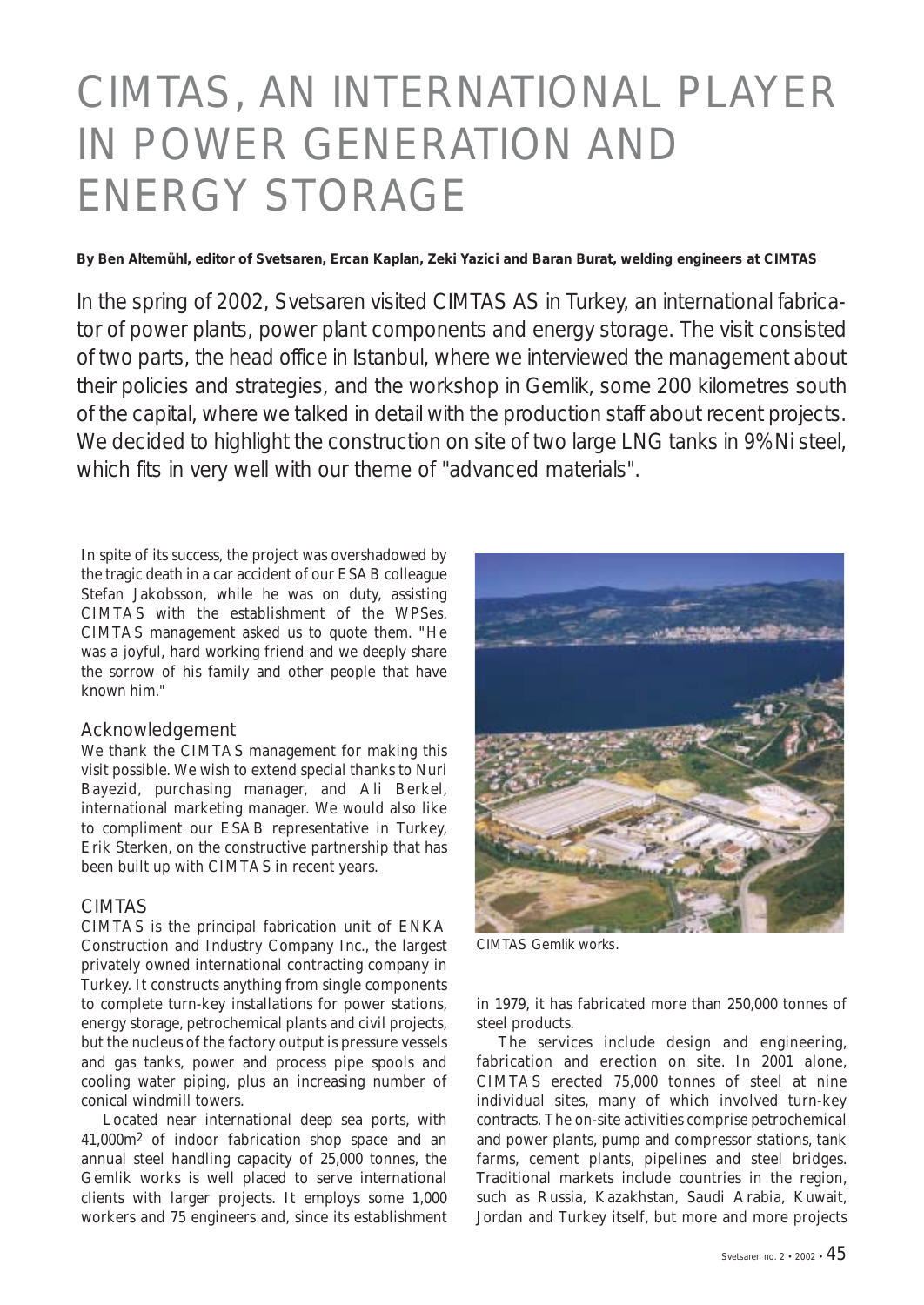are being secured from Western Europe, the Far East and the USA, as a result of growing international recognition. CIMTAS now constructs regularly for clients such as Bechtel, Framatome-Proser, MHI, GE, Cargill, NEM, CMI, UOP (Europe), GE Hydro, FWI, KTI, Technip, KBR, BP, BASF, UOP(USA), Nuovo Pignone. Quality, in-time delivery and customer satisfaction are central elements in the company philosophy, whereas internally a zero accident target and an environmental protection plan are given high priority using a consistent awareness campaign.

#### ESAB and CIMTAS

Serving a dynamic fabricator such as CIMTAS calls for the availability of a contact person and nearby stock. The day-to-day business with CIMTAS is handled by ESAB's local dealer Özmetal, which is located in Istanbul and houses a substantial stock of consumables, equipment and spare parts. However, when new solutions are needed, ESAB's representative office acts as an intermediary between CIMTAS and the many resources of ESAB worldwide, based on an understanding of the client's business and needs. In recent years, this has resulted in a mutually satisfactory partnership with knowledge sharing, many improvements and steadily increasing welding and cutting productivity.

#### The organisation of welding

The Gemlik works employs around 240 welders and three EWEs. Welder education, certification and project training are done internally at the CIMTAS Training Centre, which is well equipped with a representation of the 110 MIG/MAG power sources, 26 single-wire and tandem SAW installations, 70 SMAW units and 150 TIG machines which are used in the workshops. The company has access to its own metallographic and mechanical laboratory.

Apart from windmill towers, the mainstream of projects at the Gemlik works comprises heat recovery steam generator modules and power piping spools, involving a great deal of pipe welding in CMn steel, various creep resistant grades and stainless steel, including advanced grades like P91, as well as nickel alloys.

Base materials are cut and bevelled in the semifinishing hall and are taken to the various manufacturing halls by separate routes for each project. CNC plasma equipment is used to cut stainless and high-alloy pipe and plate and to cut the branch openings in carbon steel pipes. Various types of oxyfuel cutting equipment, including CNC, are available for products of all kinds.

Power piping spools and manifolds are produced in both low-alloyed and stainless steel. In this case, SAW is used for the circumferential welds and the attachment of flanges using ESAB columns & booms, rollers and turntable installations and LAE 800 power sources (Figure 1). Manual TIG (using turntables) and SMAW is used for the numerous branch connections, fittings and flanges with ESAB consumables corresponding to the base materials.

![](_page_45_Picture_8.jpeg)

*Figure 1. Circumferential welding of a manifold.*

![](_page_45_Picture_10.jpeg)

*Figure 2. A complete ESAB solution for the mechanised TIG welding of stainless pipes.*

Mechanised TIG (Figure 2) is used in the stainless piping shop, producing increased TIG productivity at the required weld quality on larger pipe-pipe and pipeflange connections. The TIG hot-wire process, with a self-developed fixturing and purging device, is used to weld alloyed steel casing panels.

ESAB orbital TIG welding units are used in tubeto-sheet, pipe-to-pipe and header-to-stub welding in the production of heat exchangers, boilers and pipe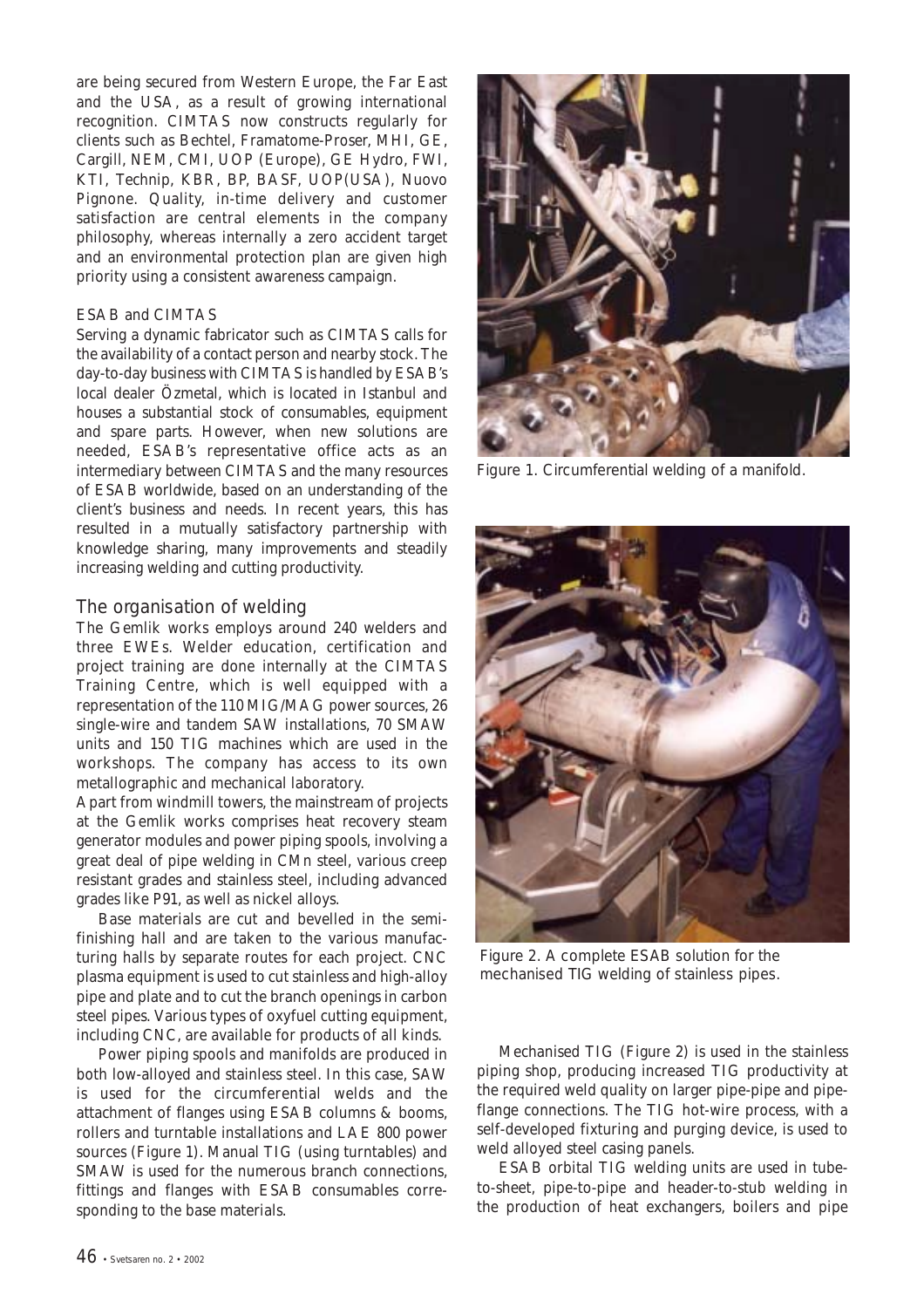![](_page_46_Figure_0.jpeg)

*Figure 3. 140,000m3 LNG storage tank. The 9% Ni-steel shell is indicated in blue.*

pre-fabrication. Orbital MAG welding is used for heavy-wall pipe welding.

#### LNG storage tanks

In March 2000, CIMTAS started work on the mechanical erection (steel works) of two 140,000 m3 LNG storage tanks in Izmir, Turkey, for Egegaz A.S. in Istanbul, supervised by Chicago Bridge and Iron and inspected by BV. The 31m high and 82m diameter tanks (Fig. 3) consist of a concrete, carbon-steel-lined outer wall and dome roof, an ASTM A 553 type 1 9%Ni steel tank, a suspended aluminium deck type ASTM B 209 5083 and stainless steel piping and stairs. This substantial project lasted until September 2001, with 13 engineers being involved from start to finish and a total of 360 workers at the peak point, 90 of whom were welders. Welding engineers from the Gemlik works were involved temporarily to supervise the welding of aluminium and 9%Ni steel. The site worked three shifts; the midnight to morning shift was reserved for the 100% X-ray control of all the 9%Ni steel welds.

The 9%Ni-steel tank was the most critical job and work here was carried out by qualified, experienced welders contracted from all over Turkey. The "workhorse" for the horizontal welds in the vertical shell was ESAB's Circotech equipment, with A6 tractors using the flux/wire combination OK Flux 10.16/OK Autrod 19.82.

The A6 Circotech is designed for fully-mechanised, double-sided welding, a critical yet economically very attractive method. Before the start of the project, CIMTAS carried out application research on a mock-up stand at the Gemlik works to train the welders and to qualify the welding procedures for double-sided welding without back gouging. It was concluded that it is essential that the root opening remains within 1-4mm.

Below 1mm, there is a risk of insufficient penetration and above 4mm slag inclusions and porosity can occur. This means that a very accurate fit-up is elementary during construction welding and a great deal of attention was therefore paid to this aspect. The bonus was welding time that was reduced by more than 50% compared with the single-sided technique. Table 1 shows the X- and V-joint preparations and bead sequences for the double-sided SAW welding, together with the tensile strength and CVN impact toughness obtained from the procedure qualification tests. The tensile test fracture was located in the weld for the Vjoints an in the base metal for the X-joint, indicating strength matching weld metal. CVN impact values were well above the minimum value required for the steel. Table 2 shows the welding parameters used for the double-sided welding of the X-joints.

The vertical welds in the tank shell were performed with SMAW, using ESAB OK 92.45, a basic, all-

![](_page_46_Picture_9.jpeg)

*Figure 4. One of the LNG tanks for Egegaz under construction.*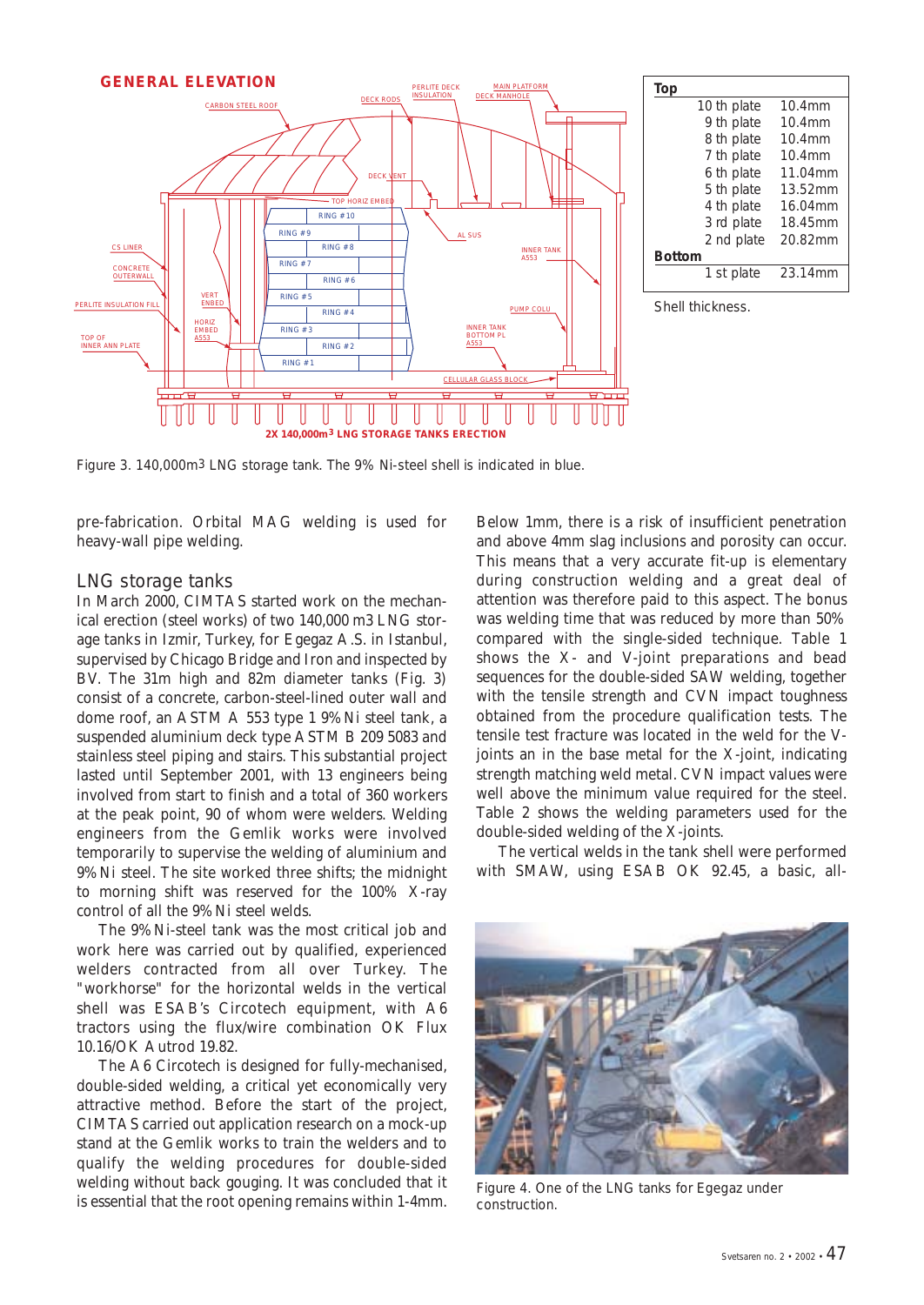*Table 1. Mechanical properties obtained in the procedure qualification tests for the double-sided submerged arc welding with Circotech equipment. The X-joint is used for the lower part of the LNG tank and the V-joint for the upper part. The CVN value is the average of three tests.*

|                                   | $R_m$ (MPa) | R <sub>p</sub> (MPa) | $A_5(\%)$ | <b>Fracture Location CVN (J)</b> |                                    | Lat. E. |
|-----------------------------------|-------------|----------------------|-----------|----------------------------------|------------------------------------|---------|
| 9%Ni steel according<br>ASTM A553 | 690-825     | >585                 | $>20$     |                                  | $>27$ at -195°C                    | >0.381  |
|                                   | 706, 705    | n.d                  | n.d       | Weld                             | weld: 76/-196°C<br>HAZ: 78/-196°C  | >1      |
| , 9.2<br>124<br>$2.4 -$<br>23.14  | 709, 702    | n.d                  | n.d       | <b>Base Metal</b>                | weld: 89/-196°C<br>HAZ: 180/-196°C | >1      |

n.d.= not determined

*Table 2. Welding parameters for the double-sided SAW with Circotech using OK Autrod 19.82 solid wire. Valid for X-joint.*

| Pass no.                                        | <b>Process</b>                                                                   | <b>Filler Metal</b><br><b>Class</b>                                              | Dia.                                                                                             | Type &<br><b>Polarity</b>                                                  | <b>Current</b><br><b>Amps</b>          | <b>Volts</b>                     | <b>Speed</b><br>cm/min           | <b>Travel Heat</b><br>Input<br>KJ/mm         |
|-------------------------------------------------|----------------------------------------------------------------------------------|----------------------------------------------------------------------------------|--------------------------------------------------------------------------------------------------|----------------------------------------------------------------------------|----------------------------------------|----------------------------------|----------------------------------|----------------------------------------------|
| $\overline{2}$<br>3<br>$\overline{4}$<br>5<br>6 | <b>SAW</b><br><b>SAW</b><br><b>SAW</b><br><b>SAW</b><br><b>SAW</b><br><b>SAW</b> | ERNICrMo-3<br>ERNICrMo-3<br>ERNICrMo-3<br>ERNICrMo-3<br>ERNICrMo-3<br>ERNICrMo-3 | $\varnothing$ 1.6<br>$\varnothing$ 1.6<br>Ø1.6<br>Ø1.6<br>$\varnothing$ 1.6<br>$\varnothing$ 1.6 | $DC - EP$<br>$DC - EP$<br>$DC - EP$<br>$DC - EP$<br>$DC - EP$<br>$DC - EP$ | 290<br>290<br>290<br>300<br>300<br>300 | 25<br>26<br>26<br>26<br>26<br>26 | 41<br>41<br>59<br>87<br>71<br>83 | 1.06<br>1.10<br>0.77<br>0.54<br>0.66<br>0.56 |

position electrode. Both OK Autrod 19.82 and OK 92.45 are nickel-based consumables, with nominal 22%Cr, 9%Mo and 3%Nb classified according to AWS A5.11/5.14: ENiCrMo-3. Table 3 gives the product data for ESAB consumables for welding 9%Ni steel for the three processes, SMAW, GMAW and SAW. They are consumables with a good reputation in this field of welding, providing the high strength and lowtemperature toughness levels needed for LNG storage tanks, along with an excellent weldability.

One critical aspect in the welding of the 9%Ni-steel tanks was to keep the interpass temperature below 100°C to avoid the loss of low-temperature toughness properties in the HAZ. The SMAW was critical in this respect, as it involves welds in the PF position, with low travel speeds and large weld pools. The welders were well educated when it came to applying the stringer bead technique and they were also trained constantly to check the interpass temperature using digital thermometers and temperature sticks.

The mechanised SAW of the horizontal welds was less critical, as the Circotech equipment travels the whole 45m circumference of the tank. After each cycle, the weld zone had cooled to almost ambient temper-

ature. In addition, the welding parameters were preprogrammed in the PEH control boxes at the standard settings resulting from the successful qualification tests.

Another practical problem is the occurrence of magnetic arc blow due to the easily magnetising 9%Ni steel. Even though the material was kept away from possible magnetising equipment during handling, this presented a problem in welding. As all the power sources used for SMAW (ESAB LHF 800), SAW with Circotech (LAF 800) and SAW of the bottom plates (LAF 800) are single-wire DC equipment, arc blow had to be controlled by careful demagnetising procedures. There were some initial problems, but the arc-blow phenomenon was soon fully under control.

The deck between the roof and the liquefied gas was made of Mg-alloyed aluminium. CIMTAS used ESAB LAW power sources in combination with OK Autrod 18.16. The components were 50, 25 and 4.76mm in thickness. In the 4.76mm thickness, pure argon was used as the shielding gas, but for the thicker components CIMTAS used Ar/He mixtures to increase the weld penetration and the bead appearance. The air turbulence inside the tank presented a problem, which was overcome by using rolling tents over the welding spots.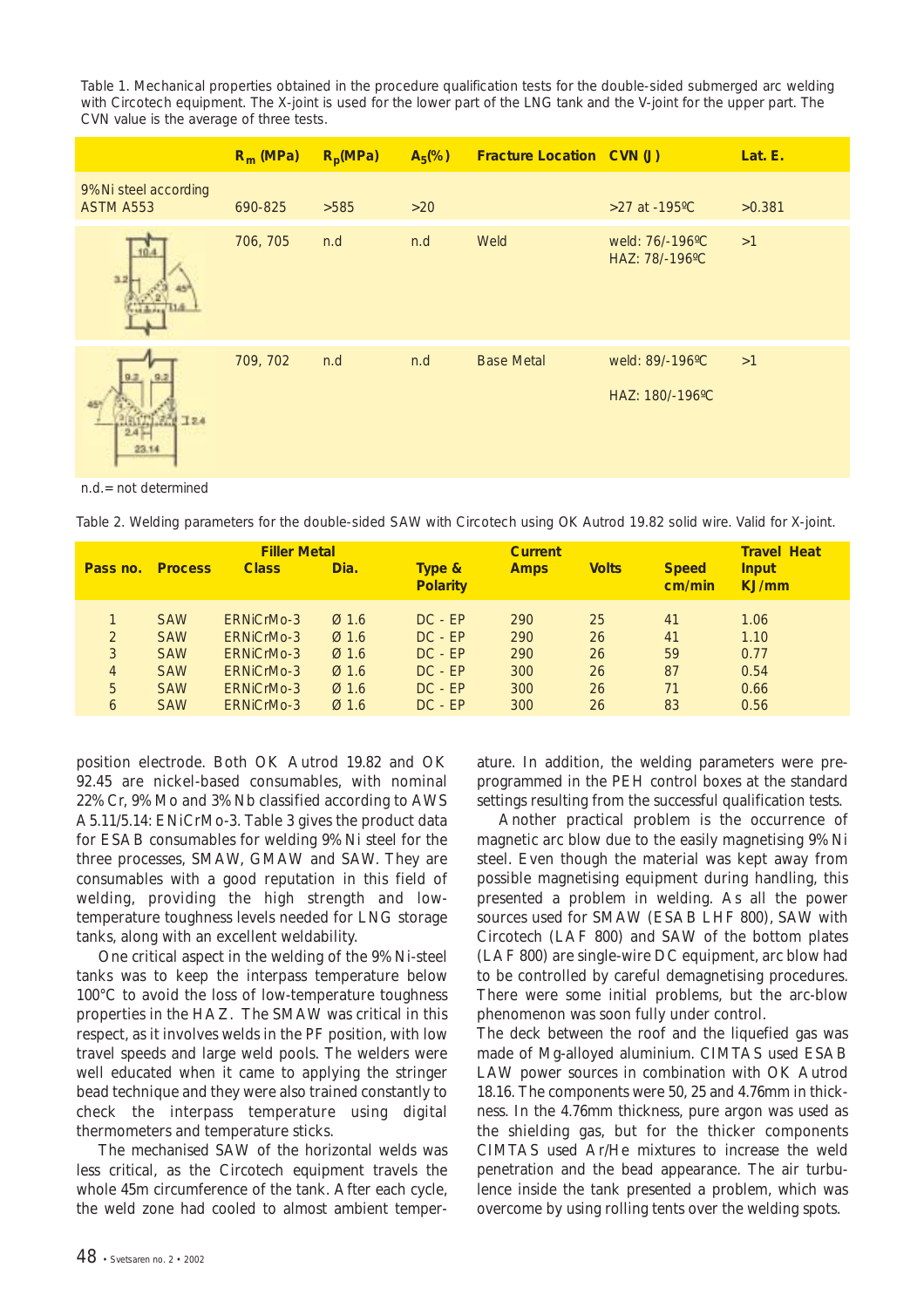The most outstanding feature of the whole project was the spectacular lifting of the 800-tonne dome to a height of 35m inside the tank, by means of pressurised air, with the risk of overturning and rotation. After that, the welders had to connect the dome to the extension plates, while the system remained "on air".

#### **Summary**

CIMTAS is a dynamic fabricator in the field of power generation and energy storage, producing anything from single components to turn-key solutions for its international clients. The CIMTAS production site is equipped with state-of-the-art welding and cutting equipment. The company makes full use of ESAB's global resources and support.

### *About the authors*

**Baran S. Burat** (EWE) joined Cimtas in 1998. He heads the welding department of the Gemlik works and in this position he supervises the welding, the heat treatments, the testing laboratories, R&D and the welders training centre.

**Ercan Kaplan** (EWE) started at Cimtas in 1982. He is Welding Technology Group Manager at the Gemlik works.

**Zeki Yazici** (EWE) joined Cimtas in 1981. He is presently Pipe Production Group Manager at Cimtas Pipe Fabrication & Trading Ltd., a subsidiary of Cimtas Steel Construction.

#### Welding 9% Ni steel

The 9% Ni steel applied for this project is a Q&T type according ASTM A553 Grade 1 (table 1). The microstructure consist of a matrix of fine tempered martensite/bainite, and around 4 % of stable austenite obtained by tempering the steel just above the austenite reformation temperature (around 580ºC). The high nickel ferrite in combination with this small fraction of austenite gives the steel the required toughness at cryogenic temperatures. The hardness of the steel depends on the carbon content, but is normally well below 400HV.

At cryogenic temperatures the UTS of the steel increases, whereas the CVN toughness shows a gradual decrease, without a tough to brittle transition, to levels that are still suited for cryogenic service.

The sensitivity to cold cracking of 9% Ni steel is fairly low, due to the low carbon content (max. 0.08%). In welding, the HAZ shows a limited increase in hardness. Preheating is not necessary up to 50mm plate thickness and a PWHT is not applied, although fabricators do use a slight preheating (40- 50ºC) to remove and avoid the formation of condense.

One of the critical aspects of welding 9% Ni steel is to keep the interpass temperature below a level of

150ºC. This has in the first place to do with limiting the thermal cycle as far as possible, in order not to change the microstructure of the HAZ which could lead to loss of low-temperature toughness properties. Normally, fabricators apply a lower interpass temperature in their welding procedures (100-110ºC) to have a practical safety margin. The second reason for keeping the interpass temperature low is the use of fully austenitic filler materials that can show a tendency of hot cracking, along with welding techniques such as "stringer bead" to avoid the formation of large weld pools. Nickel based consumables with 15-22%Cr and additions of Mo and Nb are a common choice for welding 9%Ni steel, giving the required strength properties and cryogenic toughness. The weld metal strength usually slightly undermatches the parent metal, which is compensated for by over- designing the construction (table 3). Welding processes commonly used are SMAW, GMAW, SAW and GTAW for thinner sections. Another problem is the occurrence of magnetic arc blow, due to the easily magnetising 9%Ni steel. This

has to be counteracted by using AC power sources and consumables, where possible, or by keeping the steel away from magnetic fields and by applying demagnetising equipment.

*Table 3: Typical chemical composition and mechanical properties of ESAB consumables for 9% Ni steel.*

| <b>Process Type</b> |                                                            | C.<br>(% )                 | Mn.<br>(% ) | - Cr<br>(% )       | - Ni<br>(% ) | Mo Fe<br>$(\%)$ $(\%)$ |                                 | N <sub>b</sub><br>$(\%)$ | W<br>$(\%)$       | $R_{p}$<br>(MPa) | $R_m$      | <b>CVN</b><br>$(MPa)$ $(J/-196)$ | Lat E.<br>(mm) |
|---------------------|------------------------------------------------------------|----------------------------|-------------|--------------------|--------------|------------------------|---------------------------------|--------------------------|-------------------|------------------|------------|----------------------------------|----------------|
| <b>SMAW</b>         | OK 92.45 (DC)<br>OK 92.55 (AC)                             | $< 0.03$ 0.4<br>$< 0.08$ 3 |             | 21<br>$13 \quad 7$ |              | $6 -$                  | $64$ 9.5 1.3 3.3<br>$5^{\circ}$ | 1.3                      | $\sim 100$<br>1.5 | 480<br>460       | 780<br>710 | 50<br>80                         | 0.9<br>>1      |
| <b>SAW</b>          | OK Autrod 19.82/ < 0.03 0.25 21 $>60$ 9 -<br>OK Flux 10.16 |                            |             |                    |              |                        |                                 | $3.5 -$                  |                   | 425              | 700        | 80                               | 0.8            |
| <b>GMAW</b>         | OK Autrod 19.82                                            | < 0.01                     | 0.1         | 22                 | bal. 9       |                        | $0.5 \quad 3.5$                 | $\sim 100$               |                   | 500              | 800        | 110                              | 1.0            |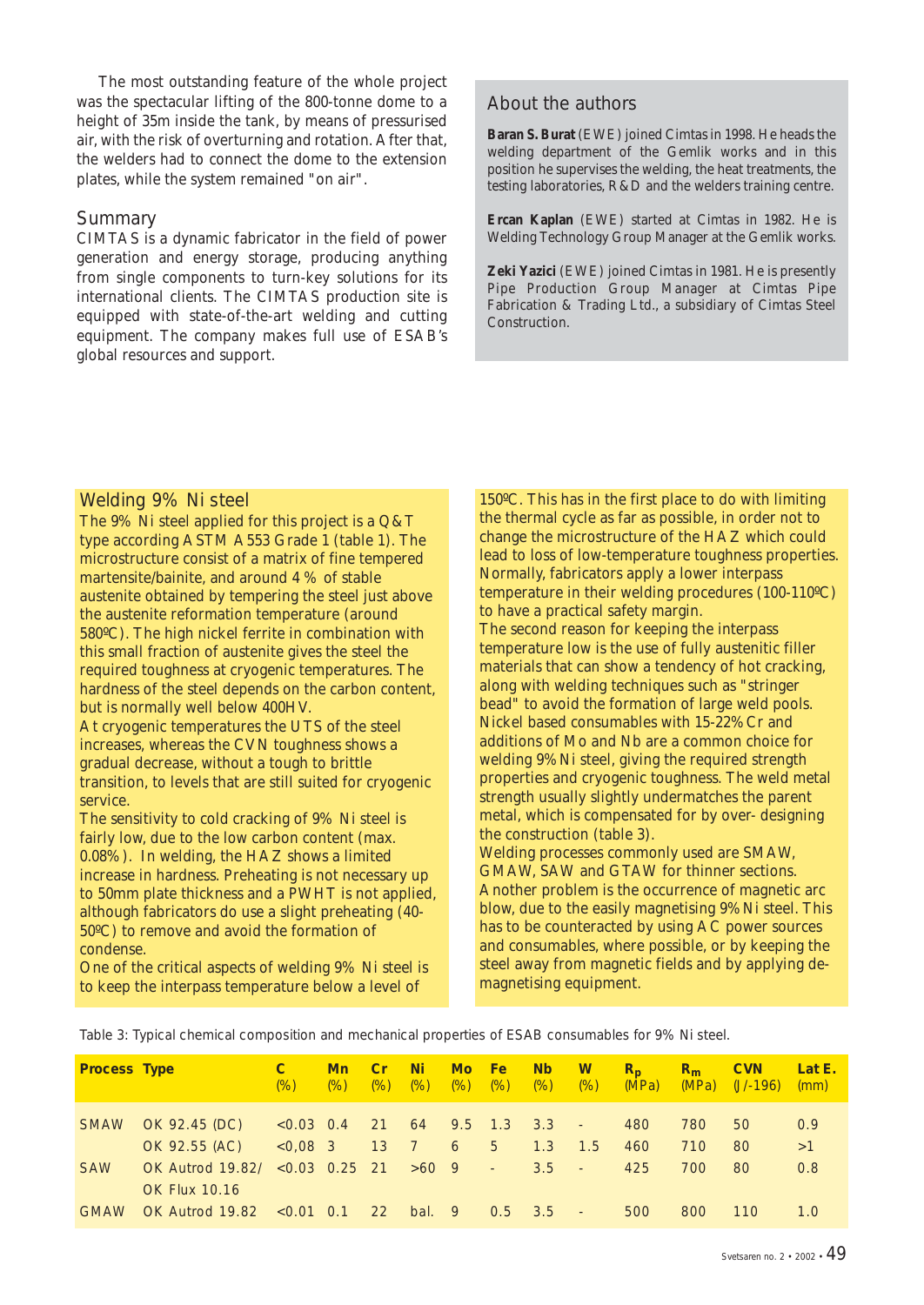<span id="page-49-0"></span>![](_page_49_Picture_0.jpeg)

![](_page_49_Picture_1.jpeg)

**Aluminium wire from ESAB available in bulk drums**

AlcoTec aluminium welding wire is now available in the AlumaPak®, which has a capacity of more than 135kg. This new bulk wire delivery system drastically reduces the downtime otherwise required for spool changes. This has a substantial impact on arc time and thereby on welding productivity.

A special coiling technique with minimum cast and helix assures a perfectly straight wire for problemfree feeding and accurate positioning in the joint, making it highly suitable for mechanised and even robotic applications. No special decoiling equipment is needed. The system uses a reusable plastic cone with conduit and a conduit connector for fast set-up.

AlumaPak is made from sturdy corrugated board with an internal plastic lining and a moisture-resistant coating, protecting the wire from dust and moisture. It comes with lifting straps for use with an optional lifting yoke for easy transport by fork-lift or crane.

The empty AlumaPak can be easily folded flat by hand for efficient storage and is 100% recyclable.

**ESAB Coreshield 6 and Coreshield 8 New self-shielded cored wires for structural welding**

Coreshield 6 and Coreshield 8 are the latest additions to the line of Coreshield self-shielded cored wires. They have been developed to comply with the stringent FEMA 353 specifications for welding in earthquake-prone regions, such as the United States west coast. They are classified according to AWS A 5.20-95: E70T-6 and E71T-8 respectively. Coreshield 6 is a downhand type, while Coreshield 8 is an allpositional type.

The exceptional feature of these wires is that they combine weld metal strength and toughness with extremely high welder appeal. A smooth and stable arc, low spatter, easy-to-remove slag and low fume production make these wires more user friendly than any other wire in their class. As they are self-shielding, they are also easier to use for applications in the field, including retrofit work.

By developing these wires, ESAB is offering fabricators a welding consumable that allows them not only to comply with strict building codes, but also significantly to enhance their productivity and enable easier welder qualification due to the high welder appeal and ease of use. The reaction to ESAB's new Coreshield wires – from erection and fabrication companies, as well as union organisations responsible for welder training – has been extremely positive, not only in the United States but also in Pacific Rim countries where the product has been introduced.

# **ESAB INTRODUCES NEW IMPROVED EYE-TECH AUTOMATIC HELMET**

The new Eye-Tech 5-13 automatic welding helmet, recently introduced by ESAB, offers significant advantages to the welder in terms of safety, comfort and convenience to help ensure higher welding productivity and quality.

Based on an ergonomic design that incorporates modern, advanced electronics, the Eye-Tech 5-13 embodies all the advantages and reliability of the traditional Eye-Tech helmet, with added features and improvements.

The new Eye-Tech 5-13 can be used for most welding applications, including MIG, TIG and gas welding, as the darkness of the eye shade is continually adjustable between shades 5 and 13. The stylish automatic helmet has the traditional Eye-Tech design but comes in an attractive, heat-reflecting metallic silver finish.

Powered by solar cells, the Eye-Tech 5-13 automatically switches from light to dark in only 0.0002 seconds when an arc is struck, providing the welder with exceptional safety and convenience, coupled with outstanding optical quality.

To perform cutting and grinding operations without removing the helmet, a grinding mode button allows the lens to remain clear for 10 minutes – with a red warning light inside the helmet to remind the wearer when the grinding mode is selected. Comfort is assured thanks to stepless, continuously-variable adjustment for positioning the helmet that allows the operator to obtain perfect balance on the head, as well as optimum viewing angle for reduced fatigue and greater welding accuracy.

CE approved in accordance with EN166/379, the ESAB Eye-Tech 5-13 can be used throughout a wide temperature range of –5ºC to +55ºC, can be fitted with magnifying lenses and an optional fresh air unit and has a total weight of approximately 500g.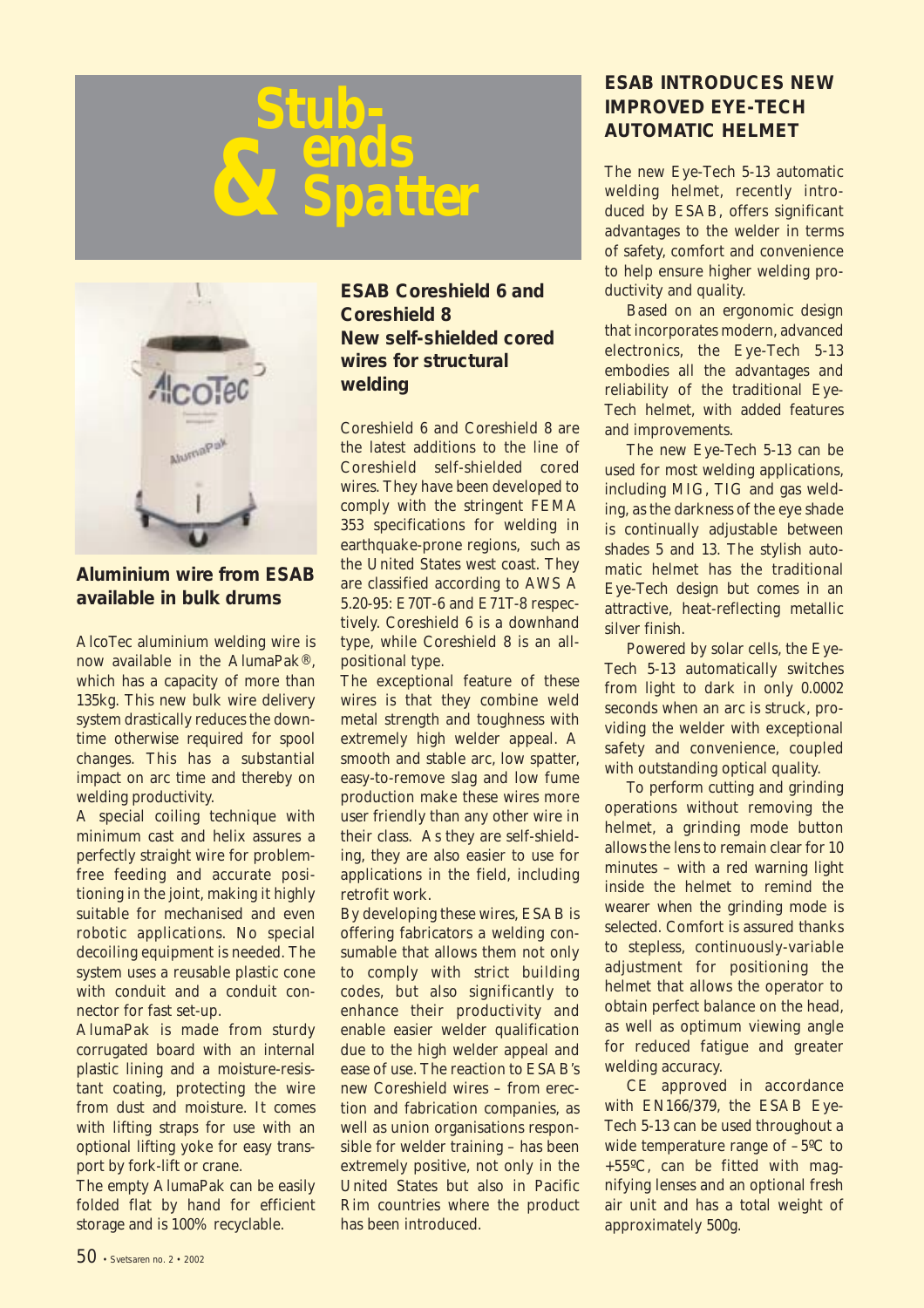![](_page_50_Figure_0.jpeg)

# **ESAB partcipates in NOMAD**

NOMAD is a project within the European Commission Framework 5 growth programme. The objective of NOMAD is to produce a fabrication cell based on autonomous robot technology to weld customised structures as efficiently as today's large volume production cells. The duration of the project is 42 months and the total budget of EUR 4.8M is split in 50% EC and 50% partner contribution. The partners are:

**ESAB**, Gothenburg, Sweden **Delfoi**, Espoo, Finland

**IFF**, Magdeburg, Germany **Reis**, Obernburg, Germany **Robosoft**, Biarritz, France **Caterpillar**, Gosselies, Belgium **Nusteel**, Lympne, UK **TWI**, Cambridge, UK

The simulation system consists of IGRIP software, automated robot arm programming, automatic cell calibration, automated weld process planning with welding database, RTV route planning and system monitor and control.

The data transfer, welding position accuracy and system integration are

*Figure 1. shows the basic layout of the different elements that will have to communicate. The system differs from the current robotised welding installations in that the welding robot moves freely within the production cell. The navigation system detects the location of the part to be welded and its orientation in the cell and navigates the robot to its position for welding. The welding procedure is transmitted by the database of the automated process controller, which recognises the geometry of the workpiece.*

regarded as the toughest challenges in this project.

At the moment, work is being concentrated on the electronic models of the two components to be welded, a bridge part from Nusteel and an excavator arm from Caterpillar. The robot transportation vehicle, RTV, is under construction and will carry all the components needed for welding. At the end of the project, a demonstration cell will be built at Caterpillar and it will be possible to see the results at this demo cell. ESAB's role in the project is to develop an all-positional MAG welding consumable with superior properties for robotised welding using ESAB power sources. In addition, ESAB is participating in the optimisation of the welding procedures.

# **New contracts signed for friction stir equipment**

ESAB continues to be the market leader in Friction Stir Welding. Recently, the FSW team in Laxå obtained three new contracts.

At the end of 2001, SKB in Sweden ordered a FSW installation for its canister laboratory in Oskarshamn, to be used for sealing canisters before the final storage of nuclear waste from Swedish nuclear power plants. Delivery is planned for November 2002.

At the beginning of 2002, a contract was signed with EADS, Ottobrunn, Germany, for a basic ESAB SuperStir™ machine to be used at its laboratory, to be

delivered in July.

The third contract was signed during the spring of 2002 with Alenia Spazio in Turin/Italy. This also involves a basic ESAB SuperStir™, but it is equipped with possibilities for circumferential welding and to be able to use the bobbin tool and retractable pin tool technique in the company's laboratory. S. Antonsson

![](_page_50_Picture_16.jpeg)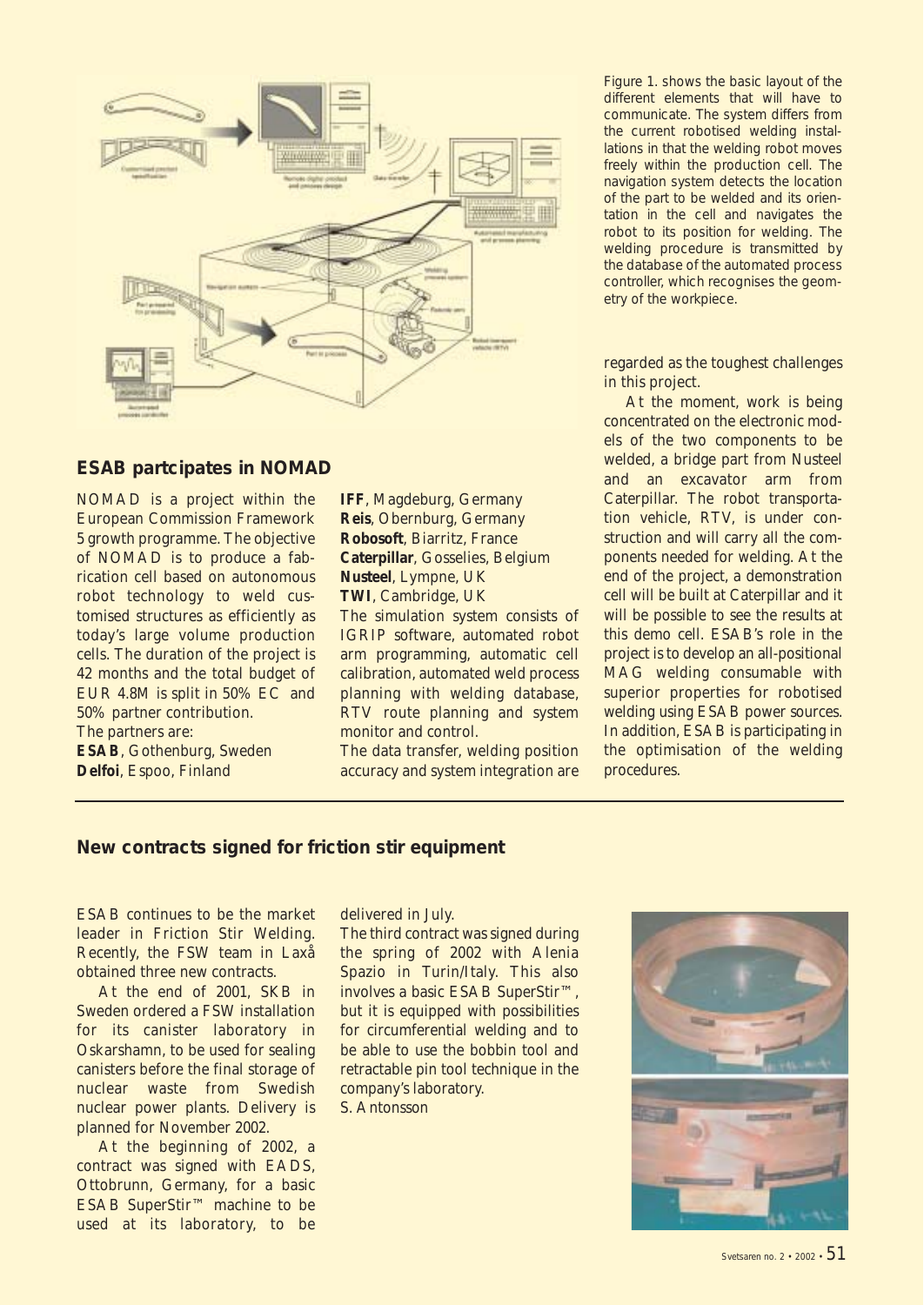# **ESAB Automation North America**

# **Up and Running!**

It has been almost a year since the green light was given to start the North American Automation Group and we are pleased to report that the venture appears to be a success.

The value package we offer the customer is the "total integration" of the welding project. ESAB's world-leading process technology, combined with the fact that we manufacture all the components, from the filler metals to welding machines to positioning, means we can take responsibility for the weld. This is most important for our customers, as it reduces their risk, while maximising performance.

Our systems are designed to minimise the number of interfaces between the various components. This has tremendous benefits for the customer. Fewer interfaces improve reliability. The cost is reduced, by eliminating the interfaces and cables. What is more, our integrated packages enhance the welding features and performance.

Throughout the USA and Canada, we have delivered several projects, columns and booms, seamers, tandem tractors, positioners, roller beds and many, many components. One impressive project comprised three CaB 460s plus roller beds, which were purchased by DMI in North Dakota, to build windmill towers. Our first beam welder was delivered in June 2002. Our quotation book is large, which should mean plenty of future orders.

One market segment of particular interest is the wind-power business. North America appears to be on the verge of installing a huge number of wind-power plants. We are in discussions with many potential tower suppliers, who are most impressed by our windmill tower technology from Europe. We participated in the American Wind Energy Association (AWEA) trade show, in Portland, in June.

The North-American welding automation group operates from the ESAB Canada plant in

Toronto. The plant includes a demo centre, sales and service support, plus a large inventory of automation equipment. From this location, we can conveniently and quickly support all regions of the continent.

The automation group works closely with the standard product and cutting groups. Together, we try to bring the distributor and enduse customer a total welding and cutting package. In doing so, we improve our customers' profitability, while helping ESAB to grow its total North-American business.

We are excited by the early results and confident about long term success!

P.S. A word of thanks needs to go to our Swedish and Finnish teams, who are providing excellent support for the project.

Richard Hadley General Manager ESAB Automation North America.

# **New agent in Australia for ESAB Cutting systems**

ESAB Cutting Systems is proud to announce a new agent agreement with Headland Machinery in Australia, a leading supplier of machinery products, software and technical services to Australian manufacturing industry.

Headland Machinery will supply and service the ESAB Cutting Systems line of products. We wish our new partner all the best in this challenging task.

# **New cutting machines from ESAB**

At the Euroblech Fair in Germany, from 22 to 26 October 2002, ESAB Cutting Systems will be launching two new machines.

The UXC-P machine is designed for companies with small production needs. It will be equipped with

![](_page_51_Picture_19.jpeg)

two cutting processes, plasma and oxy-fuel, for cutting plate thickness of up to 50 mm.

The EAGLE machine is specifically designed for plasma cutting, including marking and cutting capabilities with the same torch and consumables. This machine will be equipped with all the latest plasma-related technologies.

### **Bertil Pekkari new IIW President**

During the 55th annual assembly of the International Institute of Welding in Copenhagen (June 23-28), ESAB's technical director and publisher of Svetsaren, Bertil Pekkari, was elected president of the IIW. He succeeds Bevan Braithwaite whose three years-term had expired. We congratulate Bertil on this nomination.

![](_page_51_Picture_24.jpeg)

*Bertil Pekkari (right) delivering his maiden speach as IIW President*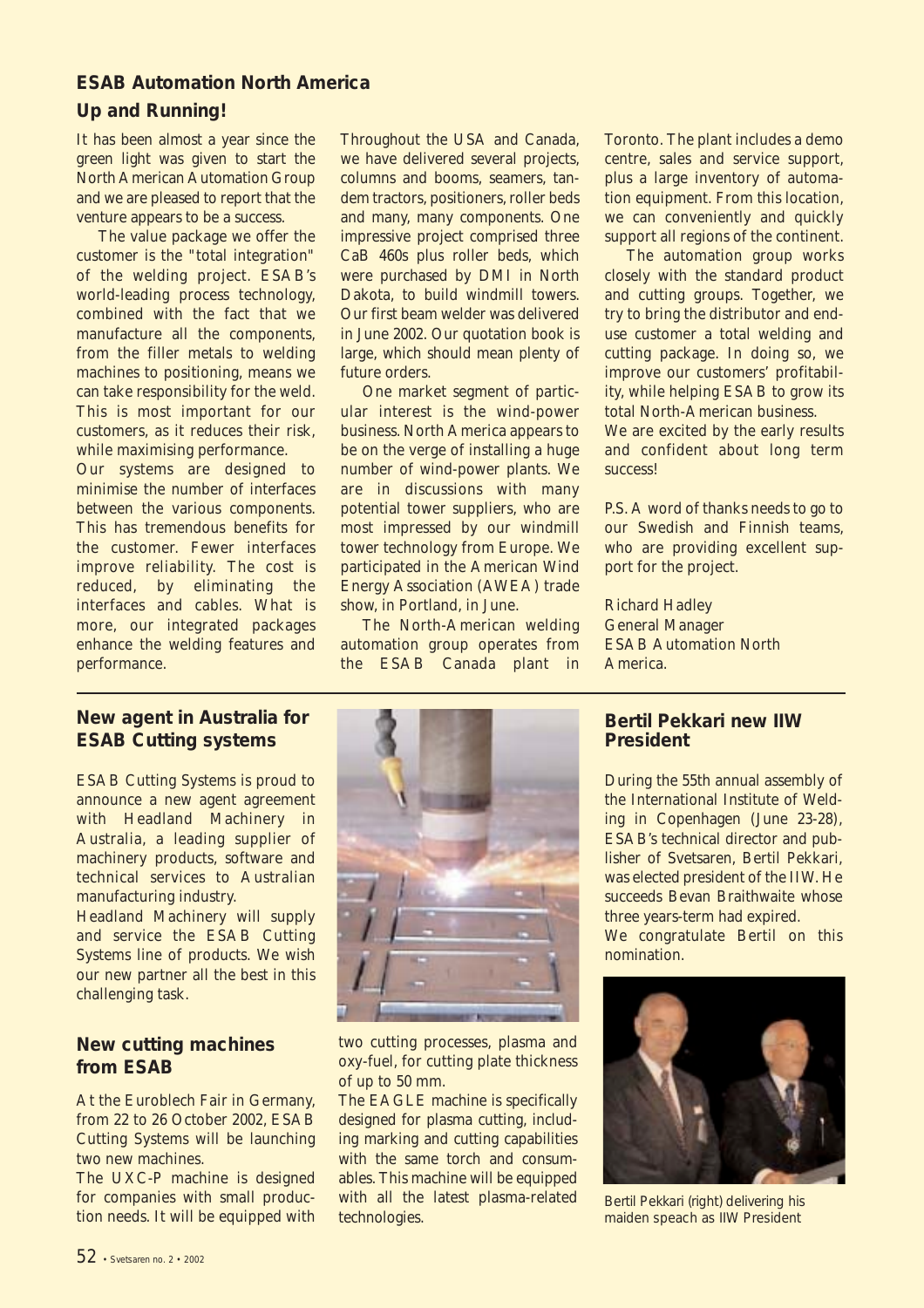### **Repair and maintenance of a new alloyed nodular iron SG APe 771-02**

![](_page_52_Picture_1.jpeg)

The Swedish engineering bureau APe Allan Persson HAB contacted ESAB about developing a welding procedure for a new cast alloy for press tools for the automotive industry. The aim was to be able to repair surface defects without cracking.

SG APE 771-02 (patent pending) is an alloyed nodular iron with a very high tensile strength (Table 1). The cast tools are rapidly heated to 900°C and immediately quenched in water to produce a hardened zone of approximately 4mm on the surface, with a hardness of around 56HRC, whereas the core remains ductile, with a hardness of 240- 280HB. The material has been tested for one million compressions. Other applications for the material include cylinder linings, valve seats and camshafts.

ESAB decided to develop a welding procedure specification at its Gothenburg laboratories, based on the standard MMA electrodes OK 68.82 and OK 84.52.

ductile duplex stainless steel buffer opment of the welding procedure.<br>Figure 1. Weld micro structure. OK 68.82 (Table 2) produces a layer which absorbs the stresses generated by welding and is highly insensitive to the alloying effects caused by dilution with the base material. OK 84.52 in turn provides corrosion-resistant top layers that have the required hardness and resistance to abrasion.

The welding procedure specification

stipulates preheating to 350ºC, with the preheated area being 100-150mm larger than the area to be repaired. After welding, the welding zone is cooled slowly to the ambient temperature.

Both parties are satisfied with the result and close teamwork has been established for the further devel-

*Table 1. Mechanical properties of SG APE 771-02.* 

| $Rp_{0.2}$<br>MPa | $R_m$<br><b>MPa</b> | <b>Compression</b><br>strength<br>MPa |
|-------------------|---------------------|---------------------------------------|
| 440-640           | 700-900             | 1500                                  |

*Table 2. OK 68.82/OK 84.52. Mechanical properties and all weld metal chemical composition.*

|                               | $R_m$ |                                | $(MPa)$ (MPa) % J at 20 $^{\circ}$ C | R <sub>P02</sub> A <sub>5</sub> CNV Hardness C Si | $\frac{9}{6}$ | Mn Cr<br>$\%$ % | $\%$ % | - Ni |
|-------------------------------|-------|--------------------------------|--------------------------------------|---------------------------------------------------|---------------|-----------------|--------|------|
| <b>OK 68.82</b> 750 500 23 40 |       |                                |                                      | aw 240HV 0.1 1.0 0.8 29 10<br>wh 450HV            |               |                 |        |      |
| OK 84.52 -                    |       | and the company of the company |                                      | aw 50-56HRC $0.25$ $0.5$ $\lt 0.5$ 13 -           |               |                 |        |      |

### **ESAB "Hall of Fame" partner for John Deere**

![](_page_52_Picture_16.jpeg)

ESAB Mexico, S.A. de C.V. is the first Mexican company to receive the "Five Years Hall of Fame" partner classification award from Deere & Co. (John Deere), one of the world's most prominent manufacturers of agricultural, construction and forestry equipment.

In 1997, ESAB Mexico acquired the MAG wire business from Industrias John Deere(IJD), a subsidiary company consisting of

three plants located in the northeast of the country. In the same year, IJD launched its "Achieving Excellence" programme, which is based on the company's core values. This programme is a dynamic supply strategy, which focuses on developing long-term relationships with suppliers that share the same commitment as John Deere has to its own customers. ESAB faced the challenge of meeting the required standards of quality, delivery, cost administration and service, resulting in the first "Partner Supplier" nomination at the end of that year. This achievement was repeated in the years that followed, until ESAB reached the classification known as "Five Years Hall of Fame" partner supplier in 2002.

![](_page_52_Picture_20.jpeg)

*From left to right: Rafael Garcia, Material Services and Export Director (IJD); Luis Lopez Moncada, Achieving Excellence Co-ordinator (IJD); Rafael Manzo, Material Services Manager (IJD); Jesus C. Gomez, MD (ESAB); Ricardo Madrigal, Sales Rep. (ESAB); Sergio Ortega, General Sales Mgr. (ESAB); Juan J. Lopez, Technical Service Mgr. (ESAB); Gerardo Gonzales, Production Unit Leader (ESAB), during the award ceremony.*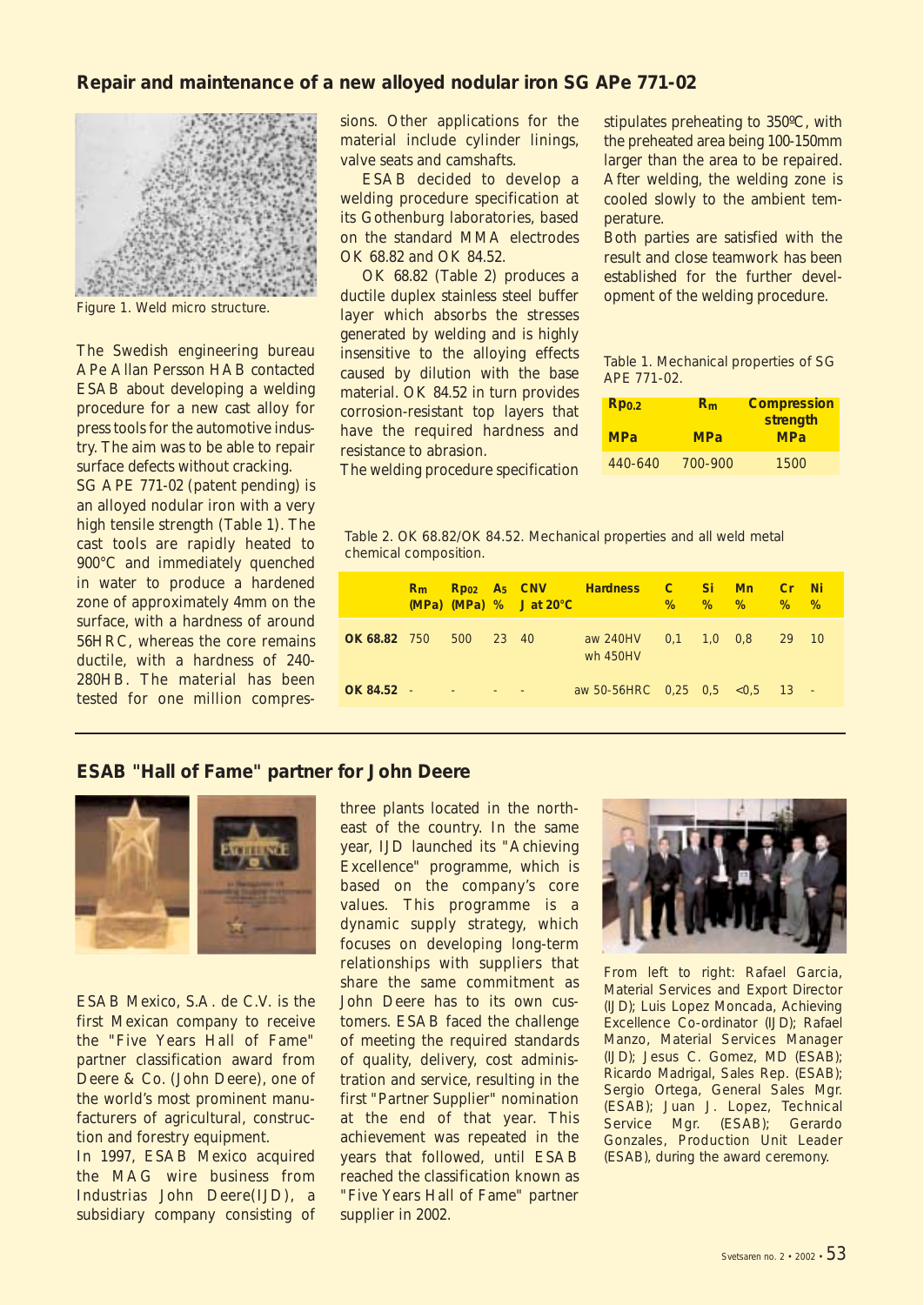# **ESAB CADDY TIG HF GETS ALL NEW POWER PACKAGE**

A completely new power package, housed in a familiar rugged body, gives the lightweight, versatile ESAB Caddy Tig HF welding machine increased performance with advanced welding functions for both TIG and MMA welding.

Weighing only 5.9kg, yet providing a welding current of 150A at 30% duty cycle in the TIG mode, the easy-touse, highly portable Caddy Tig HF is ideal for on-site fabrication and repair and maintenance where access with larger equipment is limited.

Equipped with a choice of lift start

and high frequency ignition, the Caddy Tig HF enables the most appropriate start procedure to be selected. The DC supply means that copper, nickel, titanium, mild and lowalloyed steels, in addition to stainless steels, can all be welded, down to a material thickness of 0.5mm.

Advanced TIG adjustments include a menu set-up function for pre-gas time(s), initial current slope-up time(s), final current and post-gas time(s).

A choice of trigger modes includes a setting for two current levels, making manual pulsing possible.

MMA functions include hot-start and arc-force settings. Most metals, including mild and low-alloyed steels, stainless steel and cast iron, can be MMA welded with stick electrodes up to 3.25mm, while electrodes with a diameter of up to 4mm can be used for certain applications.

As with all ESAB equipment, the Caddy Tig HF is designed for rugged use in harsh environments, as it has an IP23-approved enclosure for outdoor operation. An integral dust filter provides protection from the elements and can easily be removed for cleaning. Getting started is easy with the Caddy Tig HF. A ready-to-use kit is available from ESAB. It includes everything that is needed for welding in one package, such as the Caddy Tig HF machine, a TIG torch, a 1.6mm tungsten electrode, MMA welding and return power cables.

| Svetsaren 2/2002<br>Order form                                                      |  |  |  |  |  |  |  |  |  |
|-------------------------------------------------------------------------------------|--|--|--|--|--|--|--|--|--|
| Please register me as free subscriber to Svetsaren $\Box$ I have changed my address |  |  |  |  |  |  |  |  |  |
|                                                                                     |  |  |  |  |  |  |  |  |  |
|                                                                                     |  |  |  |  |  |  |  |  |  |
| Name (please print)                                                                 |  |  |  |  |  |  |  |  |  |
| Position in company<br>Company                                                      |  |  |  |  |  |  |  |  |  |
| <b>Address</b>                                                                      |  |  |  |  |  |  |  |  |  |
|                                                                                     |  |  |  |  |  |  |  |  |  |
| Country                                                                             |  |  |  |  |  |  |  |  |  |
| ESAB AB, SVETSAREN, Box 8004, SE-402 77 Göteborg, Sweden                            |  |  |  |  |  |  |  |  |  |